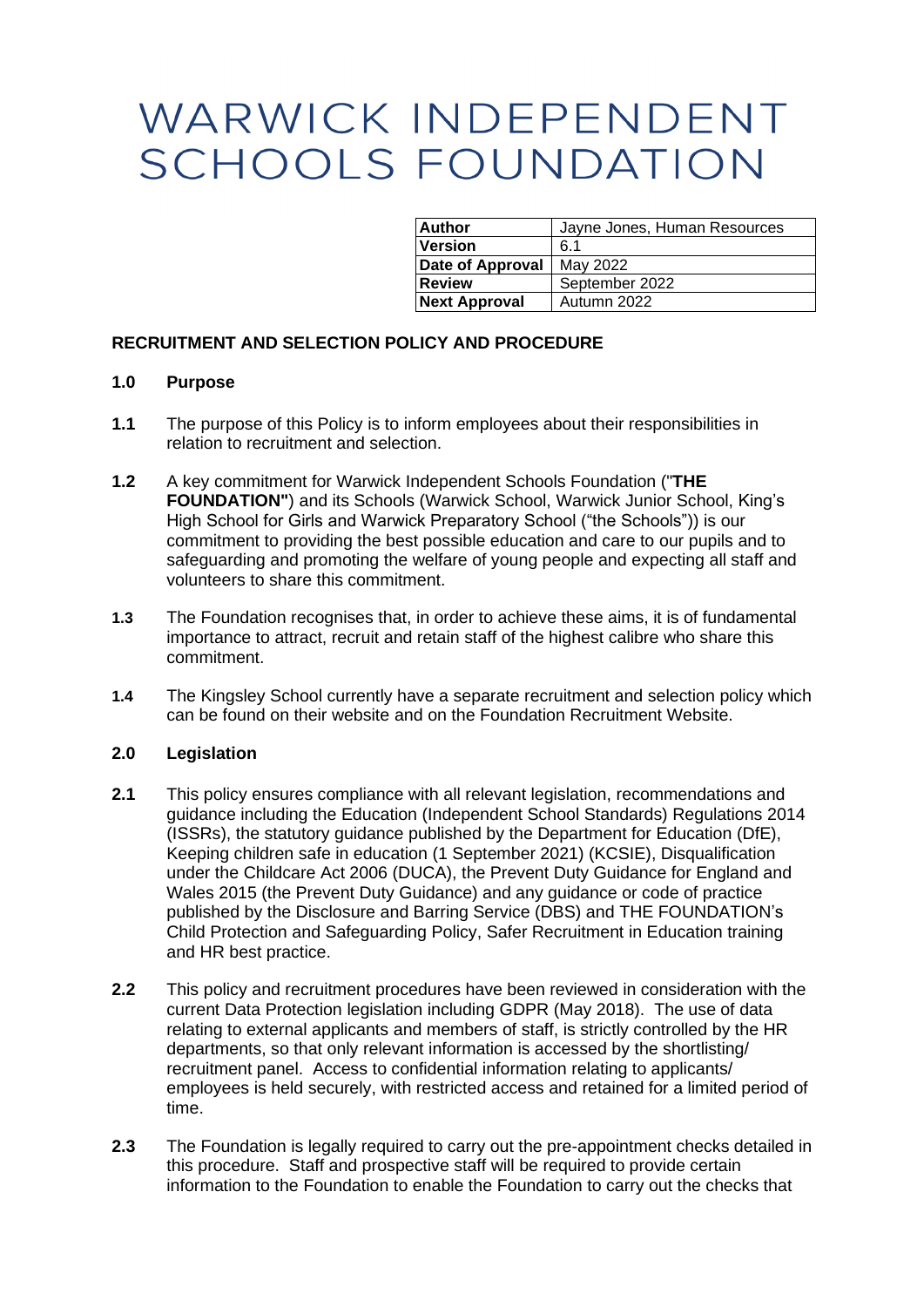are applicable to their role. The Foundation will also be required to provide certain information to third parties, such as the Disclosure and Barring Service and the Teaching Regulation Agency. Failure to provide requested information may result in the Foundation not being able to meet its employment, safeguarding or legal obligations. The Foundation will process personal information in accordance with its Staff Privacy Notice.

# **3.0 Scope**

- **3.1** This policy applies to all employees and governors responsible for and involved in the recruitment and selection process for all staff, contractors (employed and selfemployed), agency staff and volunteers.
- **3.2** The aims of this policy are:
	- to ensure that the best possible staff are recruited on the basis of their merits, abilities and suitability for the position;
	- to ensure that the Foundation meets the commitments of safeguarding and promoting welfare of children and young people by carrying out all the necessary employment checks;
	- to ensure compliance with all relevant legislations, advice and guidance as listed in 2.1 above;
	- to ensure that all job applicants are considered equitably and consistently;
	- to provide equality of opportunity for all applicants by ensuring that no job applicant is treated unfairly on any grounds including race, colour, nationality, ethnic or national origin, religion or religious belief, sex or sexual orientation, marital or civil partner status, disability or age;
	- to ensure that the Foundation meets its commitment to safeguarding and promoting the welfare of children and young people by carrying out all necessary pre-employment checks; and
	- to ensure that employees involved in recruitment and selection are responsible for complying with the provisions of this policy, and that at least one member of the panel is trained in Safer Recruitment in Education.

# **4.0 Responsibilities**

# **4.1 Authorisation to Recruit**

- 4.1.1 When the decision to recruit is made, the recruiting manager must:
	- o complete an *Authorisation to Recruit Form;* ensure that both the relevant Head or Foundation Bursar (Shared Services) authorise the recruitment;
	- o ensure that confirmation has been received from Payroll that the previous job holder has been processed as a leaver and note/attach this to the form;
	- $\circ$  pass the Authorisation to Recruit Form to HR, who will arrange for the Director of Finance to authorise the vacancy, and HR will then make arrangements to place the advert; and
	- $\circ$  and (at the same time) e-mail to HR electronic copies of the draft advert (Section [4.2\)](#page-2-0) and the job description/person specification (Section [4.3\)](#page-3-0) from the recruiting manager.
- 4.1.2 This form should be completed promptly, to ensure the recruitment process can start promptly. **Adverts cannot be placed until this form has been completed in full and returned to [hr@warwickschools.co.uk](mailto:hr@warwickschools.co.uk)**.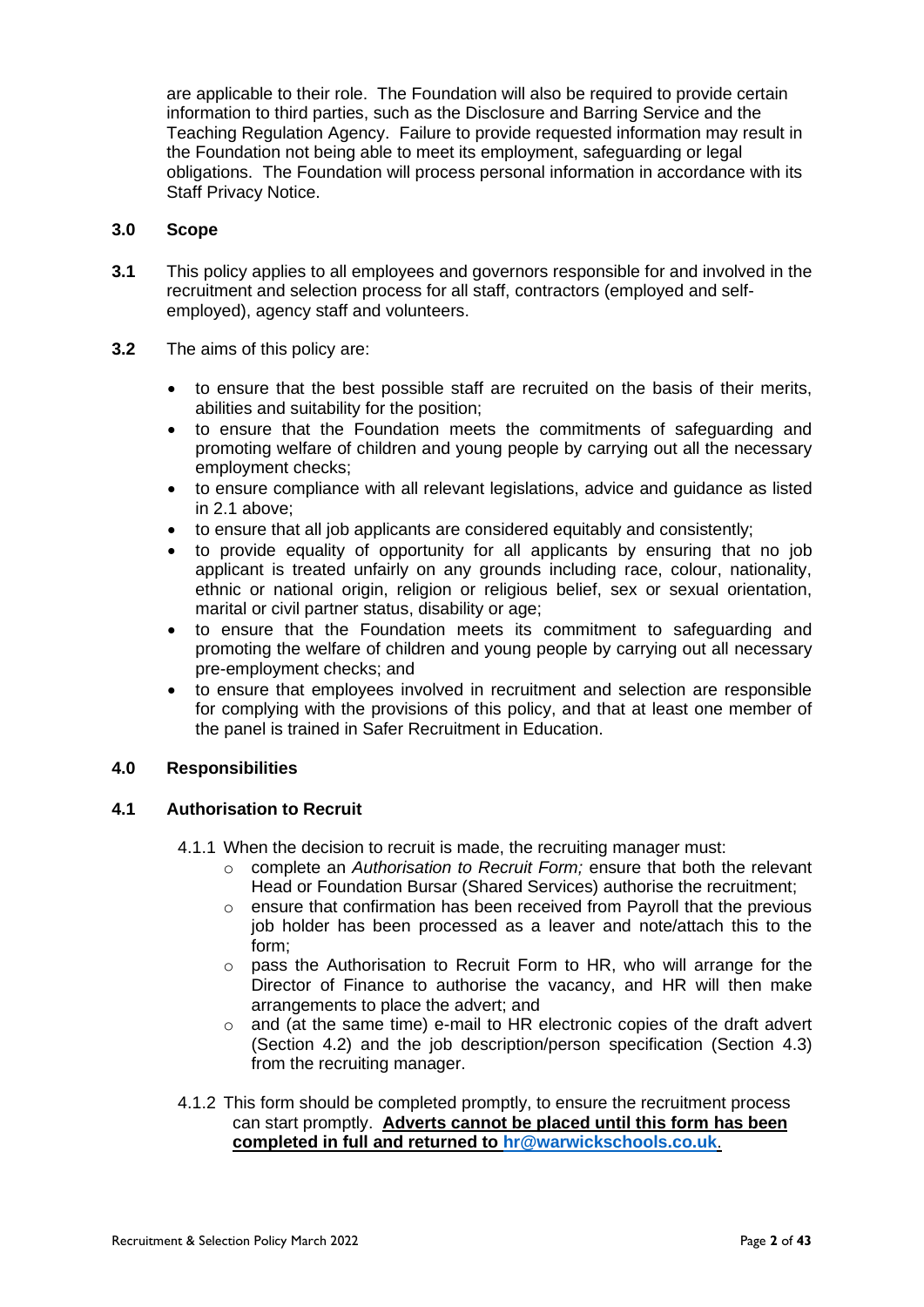# <span id="page-2-0"></span>**4.2 Adverts**

- 4.2.1 ALL vacancies must be advertised internally across the whole organisation, including The Kingsley School, where possible, for a minimum of five working days for all existing employees to see. The vacancy may also be advertised externally, the type of role determining where the advert is placed.
- 4.2.2 ALL jobs will be advertised on the Foundation's Recruitment Website, with links from the respective school's website, and via other media where appropriate as agreed in consultation between HR and the Head. The agreed media will be noted on the Authorisation to Recruit form. Available media include (but are not limited to):
	- Specialist websites (e.g., TES)
		- Job boards
	- **■** Universal Jobmatch (Direct Gov)
	- Linked-In
	- Social Media e.g., Facebook
	- Local or National newspapers
- 4.2.3 Exceptions to open advertising may be applicable where there is a requirement for the Foundation to consider re-deployment for reasons of health, capability or redundancy. For example, certain posts may be 'ringfenced' for employees 'at risk' of redundancy to allow them to apply ahead of internal or external advertising. HR will liaise with recruiting Heads to advise them when this requirement arises within the Foundation.
- 4.2.4 If the vacant post has previously been advertised within the last six months and becomes vacant again, the interview panel may wish to re-visit the previous applicants before re-advertising. Informed consent will be sought from previous applicants to ensure they are in agreement for their data to be used again, or if consent is withheld, it will be confidentially destroyed.
- 4.2.5 ALL adverts are to be placed and arranged through the HR team only. Careful consideration of the intended publication date for the advert and deadline date for processing the "copy" for the advert is required. Sufficient time allocation must be given to ensure appropriate approval of content/layout etc. prior to the deadline date/time for publication. Regrettably, adverts which are not confirmed until after the deadline date/time will be delayed until this is completed.
- 4.2.6 Support is available from HR to draft the advert and give advice on appropriate media and deadlines. Copy for the advert will be approved by the relevant Head or the Foundation Bursar or any other Senior Management Team member to whom this task has been delegated, prior to placement.
- 4.2.7 The Marketing team will also support HR with layout and provide appropriate images for this purpose.
- 4.2.8 Internal vacancies are for current Foundation employees only. External candidates (including those known to current staff) can only be considered when an external advert has been placed.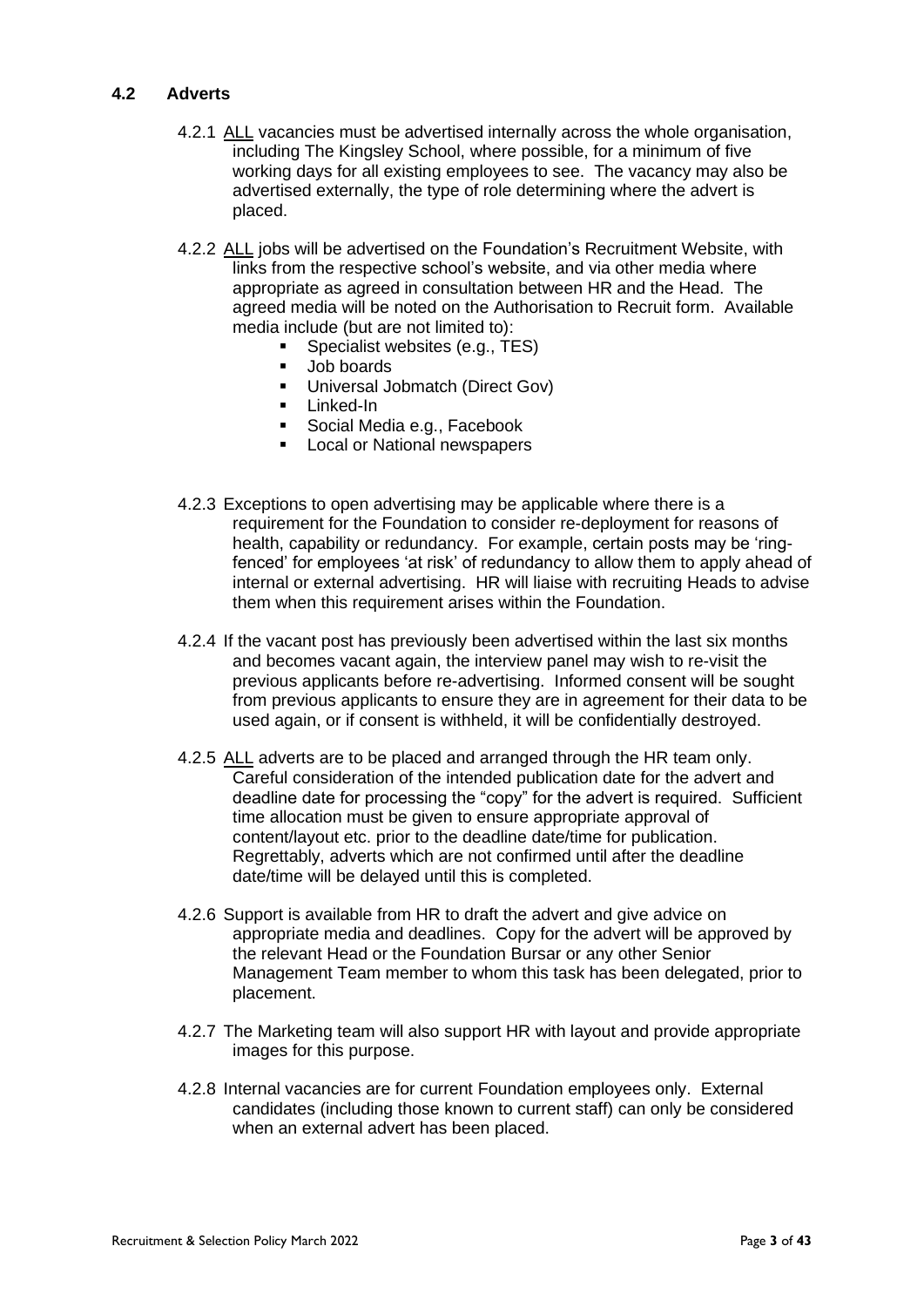# <span id="page-3-0"></span>**4.3 Job Description, Person Specification and Information Pack**

4.3.1 The recruiting manager is responsible for:

- Drawing up the job description and person specification for the vacant post, using the *Job Description template*. HR will assist where necessary. Templates are available on Sharepoint, which can be adapted. As a general rule, all job descriptions need to be kept up to date on an ongoing basis.
- Seeking approval of the job description and the person specification from the relevant Head or the Foundation Bursar or any other Senior Management Team member to whom this task has been delegated.
- E-mailing the approved job information to HR with the *Authorisation to Recruit Form* equivalent to assist with the drafting of the advert.
- 4.3.2 The HR department in consultation with the recruiting manager will compile the information pack that is needed for applicants, where applicable. A template information pack is available on SharePoint. As a minimum this should include:
	- background information about the school/the Foundation,
	- the role advertised.
	- a selection of photos relevant to the role/school/Foundation,
	- benefits offered:
	- the job description,
	- the person specification, and
	- details of the application process.
- 4.3.3 The information pack and application forms will be available on the Foundation's Recruitment Website from the date the advert goes live and will be removed when the deadline date/time has passed.

# **4.4 Application and Short-Listing Process**

- 4.4.1 All applicants for employment will be required to download and complete an application form containing questions about their academic and employment history and their suitability for the role. It will also include the Equal Opportunities Monitoring Section. Incomplete application forms will be returned to the applicant where the deadline for completed application forms has not passed. Should there be any gaps in academic or employment history, a satisfactory explanation must be provided. A curriculum vitae will not be accepted in place of the completed application form.
- 4.4.2 Completed application forms should be submitted to the HR department via email to hr@warwickschools.co.uk
- 4.4.3 Applicants will have access to the Information Pack for the vacancy, which includes a job description and person specification for the role applied for. The Information Pack, the Application Form, this policy and the Foundation's Child protection and Safeguarding policy are available on the Foundation's Recruitment Website.
- 4.4.4 HR will acknowledge receipt of the completed application forms directly to the applicant and process the applications. HR will share relevant sections with the shortlisting/interviewing panel members only. This information is shared securely.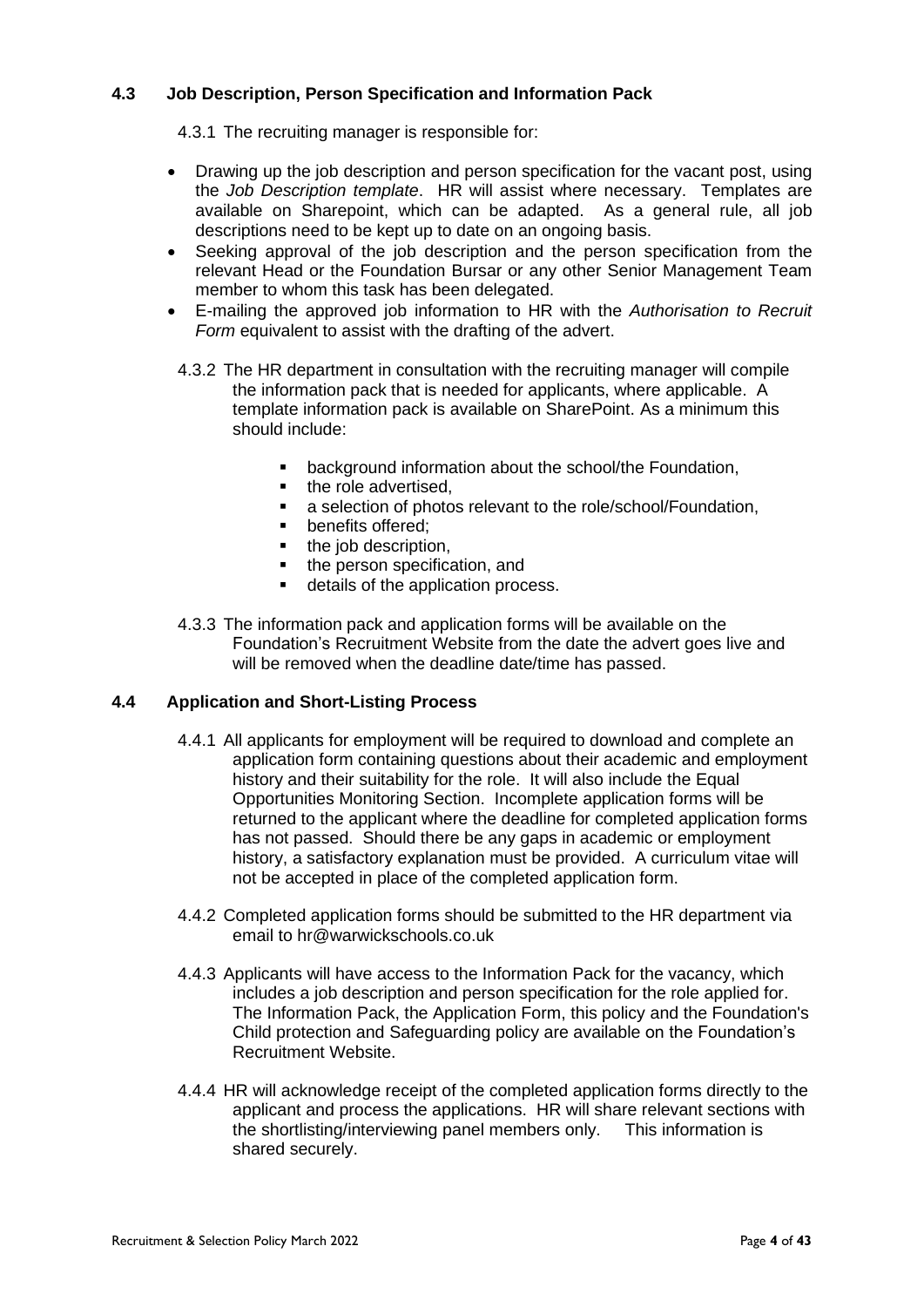- 4.4.5 HR will check the in-box for new applications at least twice a day and allocate secure access to the relevant sections only, to the shortlisting panel only. l This will ensure the shortlisting panel has prompt and secure access to the applications. The Shortlisting panel will then conduct a shortlisting exercise by reviewing all application forms received in order to determine which applicants will be invited for interview, using a shortlisting matrix to do so. The shortlisting exercise will usually be conducted by at least two members of staff, who will ideally also be involved in the interview process.
- 4.4.6 The Recruiting Manager is responsible for checking that all shortlisting panel members have securely accessed the application forms.
- 4.4.7 The Chair of the Shortlisting Panel should note any issues which should be raised at interview e.g., gaps in employment or if the applicant has been living/working overseas for over three consecutive months in the last ten years (see Section [4.6.5](#page-8-0) below). These areas must be discussed at interview and noted on their application form or interview notes.
- 4.4.8 The shortlisting matrix should be completed for all vacancies, as this will demonstrate the objective decision making of the panel. This ensures that all decisions are fair, equitable and objective. Shortlisting matrices will be retained for 6 months after the selection process is completed (see Section [5.2](#page-22-0) below).
- 4.4.9 The chair of the shortlisting/interview panel (or someone authorised by him/her) is responsible for
	- o drawing up the *Interview Schedule* once the shortlisting process is complete, and
	- $\circ$  liaising with HR, giving at least five working days' notice wherever possible, who will make initial contact with shortlisted candidates. This will be actioned by HR who will issue formal invitations to interview by letter/email, confirming the details and any documents required at the interview stage. The five days' notice also helps to give candidates time to make their own arrangements to attend the interview.
- 4.4.10 HR will provide all shortlisted applicants with a self-declaration form prior to interview in which they will be asked to provide information about their criminal records history and other factors relevant to their suitability to work with children. This information will be considered and discussed with applicants at interview.
- 4.4.11 On receipt of the interview schedule, advising of the shortlisting candidates, HR will provide access to the Chair of the Shortlisting Panel with the contact details for all shortlisted candidates.
- 4.4.12 *Urgent cases –* In **exceptional** circumstances, a very quick turnaround may be required, curtailing the processes outlined above. The recruiting manager must:
	- plan for this eventuality,
	- note that this is the case on the Authorisation Form alternative,
	- including details of who is to make the initial contact with the shortlisted candidates.

As soon as the shortlisted candidates are decided: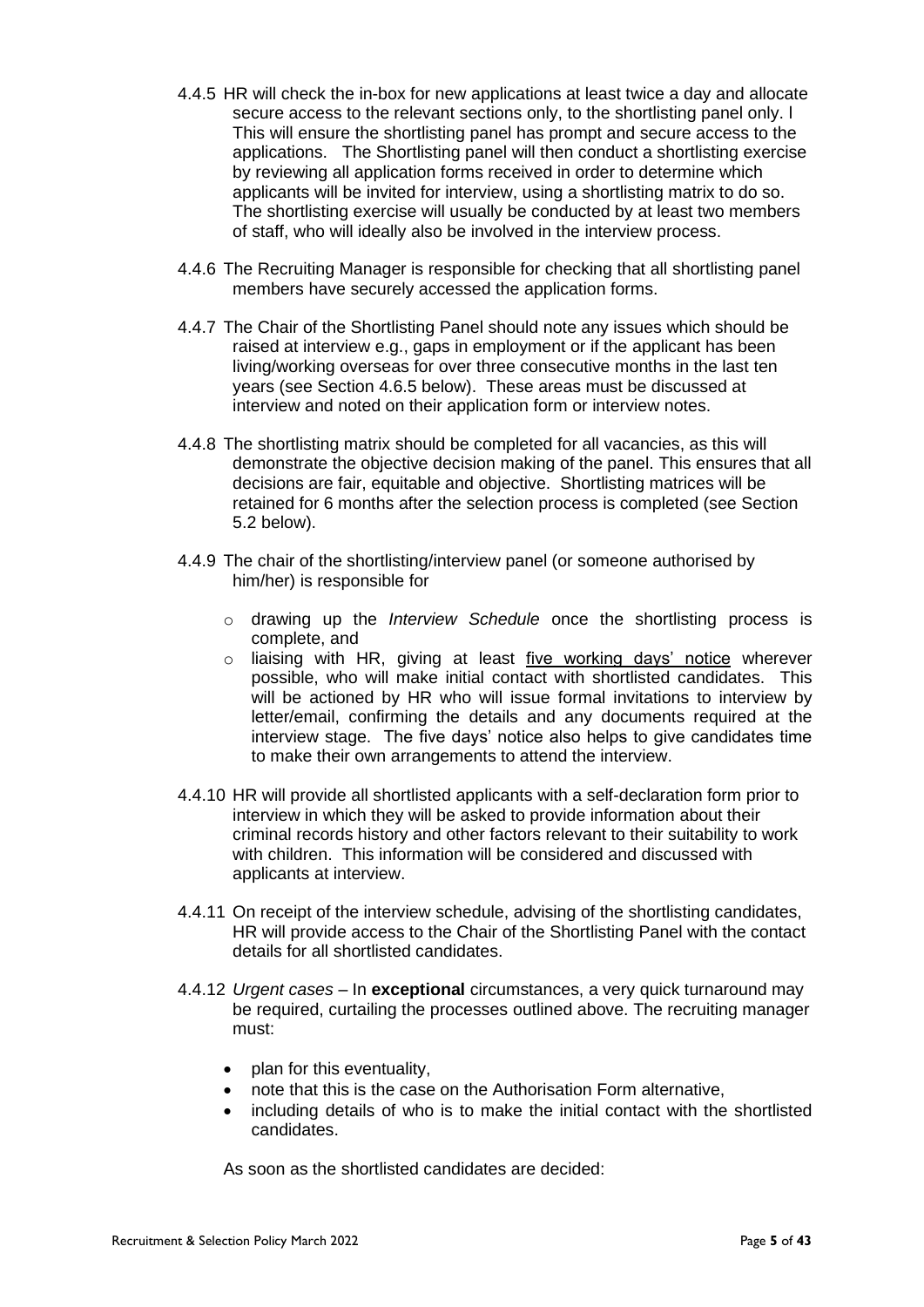- the shortlisting panel chair must advise HR;
- HR provide the person making the initial contact with the contact information required:
- the person making initial contact must provide certain information as a **minimum**, which is outlined in the letter template provided at Appendix 1.
- 4.4.13 Non-shortlisted applicants will be informed electronically from HR on behalf of the shortlisting panel, that they have been unsuccessful.

# **4.5 References**

- 4.5.1 All offers of employment are subject to receiving a minimum of two satisfactory references, which are considered satisfactory by the Foundation. One of which must be from the applicant's current/most recent employer. If the current / most recent employment does / did not involve work with children, then a further reference should be from the employer with whom the applicant most recently worked with children. No referees should be a relative or someone known to the applicant solely as a friend.
- 4.5.2 If there is no current employer, verification of the most recent period of employment and reasons for leaving will be obtained. The Foundation will seek to take up references on shortlisted applicants prior to interview, wherever possible. The referees should have appropriate authority within their organisation, for example Headteacher for those working in schools. All references received from a school must be countersigned by the Head of that school. The information supplied by the candidate concerning their references, will be independently checked by HR.
- 4.5.3 In exceptional circumstances, where the written references have not yet been returned or the urgency of recruitment makes this unlikely, then with agreement HR will obtain verbal references over the phone. These verbal references will be documented in writing by HR, and the referee will be required to follow-up in writing.
- 4.5.4 Once shortlisting has been completed:
	- o The chair of the shortlisting panel must decide the references to be sought by HR.
	- $\circ$  The chair must check that the referees are "acceptable" to the School, e.g., for teaching post applicant referees to include the current Head teacher. This is in accordance with Safer Recruitment in Education.
	- o Notify HR, giving at least five working days' notice wherever possible, of the references to be sought. This allows reasonable time to request and receive references.
	- $\circ$  HR will take up references for all short-listed candidates between shortlisting and interviewing but only where candidates have given their informed consent to do so. Candidates are advised on the application form that Safer Recruitment guidance advises that references are received prior to interview. However, they cannot be required to do so.
	- o If the chair has any concerns, he/she should advise HR, who will liaise with the candidates for further information and/or additional referees, if required.
- 4.5.5 It should be noted that no questions will be asked about health or medical fitness prior to any offer of employment being made.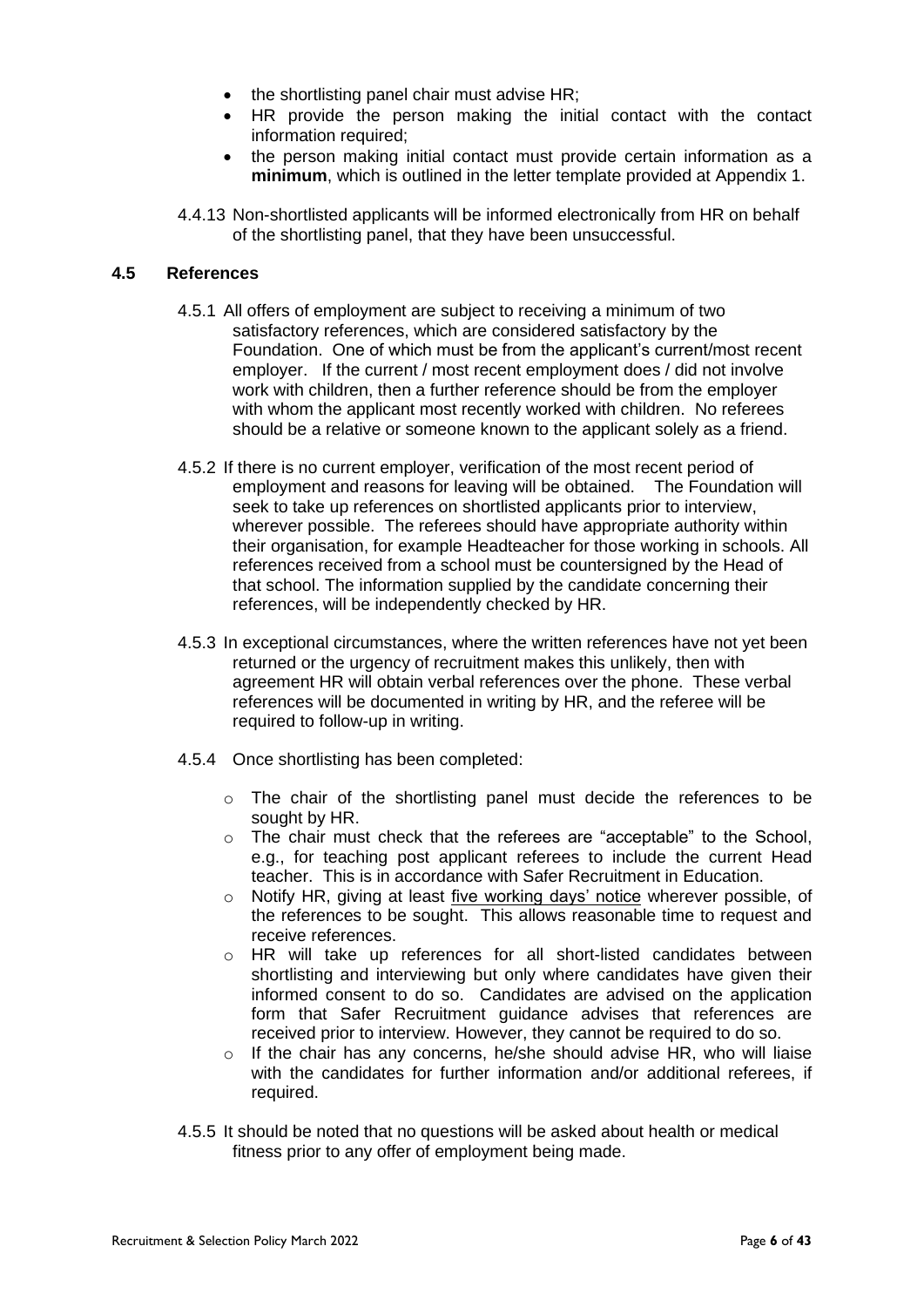- 4.5.6 The Foundation will only accept references obtained directly from the referee and it will not rely on references or testimonials provided by the applicant or on open references or testimonials. All electronic references will be verified to check that they originate from a legitimate source.
- 4.5.7 Character references will only be accepted in exceptional circumstances, and by agreement with HR, for example first job appointees or volunteers.
- 4.5.8 If factual references are received i.e., those which contain limited information such as job title and dates of employment, this will not necessarily disadvantage an applicant although additional references may be sought before an appointment can be confirmed
- 4.5.9 The Foundation may at its discretion make telephone contact with any referee to verify the details of the written reference provided.
- 4.5.10 The Foundation treats all references given or received as confidential which means that the applicant will not be provided with a copy.
- 4.5.11 The standard *Reference Request Form* will be used when obtaining references to ensure that all necessary Child Protection and employment questions are covered. It may be necessary to add an additional question(s) to the standard form for a specific post. Additional question(s) will be added to the reference request form by HR in consultation with the recruiting manager/Head to ensure consistency across the whole organisation.
- 4.5.12 All referees will be asked whether they believe the applicant is suitable for the job for which they have applied and whether they have any reason to believe that the applicant is unsuitable to work with children. All referees will be sent a copy of the job description and person specification for the role for which the applicant has applied. If the referee is a current or previous employer, they will also be asked to confirm the following:
	- o The applicant's dates of employment, salary, job title / duties, reason for leaving, performance, sickness (not included after an employment offer has been made) $1$  and disciplinary record;
	- o Whether the applicant has ever been the subject of disciplinary procedures involving issues related to the safety and welfare of children (including any in which the disciplinary sanction has expired), except where the issues were deemed to have resulted from allegations which were found to be unsubstantiated, unfounded or malicious;
	- o Whether any allegations or concerns have been raised about the applicant that relate to the safety and welfare of children or young people or behaviour towards children or young people, except where the allegation or concerns were found to be unsubstantiated, unfounded or malicious; and
	- o whether the applicant could be considered to be involved in "extremism" (see the definition of "extremism" at section 7 below).
- 4.5.13 The Foundation will compare all references with any information given on the application form. Any discrepancies or inconsistencies in the information will be taken up with the applicant and the relevant referee by HR or the Head of the relevant school, before any appointment is confirmed.

<sup>1</sup> Questions about health or sickness records will only be included in reference requests sent out after the offer of employment has been made.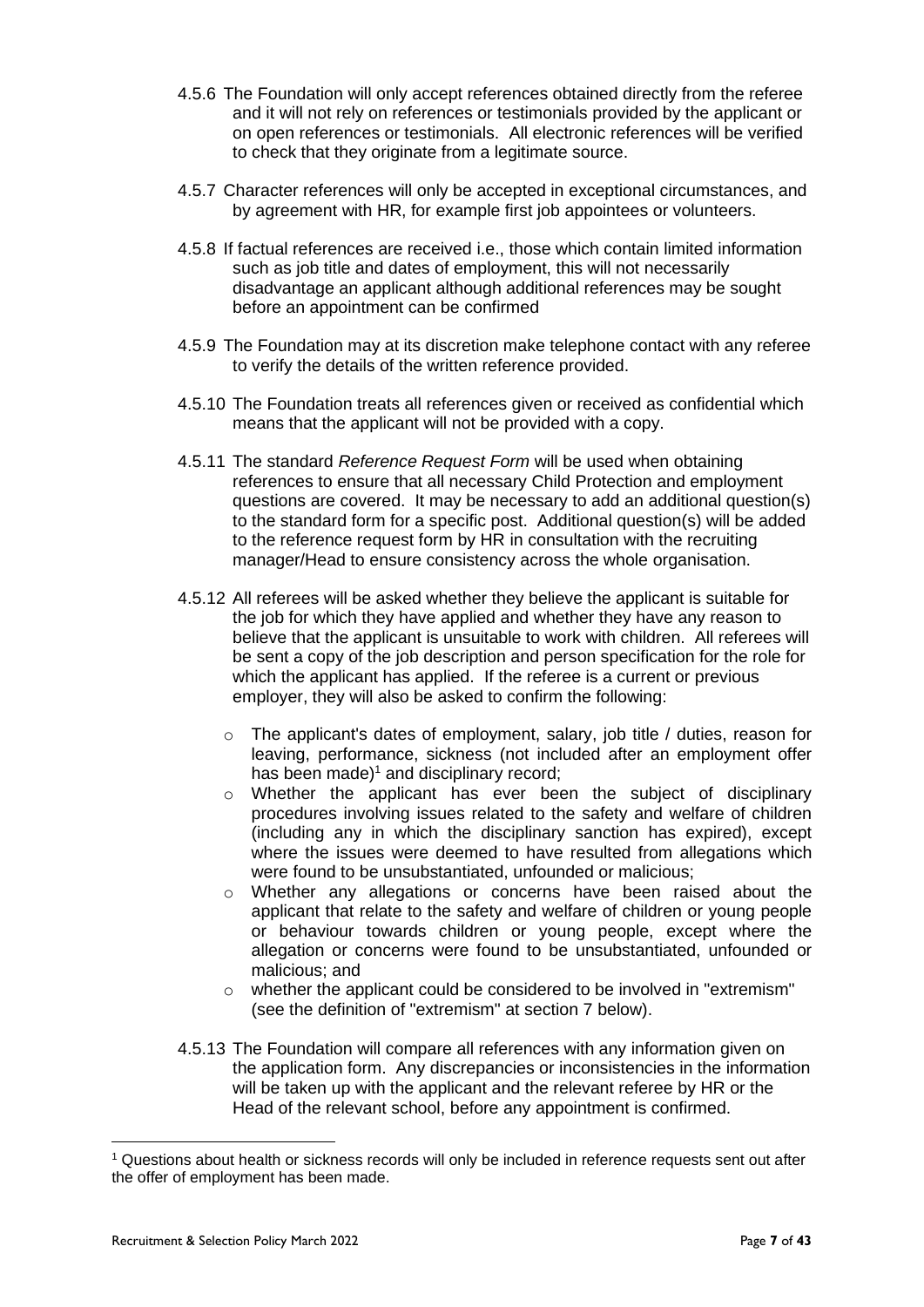- 4.5.14 HR will securely share all references received prior to/on the interview date to the chair of interview panel to ensure that he/she can raise any relevant issues or concerns which may arise from this reference.
- 4.5.15 Any references not received prior to the interview, will be forwarded in confidence, to the chair of the panel as soon as they are received, and any discrepancies identified between the reference and the applications form and/or the interview assessment form considered. The applicant may be asked to provide further information or clarification before an appointment can be confirmed.
- 4.5.16 If there is a delay in the receipt of references, unfortunately this is likely to result in a delay to the commencement of employment. HR will keep the recruiting line manager informed and will inform the manager and the applicant when references have been returned; deemed satisfactory and verified.
- 4.5.17 All internal candidates who apply for a new role at the Foundation will have their application assessed in accordance with this procedure. References may be taken up on all internal candidates as part of the application process and can be provided by colleagues as the Foundation will be the most recent employer and will previously have taken up references from past employers.

# **4.6 The Interview**

- 4.6.1 It is considered best practice that at least one member of the interview panel has completed the safer recruitment training in order to comply with Department for Education guidance. This information is requested on the Authorisation to Recruit Form equivalent and clearly noted on the interview notes.
- 4.6.2 All applicants who are invited to an interview will be required to bring with them the following:
	- evidence of identity,
	- right to work in the UK,
	- evidence confirming their address,
	- the signed self-declaration form (see Section 4.4.10) if they have not already returned electronically and
	- original documents confirming any educational and professional qualifications referred to in their application form.

The first three items are required in order to comply with DBS identity checking guidelines. Appendix 2 gives the list of valid identity documents, from which the following must be provided:

- one document from Group 1; and
- two further documents from either of Group 1, Group 2a or Group 2b, one of which must verify the applicant's current address.

In addition, where an applicant claims to have changed his/her name by deed poll or any other means (e.g., marriage, adoption, statutory declaration) he/she will be required to provide documentary evidence of the change.

The Foundation asks for the date of birth of all applicants (and proof of this) in accordance with SCSRE and KCSIE. Proof of date of birth is necessary so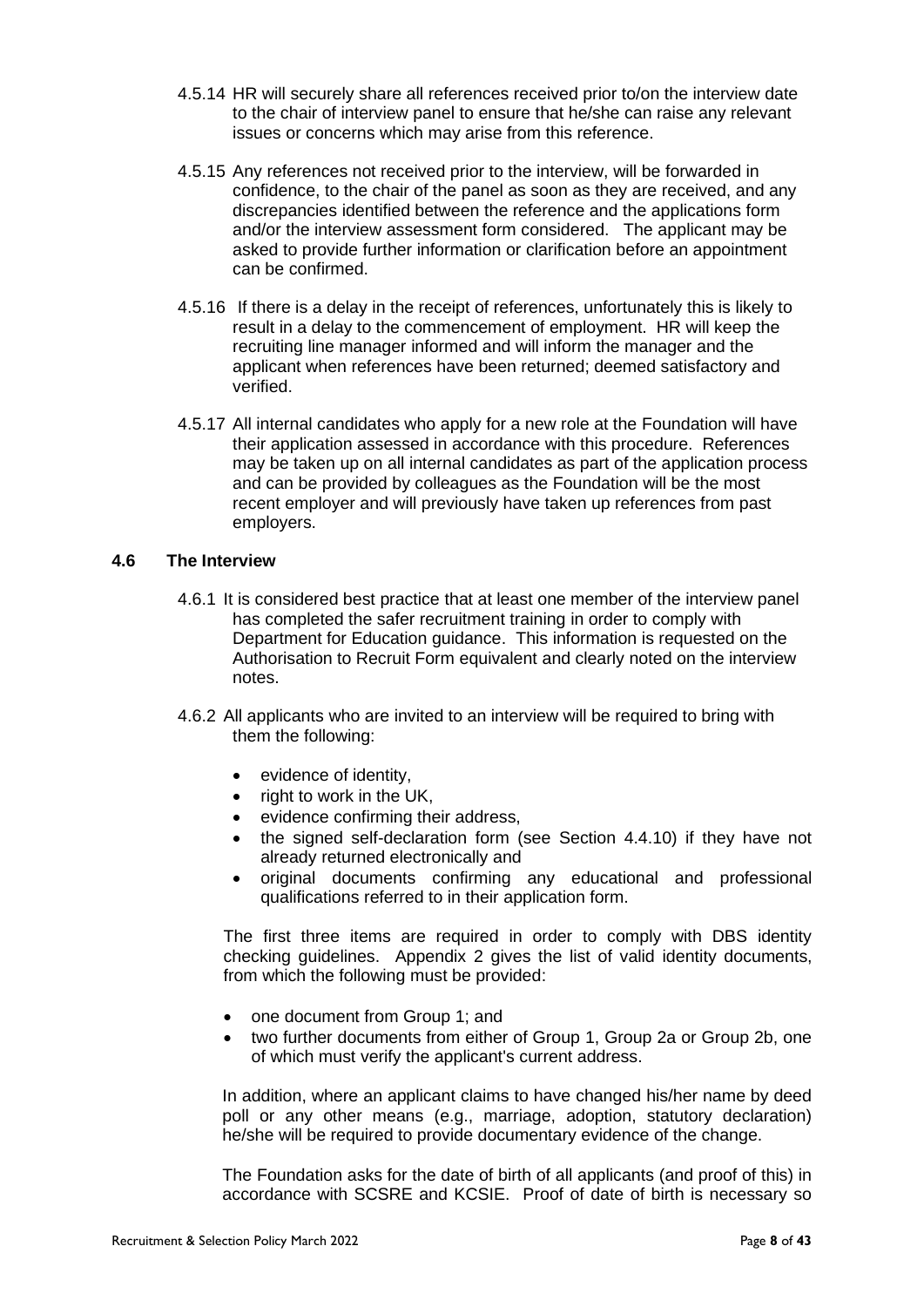that the Foundation may verify the identity of and check for any unexplained discrepancies in the employment and education history of all applicants. the Foundation does not discriminate on the grounds of age.

4.6.3 The recruiting manager is responsible for making arrangements for a designated member of staff in school to co-ordinate the copying of relevant documents on the day of the interview.

Each page copied should be signed and dated by the designated member of staff to confirm they have viewed the original document. This information is confidential, and must be kept securely, and forwarded securely to HR the same day or no later than close of play the following working day. Once HR has confirmed receipt, the original copy must be securely destroyed.

4.6.4 A record of interview must be kept.

It is the responsibility of the chair of the interview panel to:

- o complete a '*Record of Interview Form*',
- $\circ$  collect in all the interview papers and returning them to HR as soon as possible after interviewing has taken place (e.g., by the end of the following working day) to retain as an accurate record for the successful candidate, which will be held on their confidential HR file for the duration of their employment.

Alternatively, the chair may allocate one member of the panel to take notes during the interview and summarise the comments for all panel members, which all members will need to sign. This ensures that an accurate record is kept of the candidate's responses at interview and that all records all held confidentially and securely.

- <span id="page-8-0"></span>4.6.5 If there are any gaps in employment, which are not explained on the application form, these should be raised during the interview to obtain an explanation. If there are queries/inconsistencies arising from the references received these should also be raised at the interview, to give the candidate an opportunity to clarify/explain. The chair of the panel should liaise with HR for advice prior to interview.
- 4.6.6 The chair of the interview panel will be responsible for contacting the successful applicant in the first instance once the decision to offer has been made. Any offer must only be made conditional upon the receipt of satisfactory employment checks, and other regulatory requirements.
- 4.6.7 Ideally, both references will have been received prior to interview, but the timescales involved, and availability of the referee means this may not always be possible. Any outstanding references should be received as a matter of urgency because it has to be obtained and verified before employment can start. The chair of the interviewing panel should liaise with HR for advice.
- 4.6.8 Once the chair of the interview panel knows that the offer has been accepted then he/she is responsible for completing a '*New Starter Form*' or CIPHR equivalent and submitting this to HR as soon as possible after the interview.
- 4.6.9 Only upon receipt of the '*New Starter Form*' or CIPHR equivalent can HR prepare a written offer of employment and contract plus any other appropriate employment documentation. This offer letter/contract will be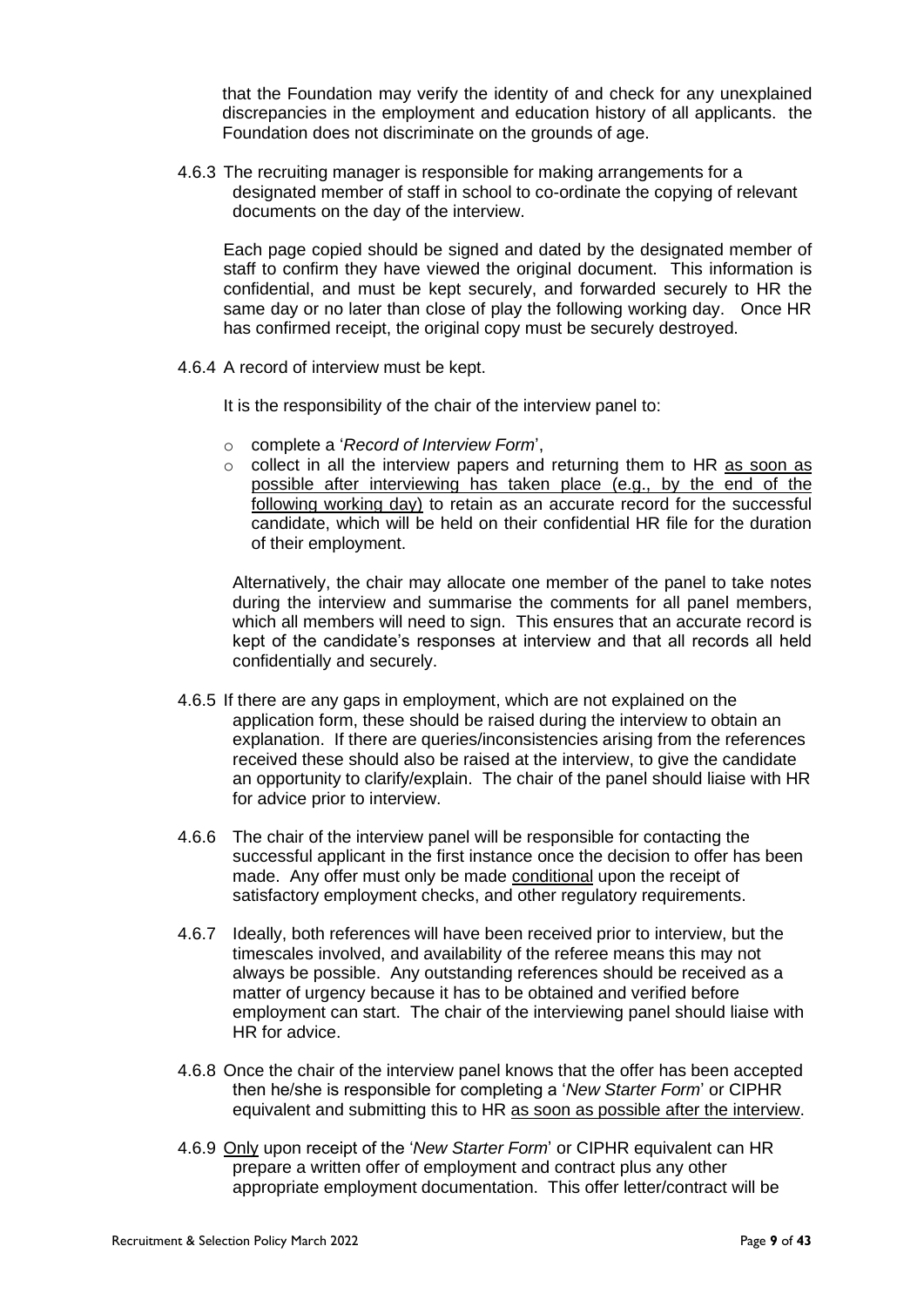signed by either the Head or Foundation Bursar or as delegated to HR. All offer letters and contracts must be prepared by HR to ensure consistency throughout the organisation.

- 4.6.10 HR will then email securely the employment pack to the new appointee. If this is not possible, it will be posted. HR will then monitor the return of signed documentation and keep the recruiting manager informed of progress. Where necessary, the new appointee will be asked to attend a meeting with HR to complete all pre-employment documents.
- 4.6.11 Unsuccessful candidates will be informed by the chair of the interview panel and followed up in writing by HR.
- 4.6.12 Candidates attending are eligible to request reimbursement of reasonable travelling expenses to interview, using the most cost-effective method of travelling and if driving, the shortest possible route.
- (a) The candidate should be given the Expense Claim Cover Note for External Claimants (which can be found on the SharePoint Portal.
- (b) The candidate should both complete both the Expense Claim Form and Cover Notes, referred to above, enclosing appropriate proof for the claim (e.g., receipt of ticket purchased, travelling distance (less their normal travelling to and from work);
- (c) The information on the cover note will only be used in relation to the expense claim, stored securely and destroyed once the claim is settled;
- (d) The claim should be authorised by the person responsible for their visit e.g., the recruiting manager and the authorised form submitted to Finance for payment.

## **4.7 What pre-employment checks will need to take place?**

4.7.1 All offers of employment are conditional upon the following:

- Verification of right to live and work in the UK;
- Verification of identity;
- Receipt of an Enhanced (with barred list information) Certificate from Disclosure and Barring Service (DBS) which is satisfactory to the Foundation;
- Where the position amounts to a "regulated activity" confirmation that the applicant is not named on the Children's Barred List administered by the DBS:
- A Prohibition Order Check (for all staff in teaching roles and other roles identified as appropriate by the Head);
- Verification that under s128 of the Education and Skills Act 2008 that the individual is not barred from taking part in the management of an independent school. This includes Governors, all staff on the senior leadership team (including non-teaching staff) and all teaching positions appointed at the level of Head of Department or above;
- Verification of mental and physical fitness for the role;
- Verification of educational qualifications that are applicable to the post;
- The receipt of at least two references which are considered satisfactory to the Foundation; and
- Additional checks/references may be required if the appointee has lived or worked outside the UK at the discretion of the Head.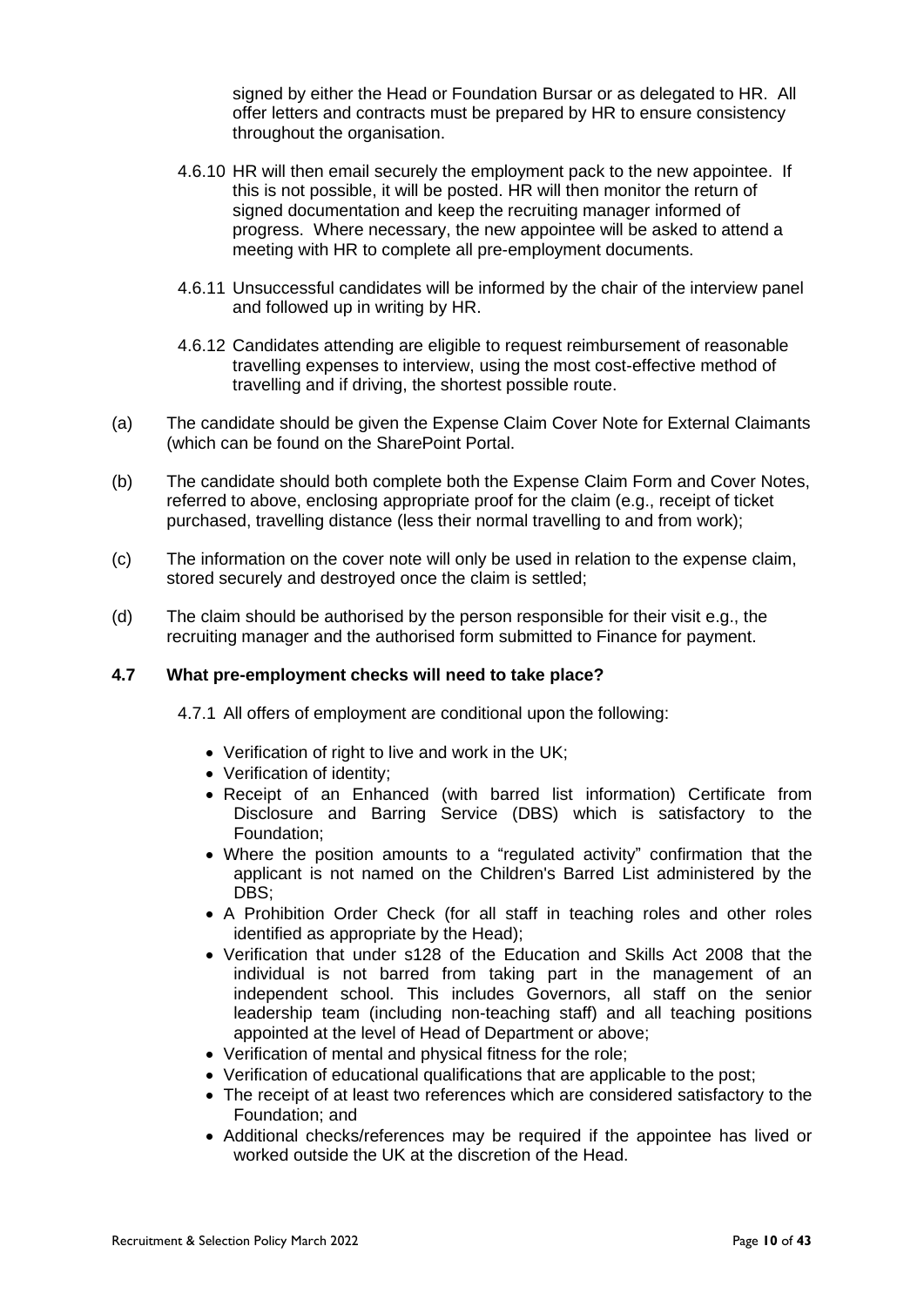# **4.7.2 Criminal records checks**

Due to the nature of the work, the Foundation applies for an enhanced disclosure from the DBS in respect of all prospective staff members, governors and volunteers.

Prior to 29 May 2013 an enhanced disclosure contained details of all convictions on record (including those which are defined as "spent" under the Rehabilitation of Offenders Act 1974) together with details of any cautions, reprimands or warnings held on the Police National Computer. It could also contain non-conviction information from local police records which a chief police officer considered relevant to the role applied for.

#### **4.7.3 DBS filtering rules**

As of 29 May 2013, the DBS commenced the filtering and removal of certain specified information relating to old and minor criminal offences from all criminal records disclosures. The filtering rules developed by the DBS and the Home Office designate certain spent convictions and cautions as "protected". "Protected" convictions and cautions are not included in a DBS certificate and job applicants are not required to disclose them during the recruitment process. It is unlawful for an employer to take into account a conviction or caution that should not have been disclosed. If a protected conviction or caution is inadvertently disclosed to the Foundation during the recruitment process it must be disregarded when making a recruitment decision.

A conviction will always be disclosable if it was imposed for a "specified offence" committed at any age. A caution issued for a "specified offence" committed over the age of 18 will always be disclosable. However, a caution issued for a "specified offence" committed under the age of 18 is never disclosable. "Specified offences" are usually of a serious violent or sexual nature or are relevant for safeguarding children and vulnerable adults. The list of "specified offences" can be found at:

[https://www.gov.uk/government/publications/dbs-list-of-offences-that-will-never-be](https://www.gov.uk/government/publications/dbs-list-of-offences-that-will-never-be-filtered-from-a-criminal-record-check)[filtered-from-a-criminal-record-check](https://www.gov.uk/government/publications/dbs-list-of-offences-that-will-never-be-filtered-from-a-criminal-record-check)

The filtering rules have recently been updated and work as follows:

#### **For those aged 18 or over at the time of an offence**

A spent criminal conviction for an offence committed in the United Kingdom when a person was over the age of 18 will not be disclosed in a DBS certificate (and does not have to be disclosed by the job applicant if:

- eleven years have elapsed since the date of conviction;
- it is the person's only offence; and
- it did not result in a custodial sentence.

A spent caution for an offence committed when a person was aged 18 or over will not be disclosed if six years have elapsed since the date it was issued, and if it does not appear on the list of "specified offences".

#### **For those aged under 18 at the time of an offence**

A spent conviction for an offence committed when a person was under the age of 18 will not be disclosed in a DBS certificate and does not need to be disclosed by the job applicant if: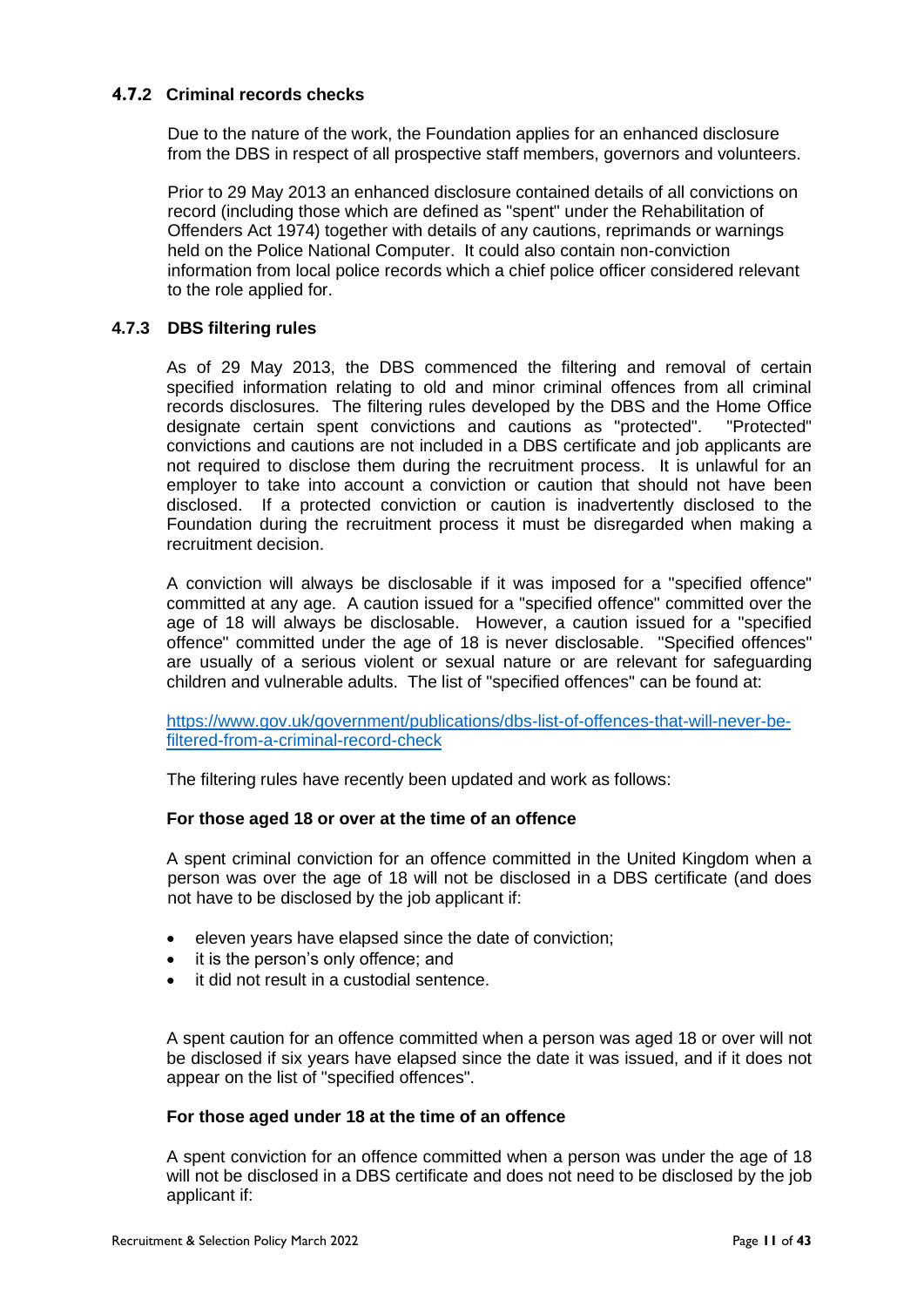- five and a half years have elapsed since the date of conviction; and
- it was not imposed for a specified offence; and
- it did not result in a custodial sentence.

A caution issued for an offence committed when a person was aged under 18 will never be disclosed in a DBS certificate (and does not have to be disclosed by a job applicant).

#### **4.7.5 Regulated Activity**

The Foundation applies for an enhanced disclosure from the DBS and a check of the Children's Barred List (now known as an Enhanced Check for Regulated Activity) in respect of all positions which amount to "regulated activity" as defined in the Safeguarding Vulnerable Groups Act 2006 (as amended). The purpose of carrying out an Enhanced Check for Regulated Activity is to identify whether an applicant is barred from working with children by inclusion on the Children's Barred List maintained by the DBS. Any position undertaken at, or on behalf of, the Foundation (whether paid or unpaid), will amount to "regulated activity" if it is carried out on an unsupervised basis:

- frequently, meaning once a week or more;
- overnight, meaning between 2.00 am and 6.00 am; or
- satisfies the "period condition", meaning four times or more in a 30-day period; and
- provides the opportunity for contact with children.

This definition will cover nearly all posts at the Foundation or at one of the Schools. It is for the Foundation to decide whether a role amounts to "regulated activity" taking into account all the relevant circumstances.

#### **4.7.6The DBS enhanced disclosure certificate**

The DBS issues the DBS disclosure certificate to the subject of the check only. It is a condition of employment with the Foundation that the original disclosure certificate is provided to the Foundation. On receipt of the disclosure certificate the appointee must immediately arrange to meet with a member of the HR team to verify the original certificate. Original certificates should not be sent by post. A convenient time and date for bringing the certificate into the Foundation should be arranged with HR as soon as it has been received. Applicants who are unable to attend at the Foundation to provide the certificate are required to send in a certified copy by post or email within two weeks of the original disclosure certificate being received. Certified copies must be sent to the Director of HR. Where a certified copy is sent, the original disclosure certificate must still be provided preferably prior to the first day of work or at the very latest on the first working day, prior to any contact with children.

Employment will remain conditional upon the original certificate being provided and it being considered satisfactory by the Foundation. A delay in providing the certificate could result in the offer of employment being withdrawn.

#### **4.7.7 Applicants with periods of overseas residence**

DBS checks will still be requested for applicants with recent periods of overseas residence and those with little or no previous UK residence. The Foundation will take into account the "DBS unusual addresses guide" in such circumstances.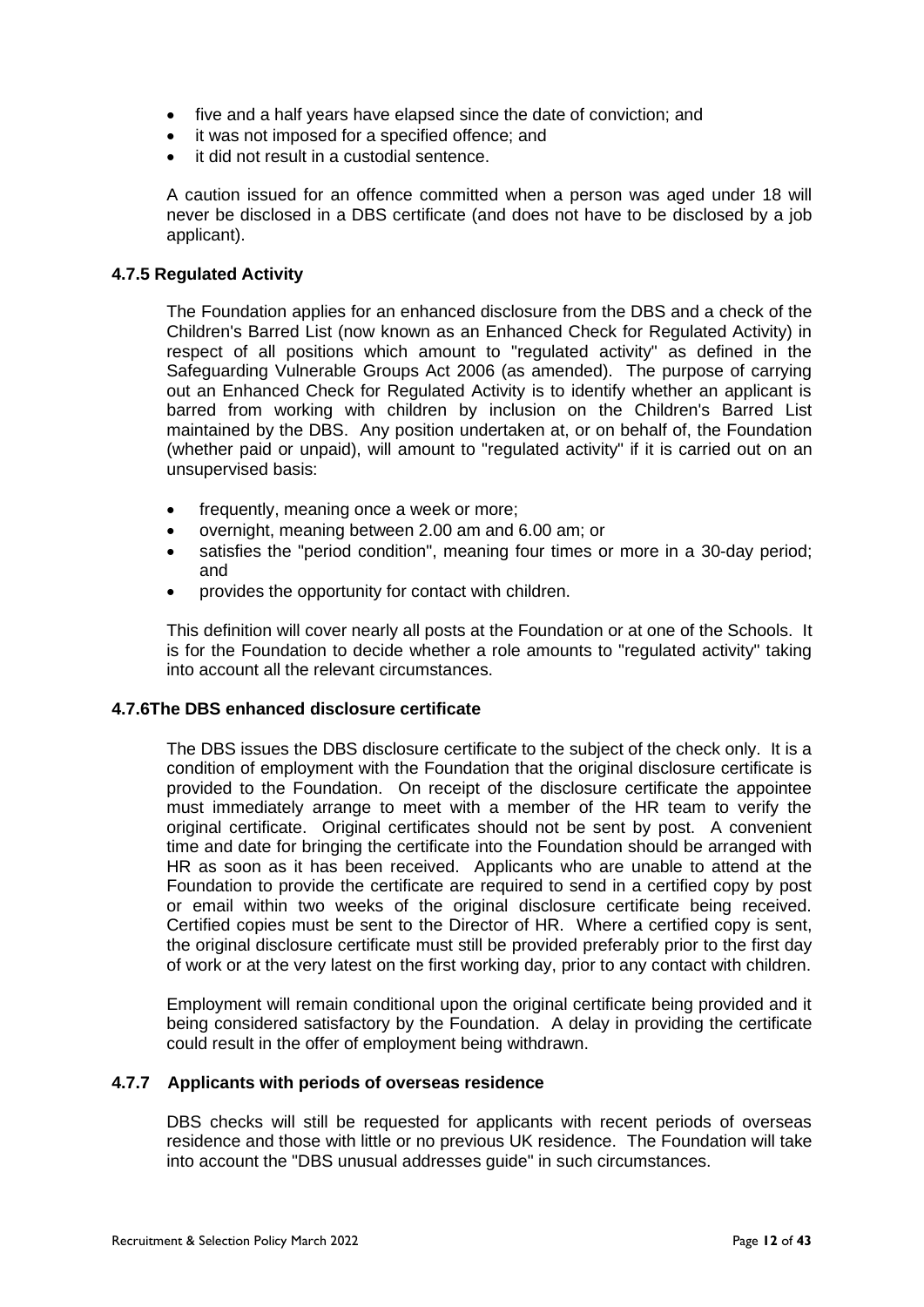In such cases the applicant will be required to provide additional information about their suitability from the country (or countries) in which they have lived. The Foundation's policy is to request such information from each overseas country in which the applicant has lived for a period of three months or more in the previous 10 years.

When requesting such information, the Foundation has regard to relevant government guidance and will therefore always require the applicant to apply for a formal check from the country in question i.e., a criminal records check (or equivalent) or a certificate of good conduct.

The Foundation recognises that formal checks are not available from some countries, that they can be significantly delayed or that a response may not be provided. In such circumstances the Foundation will seek to obtain further information from the country in question, such as a reference from any employment undertaken in that country.

In addition, where an applicant for a teaching position has worked as a teacher carried out teaching work outside of the UK, the Foundation will ask the applicant to provide proof of their past conduct as a teacher by obtaining a letter of professional standing obtain from the professional regulating authority of the teaching profession in each country in which they have worked as a teacher, evidence which confirms that they have not imposed any sanctions or restrictions on the applicant and that they are not aware of any reason why the applicant may be unsuitable to work as a teacher. The Foundation will also ask the shortlisted applicants (and their referees) to disclose whether they have ever been referred to, or are the subject of a sanction issued by, the regulator of the teaching profession in the countries in which they have carried out teaching work.

Sanctions and restrictions issued by the regulating authority of another country will not prevent a person from working as a teacher at the Foundation. However, the Foundation will take all relevant information into account in determining whether an applicant is suitable to work at the Foundation.

The Foundation may allow an applicant to commence work pending receipt of a formal check from a particular country if it has received a reference and/or letter of professional standing from that country and considers the applicant suitable to start work. Decisions on suitability will be based on all of the information that has been obtained during the recruitment process. Unless expressly waived by the Foundation, continued employment will remain conditional upon the Foundation being provided with the outcome of the formal check and it being considered satisfactory.

If no information is available from a particular country the Foundation may allow an applicant to commence work if they are considered suitable based on all of the information that has been obtained during the recruitment process.

The relevant Head, on behalf of the Foundation, will take proportionate risk-based decisions on a person's suitability in these circumstances. All suitability assessments must be documented and retained on file

If the formal check is delayed and the Foundation is not satisfied about the applicant's suitability in the absence of that information, the applicant's proposed start date may be delayed until the formal check is received.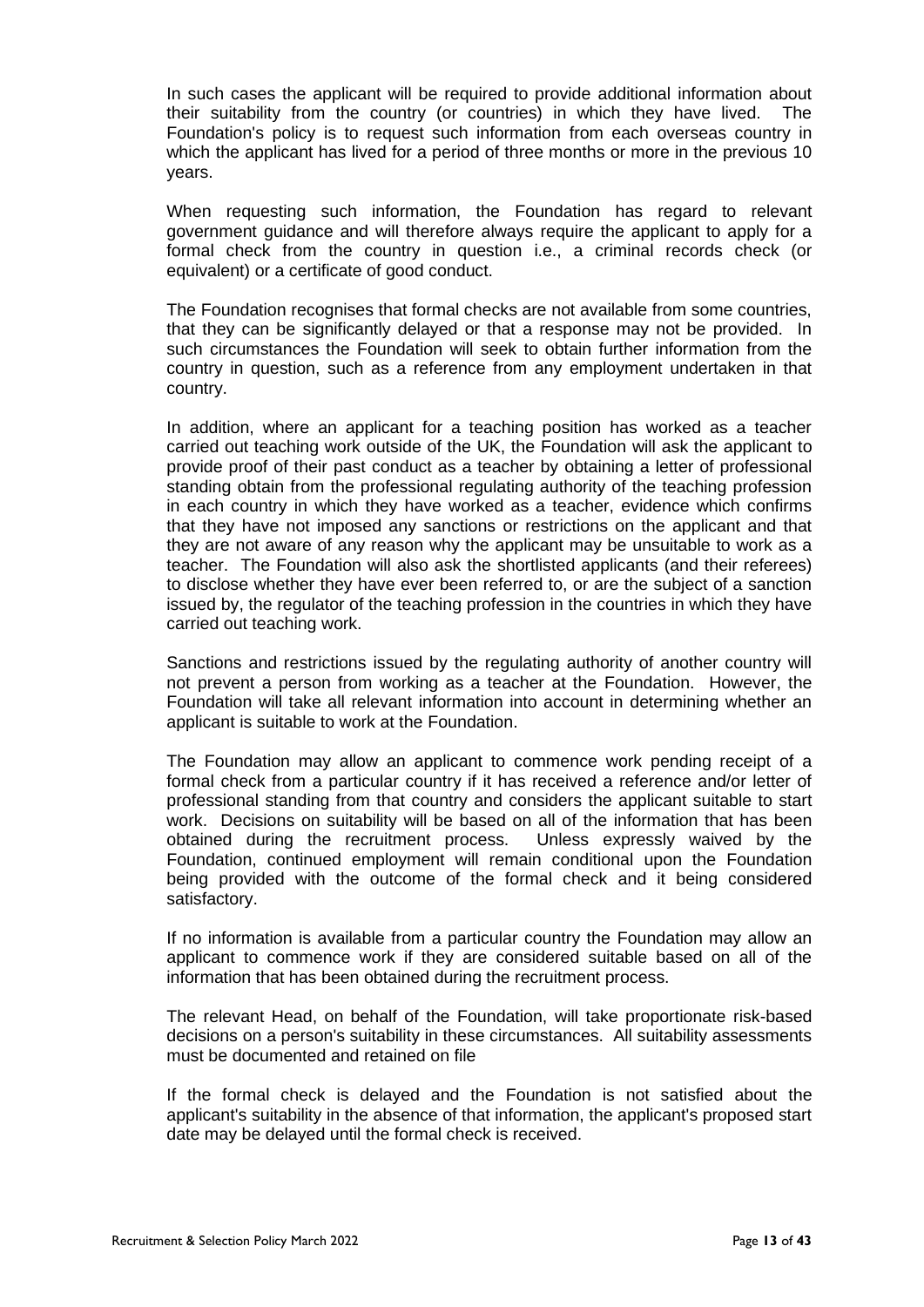# **4.7.8 Disclosure declared on application form/included in DBS certificate**

If the applicant is successful and has declared a conviction, this should have been discussed as part of the interview process. A member of the HR team will liaise with the Chair of the recruitment panel and review the interview notes made, prior to contacting the candidate to meet with them to discuss in detail the conviction. The candidate will be asked to give their informed consent to permit the Foundation to retain a copy the Disclosure certificate for the duration of their employment. A detailed risk assessment is then completed regarding the positive disclosure, and this will be considered by the Head/Foundation Bursar, to determine whether to continue with the appointment.

#### **4.7.9 DBS Certificate not available prior to start date**

Where the DBS certificate has not been provided to the Foundation, or received by the appointee, by the date work is to commence, and dependent on the role the applicant is appointed to, we may allow work to commence on a supervised basis until the DBS disclosure is provided to the Foundation. This will only be allowed if all other checks, including a clear check of the Children's Barred List (where the position amounts to regulated activity), have been completed. A written *risk assessment* will need to be completed by the appointee's line manager, appropriate supervision must be put in place and approved by the relevant Head/Foundation Bursar. The risk assessment and the supervision arrangements must be agreed with HR, prior to the commencement of their employment.

# **4.7.10 Prohibition Order Checks**

The Foundation is required to check whether staff who carry out "teaching work" are prohibited from doing so. The Foundation uses the Teaching Regulation Agency Teacher Services system to check whether successful applicants are the subject of a prohibition, or interim prohibition order issued by a professional conduct panel on behalf of the Teaching Regulation Agency.

In addition, the Foundation asks all shortlisted applicants to declare whether they have ever been referred to, or are the subject of a sanction, restriction or prohibition issued by, the Teaching Regulation Agency or other equivalent body in the UK.

Where an applicant is not currently prohibited from teaching but has been the subject of a referral to, or hearing before, the Teaching Regulation Agency (or other equivalent body), whether or not that resulted in the imposition of a sanction, or where a sanction has lapsed or been lifted, the Foundation will consider whether the facts of the case render the applicant unsuitable to work at the Foundation.

The Foundation applies the definition of "teaching work" set out in the Teachers' Disciplinary (England) Regulations 2012, which state that the following activities amount to "teaching work":

- planning and preparing lessons and courses for pupils
- delivering lessons to pupils
- assessing the development, progress and attainment of pupils; and
- reporting on the development, progress and attainment of pupils.

The above activities do not amount to "teaching work" if they are supervised by a qualified teacher or other person nominated by the Head. If in any doubt or if the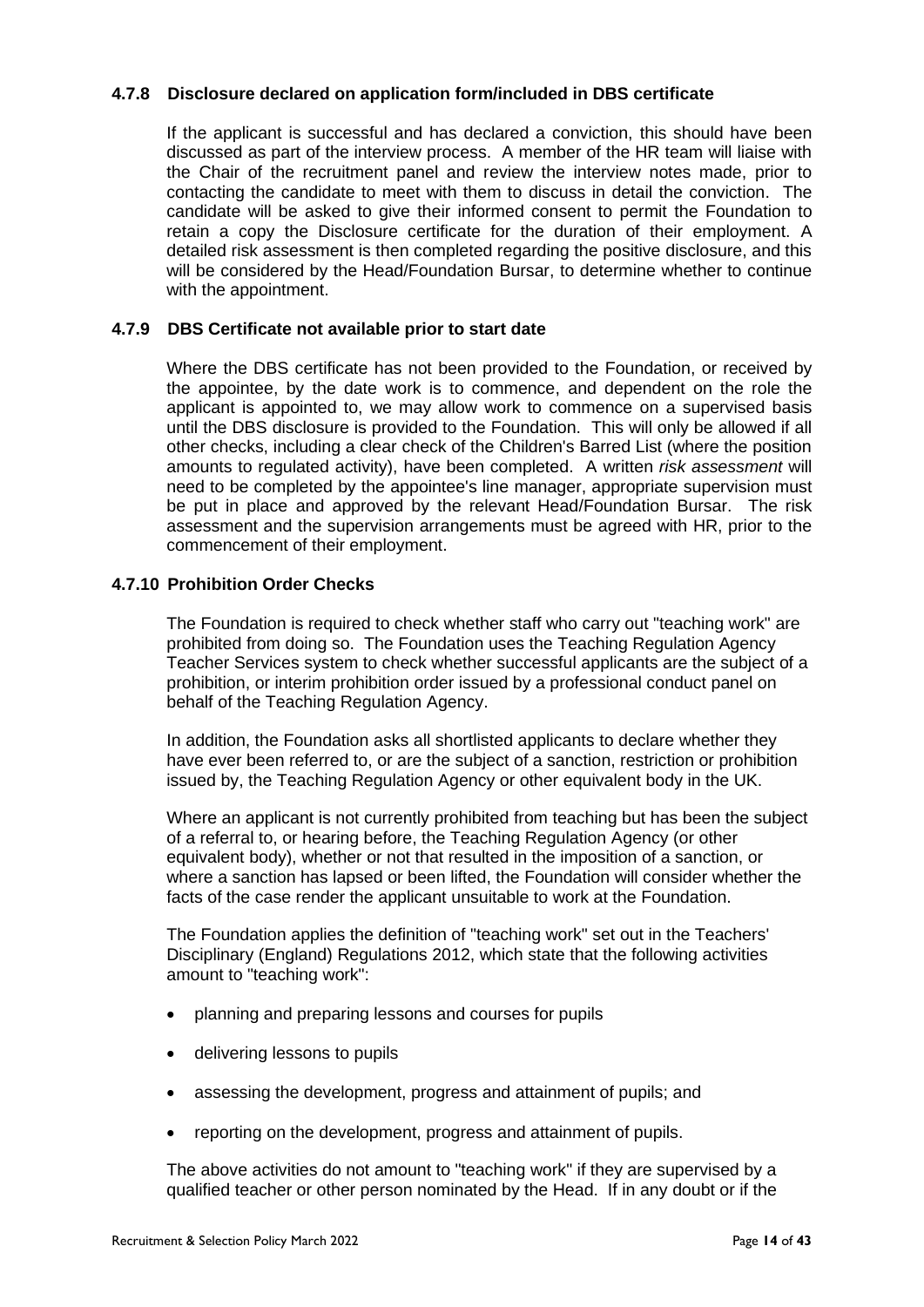applicant has taught previously, or may teach in future, the check will be undertaken, including for sports coaches.

#### **4.7.11 Prohibition from management check**

The Foundation is required to check whether any applicant for a management position is subject to a direction under section 128 of the Education and Skills Act 2008 which prohibits, disqualifies or restricts them from being involved in the management of an independent school (a section 128 direction).

The Foundation will carry out checks for such section 128 directions when appointing applicants into management positions from both outside the Foundation and by internal promotion.

This check applies to appointments to the following positions made on or after 12 August 2015:

- Head
- teaching posts on the senior leadership team
- teaching posts which carry a departmental head role; and
- support staff posts on the senior leadership team; and
- The Foundation will assess on a case-by-case basis whether the check should be carried out when appointments are made to teaching and support staff roles which carry additional responsibilities.

All individuals who are appointed to the governing body will be subject to a section 128 direction check.

The relevant information is contained in the enhanced DBS disclosure certificate (which the Foundation obtains for all posts at the Foundation that amount to regulated activity). It can also be obtained through the Teaching Regulation Agency Teacher Services system. The Foundation will use either, or both, methods to obtain this information.

In addition, the Foundation asks all shortlisted applicants for management roles to declare in the application form whether they have ever been the subject of a referral to the Department for Education or are subject to a section 128 direction or any other sanction which prohibits, disqualifies or restricts them from being involved in the management of an independent school.

It is the Foundation's position that in order to fully assess the suitability of an applicant for a management role it must be provided with the above information. Where an applicant is not currently prohibited from management but has been the subject of a referral to, or hearing before, the Department for Education or other appropriate body, whether or not that resulted in the imposition of a section 128 direction or other sanction, or where a section 128 direction or other sanction has lapsed or been lifted, the Foundation will consider whether the facts of the case render the applicant unsuitable to work at the Foundation.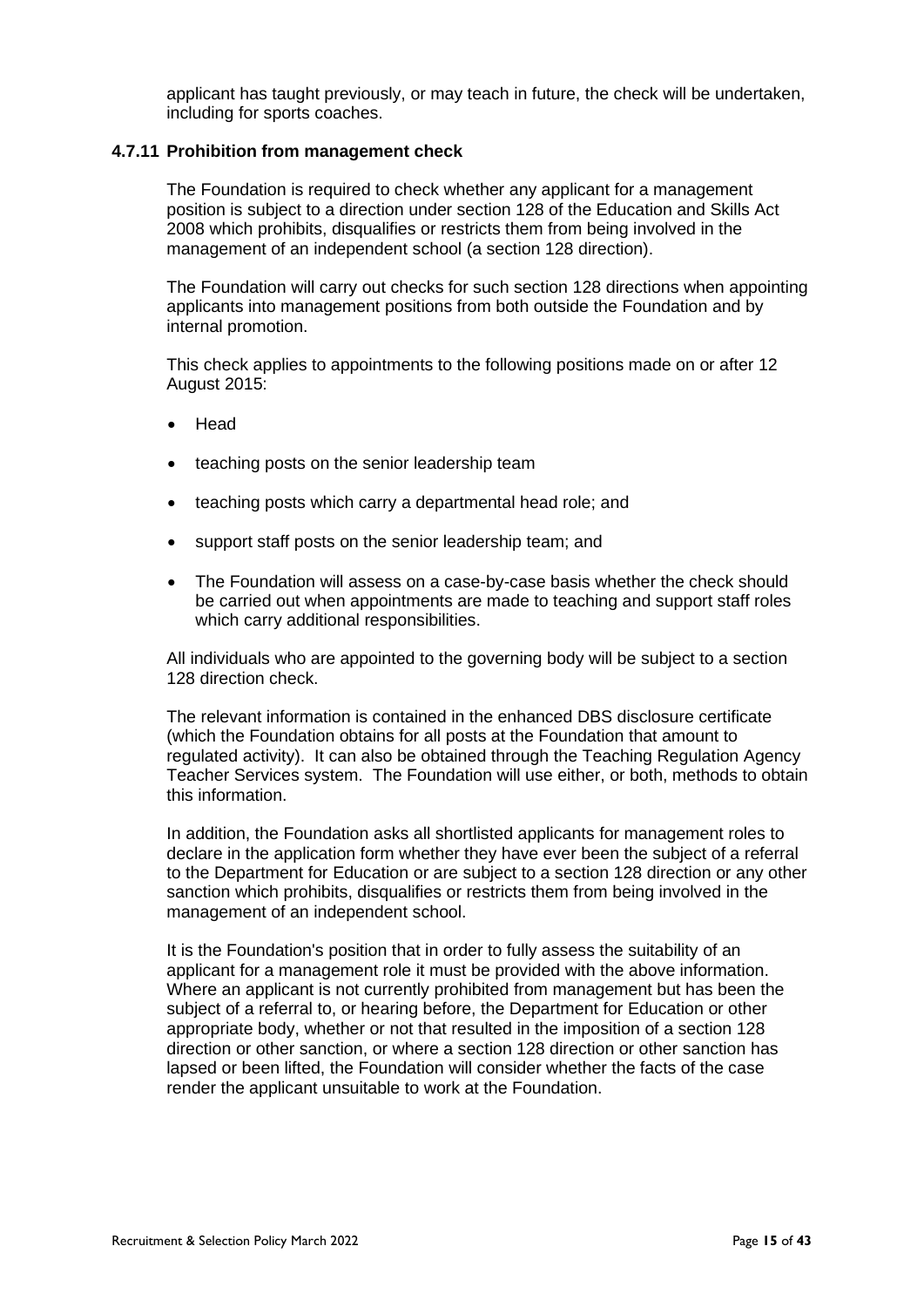# **4.7.12 Disqualification from acting as a charity trustee or senior manager**

# **(1) Background**

Under the Charities Act 2011 it is a criminal offence for a person to act as a trustee or senior manager of a charity when disqualified from doing so. The Charities Act 2011 sets out the grounds on which a person can be disqualified from acting as a trustee or senior manager. These include various spent and unspent criminal offences and other sanctions.

# **(2) Who is covered?**

A person is considered to be a charity trustee if they are one of the people who have general control and management of the administration of the charity. In an independent school the trustees will typically be the governors of the Foundation.

Senior managers include those employees who report directly to the charity trustees or have responsibility for the overall management and control of the charity's finances. At the Foundation the disqualification rules will be applicable to all governors, the Head / Principal, Bursar and potentially other senior staff who report directly to the governors.

There is no single list or register that covers all of the disqualification criteria and the Foundation therefore adopts a pragmatic approach to checking whether a person is disqualified. This is achieved by the use of a self-declaration form and the checking of relevant publicly accessible registers.

#### **(3) Self-declaration**

All those who are covered by the disqualification rules are required to complete a self-declaration form to confirm whether, to the best of their knowledge, they are subject to any of the disqualification criteria.

A failure to disclose relevant information, or the provision of false information, which subsequently comes to the Foundation's attention may result in the termination of an appointment as a governor or senior manager or the withdrawal of an offer of employment and may also amount to a criminal offence.

All those who are required to complete a self-declaration form are also under an ongoing duty to inform the Foundation if there is a change in their circumstances that results or may result in them becoming disqualified from acting as a governor or senior manager.

#### **(4) Checks by the Foundation**

To ensure that it has accurate and up to date information the Foundation will also check the following registers in respect of each governor and senior manager who is already in post or is appointed in future:

- the Bankruptcy and Insolvency Register;
- the register of disqualified directors maintained by Companies House; and
- and the register of persons who have been removed as a charity trustee.

#### **(5) Waiver**

A person who discloses that one or more of the disqualification criteria is applicable to them may apply to the Charity Commission for a waiver of the disqualification.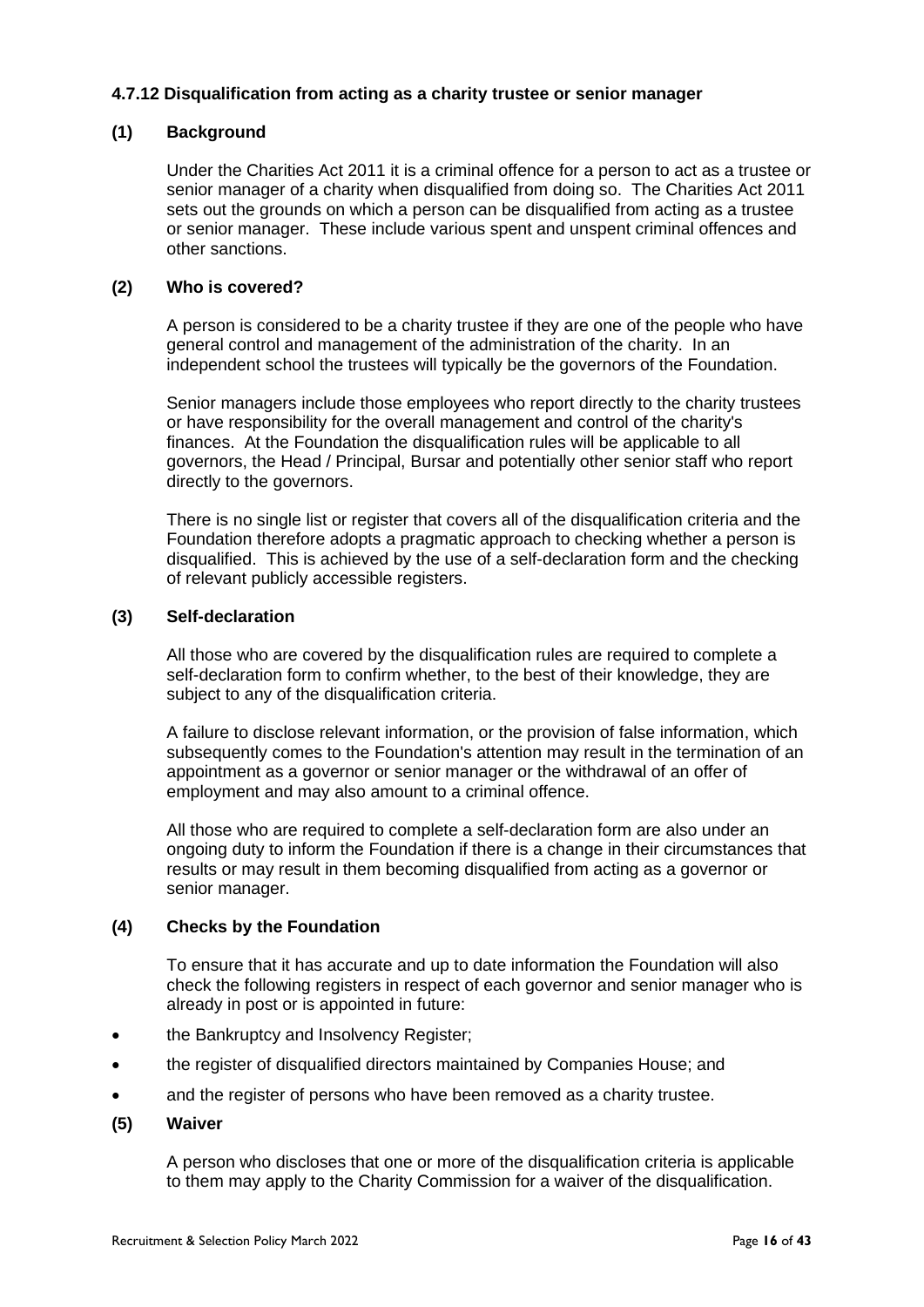The Foundation may at its absolute discretion withdraw an offer of employment for a senior manager or cease or terminate an appointment to the governing body if a waiver application becomes necessary or is rejected by the Charity Commission. The Foundation is under no obligation to await the outcome of a Charity Commission waiver application before taking such action.

# **4.7.13 Childcare disqualification**

The Childcare Act 2006 (Act) and the Childcare (Disqualification) and Childcare (Early Years Provision Free of Charge) (Extended Entitlement) (Amendment) Regulations 2018 (Regulations) state that it is an offence for the Foundation to employ anyone in connection with our early years provision (EYP) or later years provision (LYP) who is disqualified, or for a disqualified person to be directly involved in the management of EYP or LYP.

# **(1) Definitions**

- (a) EYP includes usual school activities and any other supervised activity for a child up to 1 September after the child's 5th birthday, which takes place on the school premises during or outside of the normal school day;
- (b) LYP includes provision for children not in EYP and under the age of 8 which takes place on school premises outside of the normal school day, including, for example breakfast clubs, after school clubs and holiday clubs. It does not include extended school hours for co-curricular activities such as sports activities.

DUCA states that only those individuals who are employed directly to provide childcare are covered by the Regulations. "Childcare" means any form of care for a child, which includes education and any other supervised activity for a child who is aged 5 or under. "Childcare" in LYP does not include education during school hours but does cover before and after school clubs.

#### **(2) Relevant roles**

Roles which will be covered by the Regulations are teaching and teaching assistant positions in EYP, and those which involve the supervision of under 8s in LYP. Those who are directly involved in the management of EYP and LYP include the Head and may also include other members of the leadership team as well as those involved in the day-to-day management of EYP or LYP at the School.

DUCA contains an express statement that cleaners, drivers, transport escorts, catering and office staff are not covered by the Regulations.

Some roles at the Foundation may involve the provision of childcare in EYP or LYP on an occasional basis. They will not automatically be within the scope of the Regulations and the Foundation will therefore consider whether they do on a caseby-case basis. The Regulations only apply to a limited number of roles within the Foundation but do extend beyond employees to governors and volunteers who carry out relevant work in EYP or LYP.

#### **(3) Grounds for disqualification**

The grounds on which a person will be disqualified from working in connection with EYP or LYP are set out in the Regulations. They are not only that a person is barred from working with children (by inclusion on the Children's Barred List) but also include: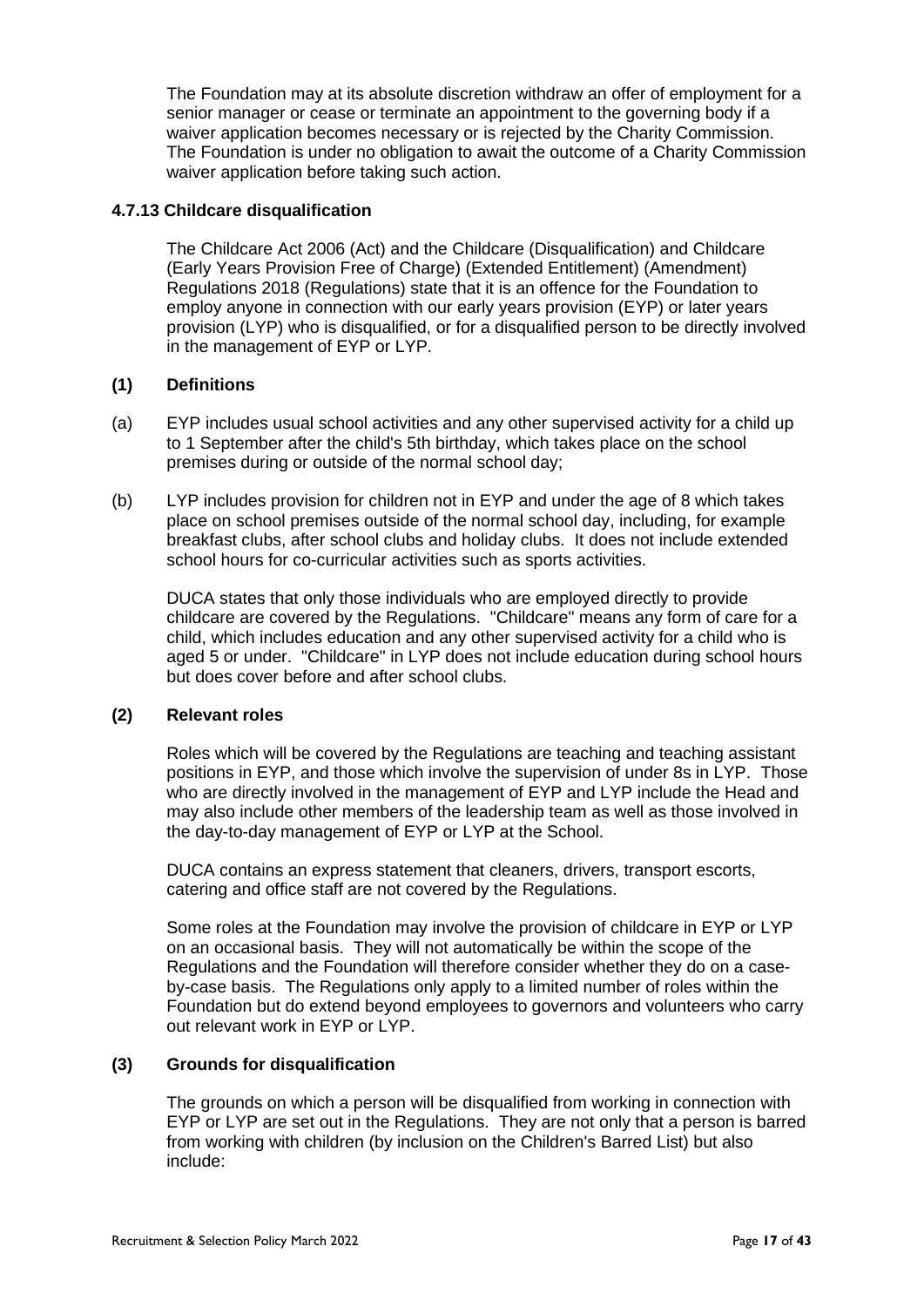- i. having been cautioned (after 6 April 2007) for, or convicted of, certain criminal offences including violent and sexual criminal offences against children and adults whether committed in the United Kingdom or overseas;
- ii. various grounds relating to the care of children, including where an order is made in respect of a child under the person's care;
- iii. having been refused registration for the provision of childcare (including nurseries, day care and child minding or other childcare), having been disqualified from any such registration or having had that registration cancelled;
- iv. having been refused an application for registration of a children's home or having had any such registration cancelled; or
- v. having been prohibited, restricted or disqualified from private fostering.

# **(4) Self-declaration form**

All applicants to whom an offer of employment is made to carry out a relevant role in EYP or LYP will be required to complete a self-declaration form confirming whether they meet any of the criteria for disqualification under the Regulations.

The Foundation will decide whether a role is relevant and within the scope of EYP or LYP by having regard to the guidance in DUCA. Employment with the Foundation in any relevant role will be conditional upon completion of the self-declaration form and upon the applicant not being disqualified.

The Foundation cannot permit any person who is currently disqualified to start work in a relevant role. The Foundation also reserves the right at its absolute discretion to withdraw an offer of employment if, in the opinion of the Foundation, any information disclosed in the self-declaration form renders that person unsuitable to work at the Foundation.

Applicants who have any criminal records information to disclose about themselves must also provide the following information:

- i. details of the order, restriction, conviction or caution and the date that this was made;
- ii. the relevant court or body and the sentence, if any, which was imposed; and
- iii. a copy of the relevant order or conviction.

**Applicants are not required to disclose a caution or conviction for an offence committed in the United Kingdom if it has been filtered in accordance with the DBS filtering rules.**

**For the avoidance of doubt the Foundation does not require applicants to request any criminal records information directly from the DBS. The Foundation only requires applicants to provide relevant information about themselves "to the best of their knowledge".**

#### **(5) Waiver of a disqualification**

A person who discloses information which appears to disqualify them from working in a relevant role may apply to Ofsted for a waiver of the disqualification. The Foundation may withdraw an offer of employment at its absolute discretion and is under no obligation to await the outcome of an Ofsted waiver application. If a waiver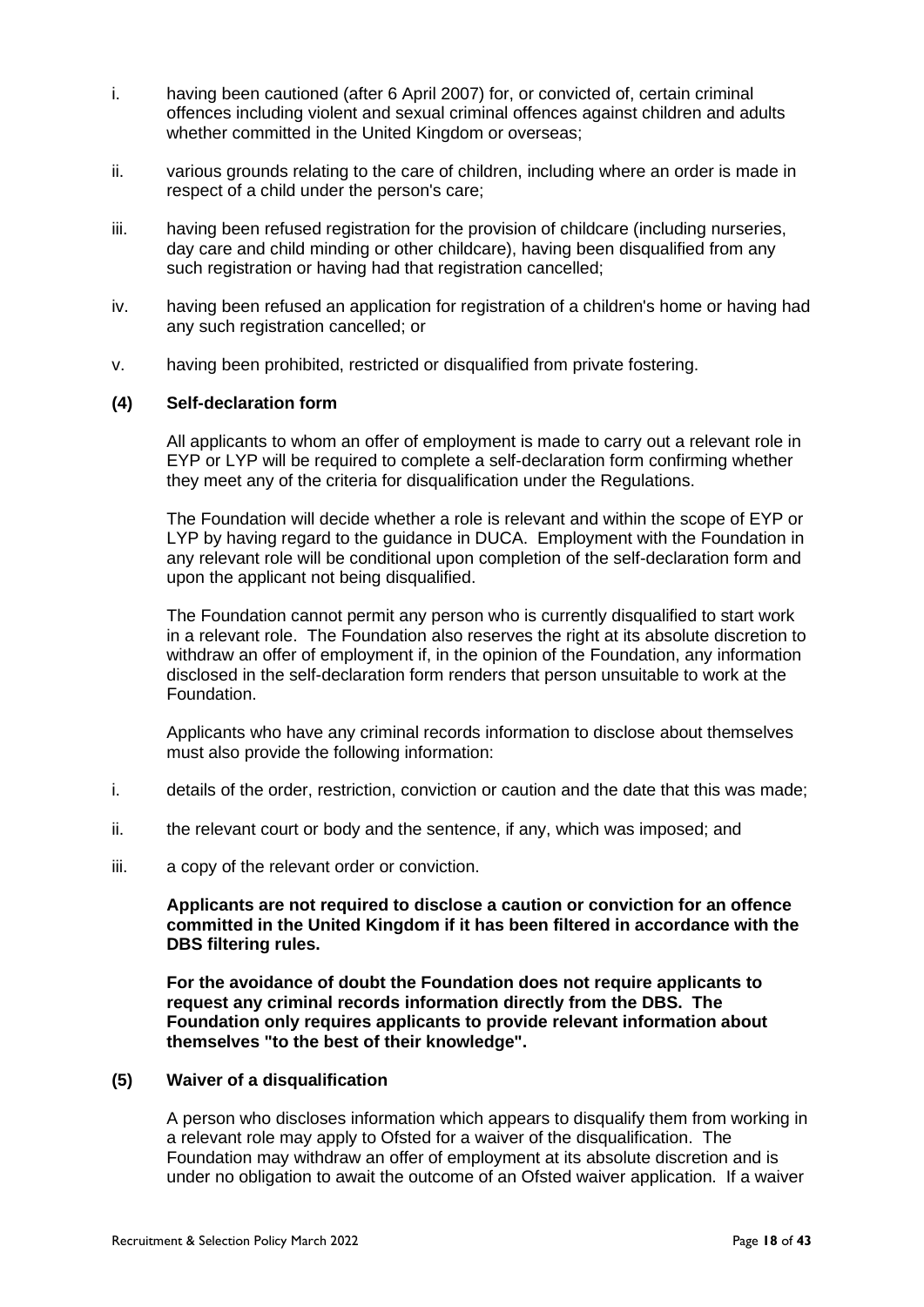application is rejected the Foundation will withdraw the conditional offer of employment.

#### **(6) Retention of disqualification information**

The Foundation will securely destroy any information which is provided by an applicant which is not relevant to the childcare disqualification requirements as soon as it is established that it is not relevant. Where a person appointed to a role at the Foundation is found to be disqualified the Foundation will retain any relevant information only for the period it takes for a waiver application to be heard and the decision communicated to the Foundation, after which it will be securely destroyed.

# **(7) Continuing duty to disclose change in circumstances**

After making this declaration staff in a relevant role are under an on-going duty to inform the Foundation if their circumstances change in a way which would mean they subsequently meet any of the criteria for disqualification. Any failure to disclose relevant information now, or of a future change in circumstances, will be treated as a serious disciplinary matter and may lead to the withdrawal of a job offer or dismissal for gross misconduct.

# **4.7.14 Medical fitness**

The Foundation is legally required to verify the medical fitness of anyone to be appointed to a post with the Foundation, after an offer of employment has been made but before the appointment can be confirmed.

It is the Foundation's practice that all applicants to whom an offer of employment is made to sign a declaration to confirm that they are both physically and mentally well to carry out the work responsibilities of the post they have been appointed to. They must also complete a Health Questionnaire, which should it be required, will be reviewed by an independent Occupational Health Adviser Should it be required, an independent Occupational Health company will use the information provided and arrange an appointment to assess their fitness. All medical appointment with the Occupational Health adviser will be requested via the HR team. If there are doubts about an applicant's fitness the Foundation will consider reasonable adjustments.

The Foundation is aware of its duties under the Equality Act 2010. No job offer would be withdrawn without first consulting with the applicant, obtaining medical evidence, considering reasonable adjustments and suitable alternative employment.

# **4.7.15 Prevent Duty**

The Foundation is required to ensure that measures are in place to prevent pupils from being radicalised or drawn into terrorism/extremism. Having carefully reviewed the risk of this happening within the Foundation, the overall risk is currently considered to be low. References require referees to advise whether they believe pupils/students at be at risk from the applicant

HR will ensure that all of the above conditions have been met before employment. All references received will be cross referenced with the potential employee's application form to make sure they are satisfactory.

Verification of employment checks will be recorded on the Foundation's Single Central Record which is centrally operated by the HR team and the recruiting line manager informed when all checks have been completed. The Single Central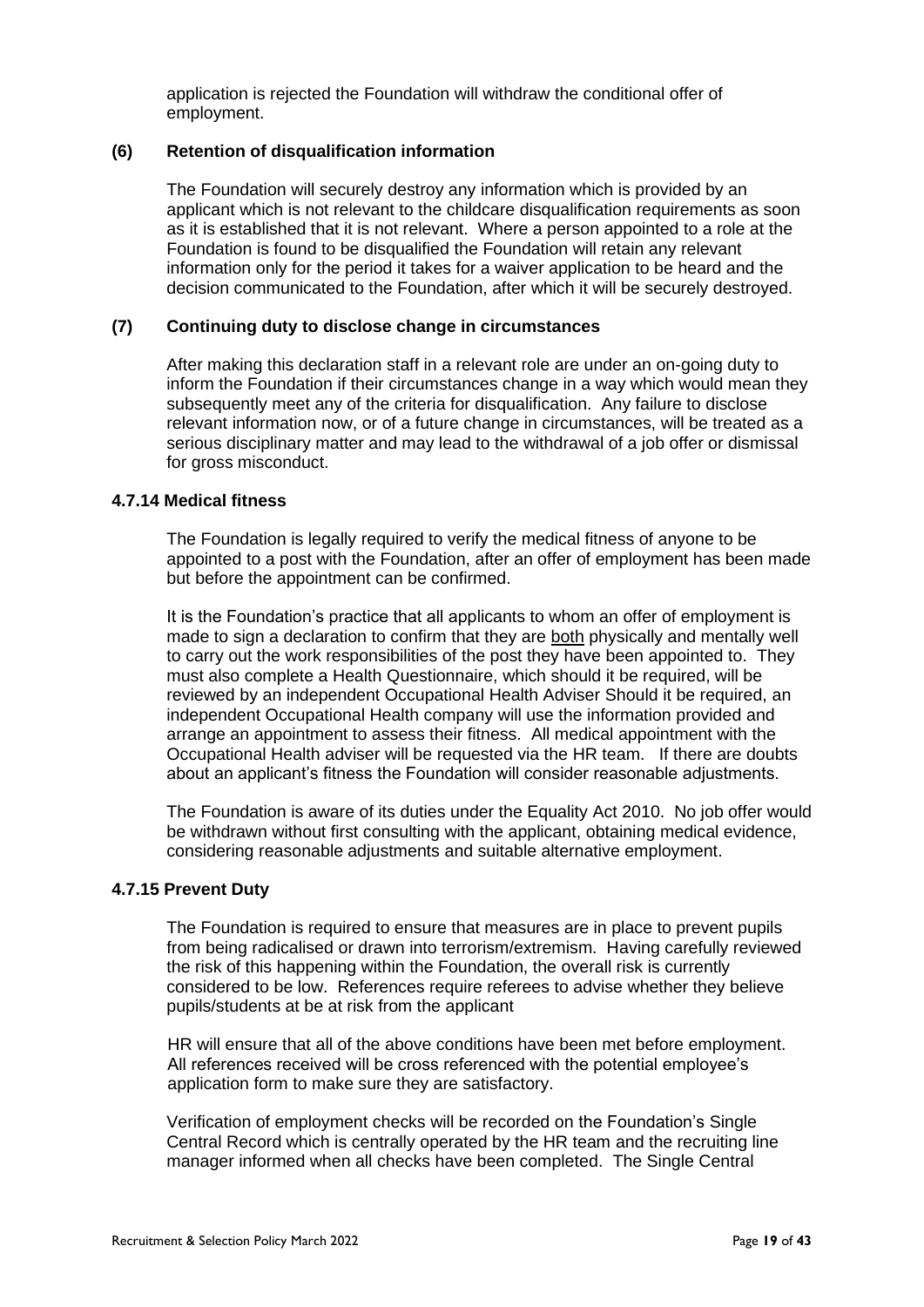Record is regularly checked by the Head and Governor with responsibility for Safeguarding.

# <span id="page-19-0"></span>**4.8 Contractors (Employed or Self-Employed) and Agency Staff**

- 4.8.1 Contractors (and their employees) undertaking regulated activity, engaged by the Foundation, must also complete appropriate safeguarding checks i.e., the same as required for staff. s. The specific checks will be determined by reference to factors including when the contractor and/or their staff are working, what duties they are undertaking, how frequently, and the likelihood of them having unsupervised contact with children (i.e., whether they are engaged in "regulated activity" as defined above).
- 4.8.2 The Foundation requires written confirmation from the contractor that it has completed these checks on all of those individuals whom it intends will work at the Foundation before any such individual can commence work at the Foundation (See Appendix 4).
- 4.8.3 The Foundation will independently verify the identity of individuals supplied by contractors or an agency requires the provision of the DBS disclosure certificate before those individuals can commence work at the Foundation.
- 4.8.4 Only when confirmation is given that all the checks have been received, will permission be given for the contractors to be on site. In certain circumstances, a risk assessment may be required, and advice must be sought from HR before their arrival and site. Their details will be input on the Single Central Record by HR for the duration of the time their services are being used by the Foundation.
- 4.8.5 All contractors must report to Reception or the Estates Hub to sign in and out. On the first day of their arrival, they should provide their photo-id (i.e., staff identity badge). This should be copied, signed and dated by the Receptionist and forwarded to HR.
- 4.8.6 For self-employed contractors, similar checks are required as detailed in Section [4.8.1.](#page-19-0) However, as there is no employer, they will also be required to provide evidence of their self-employed status (e.g., UTR number) and evidence of the public liability insurance cover for the work they are completing. Depending on the likelihood of their contact with children, the Foundation may need to take up references and arrange a DBS check prior to starting their work. Alternatively, they would need to be supervised on site, with an appropriate Risk Assessment in place, as approved by Head/Foundation Bursar and HR
- 4.8.7 Agencies who supply staff must also complete the pre-employment checks which the Foundation would otherwise complete for its staff. The Foundation requires confirmation that these checks have been completed before an individual can commence work at any of the Schools. The HR team will liaise with the appropriate managers in school who are engaging the services of the agency staff with regards to which checks are relevant including independent verification of identity.
- 4.8.8 All member of agency staff must report to Reception to sign in and out. On the first day of their arrival, they should provide their photo-id (i.e., staff identity badge). This should be copied, signed and dated by the Receptionist and forwarded to HR.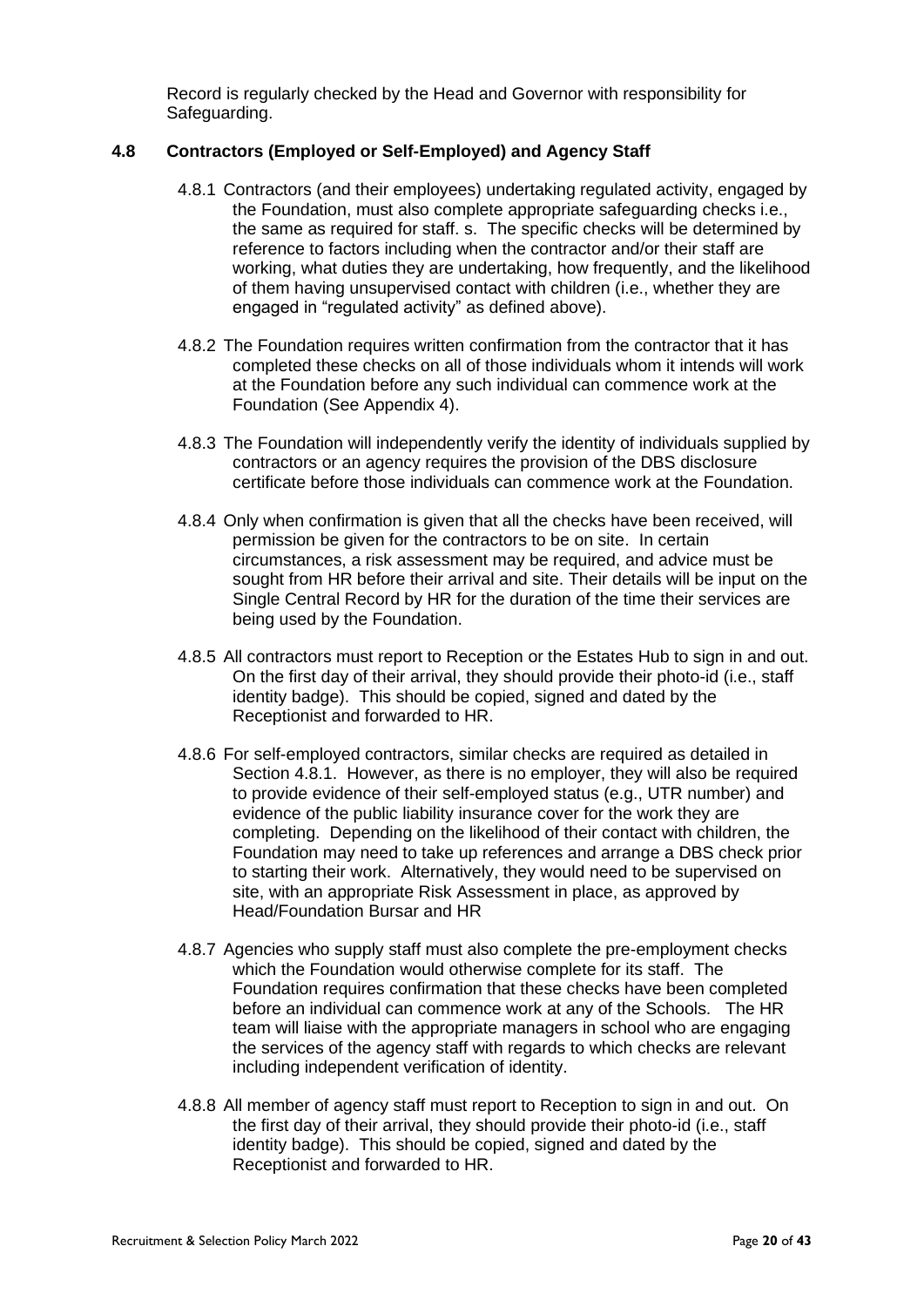# **4.9 Volunteer and School-Based Placements**

- 4.9.1 Volunteers and students on school-based placements in the Foundation bring with them a range of skills and experience which enhances the learning opportunities of our student body.
- 4.9.2 The volunteers/placement students are valued by the Foundation but are not employees. However, the Foundation has reasonable expectations that their conduct and input will support the Foundation's values and ethos, and therefore they are expected to adhere to our Child Protection and Safeguarding Policy; Staff Code of Conduct Policy and Whistleblowing policy.

# 4.9.3 **Principles**:

- All offers of support are gratefully acknowledged and, where possible, accepted i.e., when they meet the Foundation's needs.
- A clear recruitment process is in place to ensure the safeguarding of all students.
- Anyone wishing to become a volunteer/placement student needs to complete the application form.
- Unless there are extenuating circumstances, all volunteers/students are considered to be taking part in **regulated activity** (i.e., either due to the frequency of their support or the possibility that they may occasionally have unsupervised access to students).
- All volunteers/placement students are required to have enhanced clearance by the Disclosure and Barring Service/Barred list, prior to starting with the Foundation in accordance with Keeping Children Safe in Education (2021).
- The usual pre-employment paperwork that is required for people who are working with children (i.e., references, medical fitness etc.) also apply to volunteers/placement students to ensure the Foundation has made appropriate checks to confirm their suitability to work with children.
- Regular supervision of all volunteers and placement students is required, and each will have a nominated member of staff as a "mentor".
- All volunteers/placement students will complete a Volunteer Agreement (Appendix 5) before starting to help in the Foundation, which sets out expectations of volunteers.
- Whilst the volunteers have no employment rights (as they are not employees), the Foundation values their contribution and will treat them fairly and consistently.
- A thorough induction is held with all volunteers/placement students, which includes Child Protection Training and Health and Safety.
- Feedback from volunteers and placement students is encouraged so the Foundation can understand how we can improve/extend opportunities to further support students.

# **4.9.4 Confidentiality:**

- Volunteers/placement students in the Foundation are bound by a code of confidentiality.
- Any concerns that Volunteers have about the children they work with/ come into contact with should be raised immediately with their mentor and NOT with the parents of the child / persons outside school. Comments regarding children's behaviour or learning can be highly sensitive, and if taken out of context, can cause distress to the parents of a child if they hear about such issues through a third party rather than directly from the school.
- Volunteers who have concerns should raise the matter with the Designated Safeguarding Lead.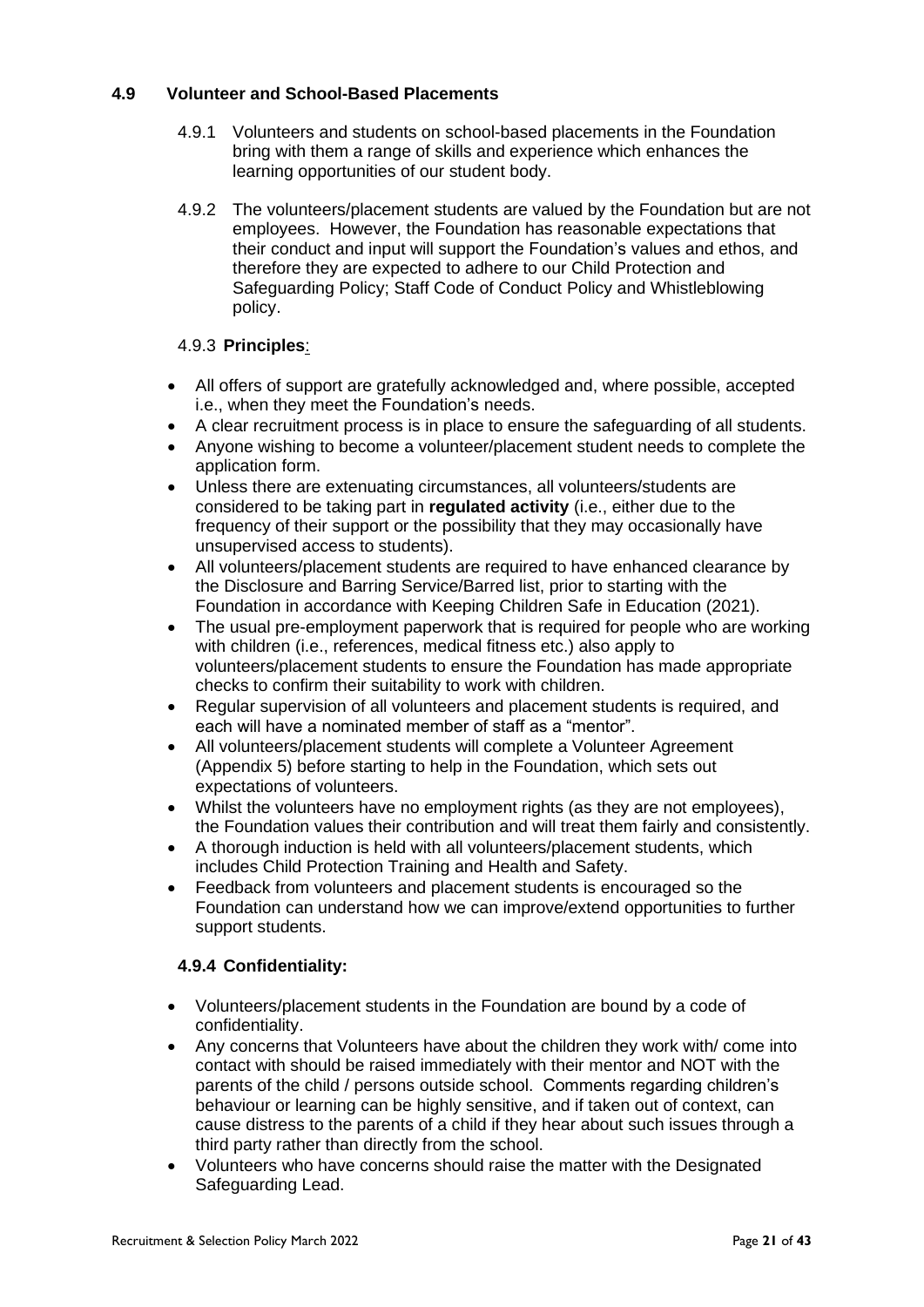• Volunteers should also be aware of the Whistleblowing policy.

# **4.9.5 Disclosure and Barring Service (DBS) – Enhanced Disclosure**

- If the volunteer/placement student is offering their assistance/help to enable them to provide evidence of relevant experience for either a job or further education/university application, then the Foundation would reasonably expect them to meet the cost of the disclosure.
- The Foundation recommends that volunteers subscribe to the online service offered by the DBS, which permits immediate access for the Foundation to perform the necessary check without any delay. PGCE students will have their DBS disclosure details confirmed by their university.

# **4.9.6 Supervision**

- All volunteers/placement students' work under the supervision of their mentor to carry out the tasks they are assigned.
- Mentors/teachers retain responsibility for children at all times, including the children's behaviour and the activity they are undertaking.
- Volunteers should have clear guidance from the mentor/teacher as to how an activity is carried out and what the expected outcome of an activity is.
- Volunteers are encouraged to seek further advice and guidance from the mentor/teacher in the event of any query or problem regarding children's understanding of a task or behaviour.
- All volunteers will be accompanied at all times by a member of staff until we have received confirmation of their completed DBS clearance and appropriate preemployment checks (i.e., references) have been confirmed.

# **4.9.7 Health & Safety**

- The Foundation has a Health & Safety Policy, and this is made available on request to volunteers.
- Mentors/teachers must ensure that Volunteers are clear about emergency procedures (e.g., fire alarm evacuation) and about any safety aspects associated with a particular task (e.g., using DT equipment, accompanying children on visits).
- Volunteers need to exercise due care and attention and report any obvious hazards or concerns immediately to their mentor.

# **4.9.8 End of the work experience**

- Prior to starting the period of volunteering/placement, either an end date or a review date should be agreed between both the volunteer and their mentor.
- If the Foundation wishes to end this placement earlier than originally planned, then they should arrange a meeting as soon as possible with the volunteer to explain the reasons why.
- In exceptional circumstances, it may not be possible or advisable for the volunteer to return for this meeting. Should that be the case, the Foundation may need to contact the volunteer by phone.
- If the volunteer has any concerns, they should raise them in writing with the Head or Foundation Bursar.

# **4.9.9 Complaints Procedure**

• Any complaints or allegations made about a Volunteer/placement student will be referred to the Head for investigation, in accordance with appropriate procedures.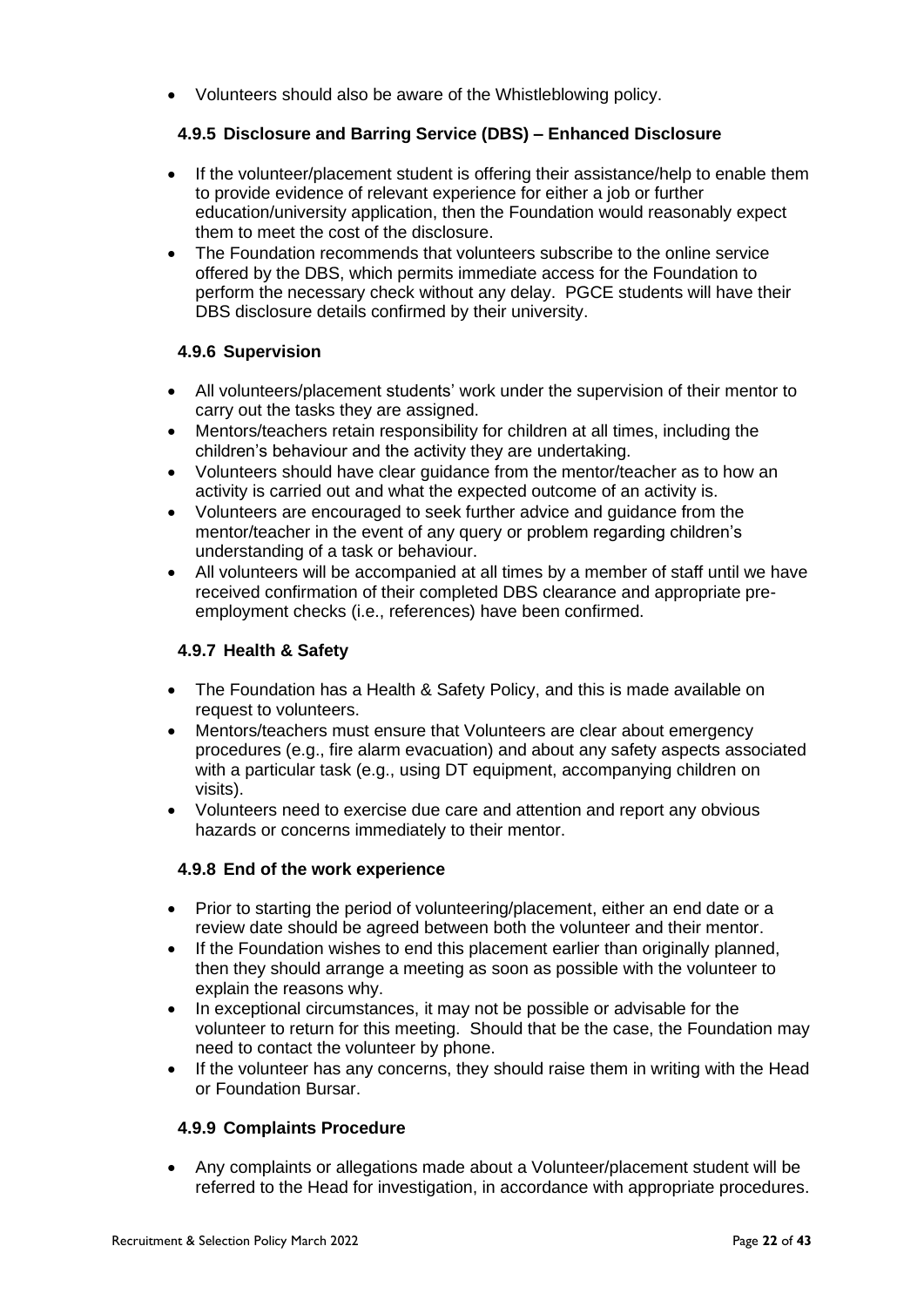- Any complaints made by a Volunteer will also be referred to the Head.
- The Head reserves the right to take the following action:
	- To speak with a Volunteer about a breach of the Volunteer Agreement and seek reassurance that this will not happen again;
	- Offer an alternative placement for a Volunteer, e.g., helping with another activity
	- Inform the Volunteer that the Foundation no longer wishes to use them, explaining the reasons why.

#### **5.0 Retention and Security of Disclosure Information**

- **5.1** The Foundation's policy is to observe the guidance issued or supported by the DBS on the use of disclosure information but is under no obligation to do so. The Foundation will keep a record of the date of a disclosure, the name of the subject, the type of disclosure, the position in question, the unique number issued by the DBS and the recruitment decision taken, and will:
	- store disclosure information and other confidential documents issued by the DBS in locked, non-portable storage containers, access to which will be restricted to members of the Foundation's senior management team;
	- not retain disclosure information or any associated correspondence for longer than is necessary, and for a maximum of six months;
	- ensure that any disclosure information is destroyed by suitably secure means such as shredding;
	- not photocopy or scan any disclosure information without the express permission of the individual to whom the disclosure relates.

#### <span id="page-22-0"></span>**5.2 Retention of Records**

- 5.2.1 The Foundation is legally required to undertake the pre-employment checks detailed in this document and therefore are required the retain information to evidence both during their employment and for period of time after they have left (see Section 4.12.5)
- 5.2.2 If an applicant is successful in their application, HR will retain on his/her personnel file any relevant information provided as part of the application process. This will include copies of documents used to verify identity, right to work in the UK, medical fitness and qualifications.
- 5.2.3 Medical information may be used to help the Foundation to discharge its obligations as an employer e.g., so that the Foundation may consider reasonable adjustments if an employee suffers from a disability or to assist with any other workplace issue.
- 5.2.4 Please note that at present, the Foundation is following legal advice not to destroy any records for former members of staff, pending the outcome of the Independent Inquiry into Child Sexual Abuse (the Goddard Inquiry). This supersedes the information detailed below: The Foundation will retain records of former employees securely in archive for a reasonable time period (e.g., currently 7 years in accordance with the Data Protection Act) or until the next inspection by the regulatory body, if that is longer. Some records may be retained indefinitely, if there is a requirement to do so e.g., on the grounds of previous allegation of abuse or potential safeguarding concerns. All archived files can be accessed by HR, so they are readily available for inspection purposes. If the application is unsuccessful, all documentation relating to the application will normally be confidentially destroyed after six months or immediately, if informed consent is not given.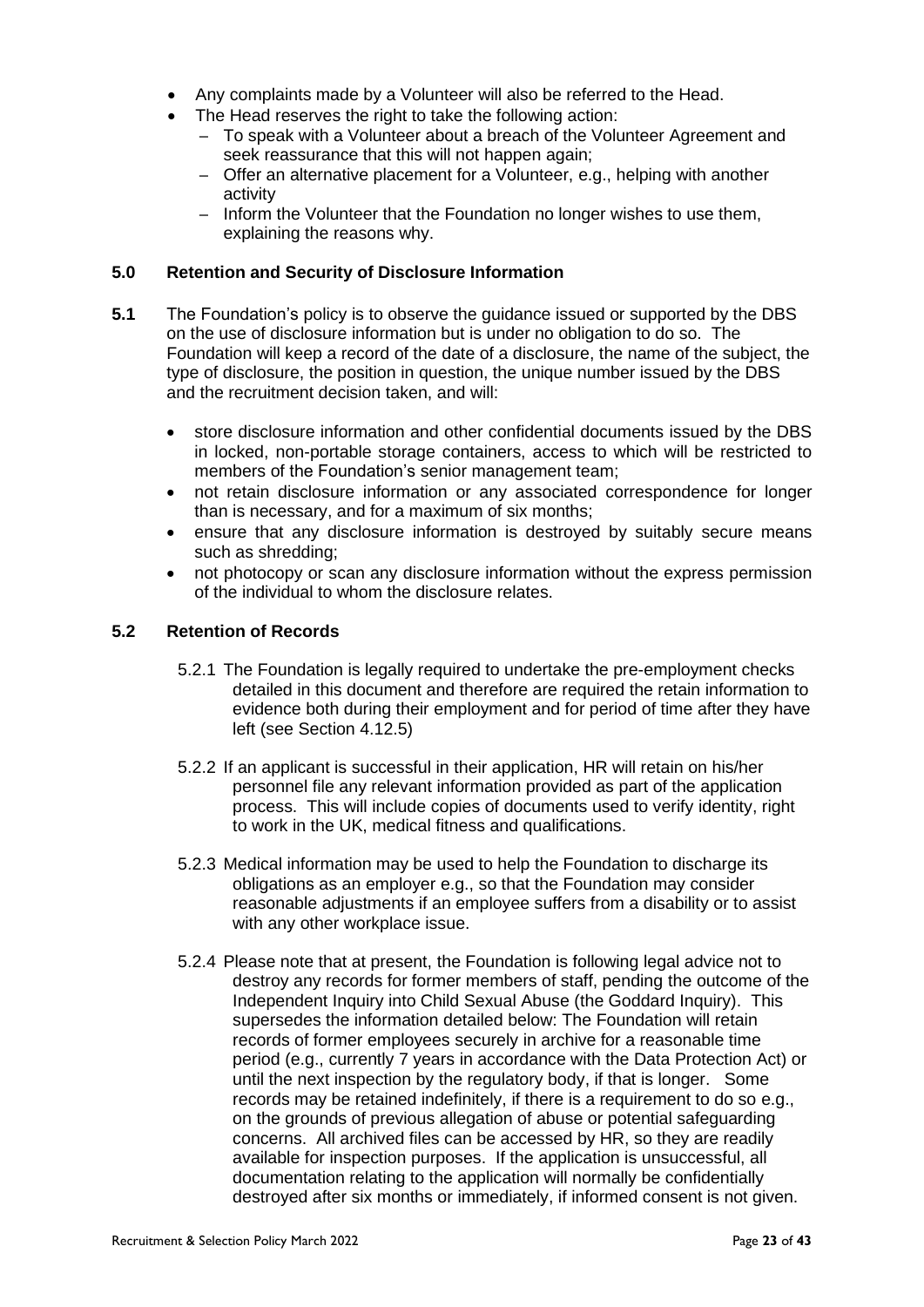# **6.0 Referrals to the DBS and Teaching Regulation Agency (TRA)**

- **6.1** This policy is primarily concerned with the promotion and practice. However, applicants should also be aware that the Foundation has legal responsibilities to fulfil when employment comes to an end. In particular, the Foundation also has a legal duty to make a referral to the DBS where an individual:
	- has applied for a position at the Foundation despite being barred from working with children; or
	- has been removed by the Foundation from working in regulated activity (whether paid or unpaid), or has resigned prior to being removed, because they have harmed, or pose a risk of harm to, a child.
- **6.2** The DBS will consider whether to impose sanctions on that individual which may restrict or prevent them from working with children in future.
- **6.3** In addition, if a teacher is dismissed because they are found to have committed serious misconduct, or they have breached the Teachers' Standards, or they resign prior to dismissal on such grounds, the Foundation will make a referral to the Teaching Regulation Agency.
- **6.4** The Teaching Regulation Agency will consider whether to impose a prohibition from teaching order.

# **7.0 Visiting speakers and the Prevent Duty**

- **7.1** The Prevent Duty Guidance requires the Foundation to have clear protocols for ensuring that any visiting speakers, whether invited by staff or by pupils, are suitable and appropriately supervised.
- **7.2** The Foundation is not permitted to obtain a DBS disclosure or Children's Barred List information on any visiting speaker who does not engage in regulated activity or perform any other regular duties.
- **7.3** All visiting speakers will be subject to the Foundation's Visiting Speaker procedure. This includes gathering appropriate background checks prior to confirming arrangements. The visiting speaker will need to sign in and out at Reception, always wear a visitor's badge and be accompanied by a fully vetted member of staff between appointments.
- **7.4** The Foundation will also obtain such formal or informal background information about a visiting speaker as is reasonable in the circumstances to decide whether to invite and / or permit a speaker to attend the School. In doing so the Foundation will always have regard to the visitors, the Prevent Duty Guidance and the definition of "extremism" set out in KCSIE which states:

*""Extremism" is vocal or active opposition to fundamental British values, including democracy, the rule of law, individual liberty and mutual respect and tolerance of different faiths and beliefs. We also include in our definition of extremism calls for the death of members of our armed forces, whether in this country or overseas. Terrorist groups very often draw on extremist ideas developed by extremist organisations."*

**7.5** In fulfilling its Prevent Duty obligations the Foundation does not discriminate on the grounds of race, colour, nationality, ethnic or national origin, religion or religious belief, sex or sexual orientation, marital or civil partner status, gender reassignment, disability or age.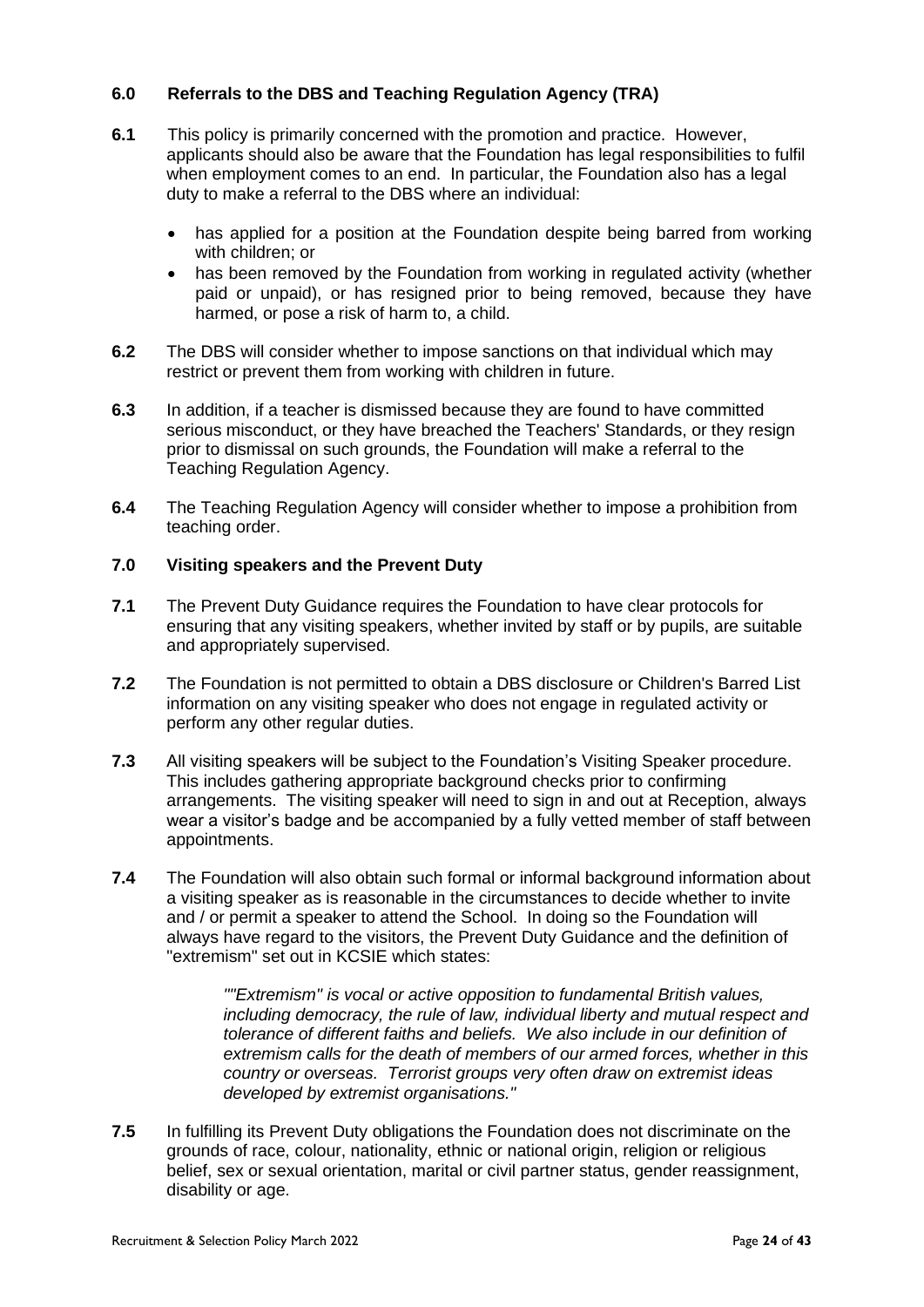# **8.0 Re-employment**

- **8.1** When a recruiting manager is considering re-employing a previous member of staff, HR will need to review their personnel file and determine what checks need to take place.
- **8.2** Any offer made must still be conditional upon the receipt of satisfactory preemployment checks.
- **8.3** This check must be conducted before any verbal offer of employment is made.

#### **9.0 Child Protection Training**

- **9.1** It is a legal requirement as part of induction that every new employee, volunteer and placement student MUST complete the '*new starter child protection training'*. When possible, this is done a short time before employment commences. When this is not possible, the training must be completed by the end of the first two weeks of employment.
- **9.2** All newly appointed staff are expected to view the online 90-minute Child Protection Training video before starting, which is followed up by face-to-face training as detailed above.
- **9.3** There is a separate Child Protection and Safeguarding Policy; Whistleblowing Policy and Staff Code of Conduct, which refers to Child Protection, that ALL employees are issued at time of employment which they must sign to declare they have read and understood. HR will arrange the training with the relevant Designated Safeguarding Lead/HR Professional and keep records of attendance for the Single Central Record.

# **10.0 Induction and Probation**

- **10.1** All new employees must complete their induction and their probationary period, which is organised by their line manager.
- **10.2** Probationary period reviews should be held during the commencement of their employment, making clear the School's expectations and their progress, implementing training required. HR should be informed of any concerns at an early stage, so action can be taken to support the employee.
- **10.3** The final probationary review paperwork confirming that they have met the standards required should be returned to HR, who will confirm this outcome in writing.
- **10.4** As part of their induction, safeguarding is an important aspect, and the following should be explained or provided:
	- (a) Child Protection and Safeguarding Policy
	- (b) Staff Code of Conduct Policy
	- (c) Pupil Behaviour Policy
	- (d) Safeguarding response to children missing from education
	- (e) Role of the DSL and the DDSL
	- (f) On-line safety
	- (g) KCSIE Part 1
	- (h) Whistleblowing Policy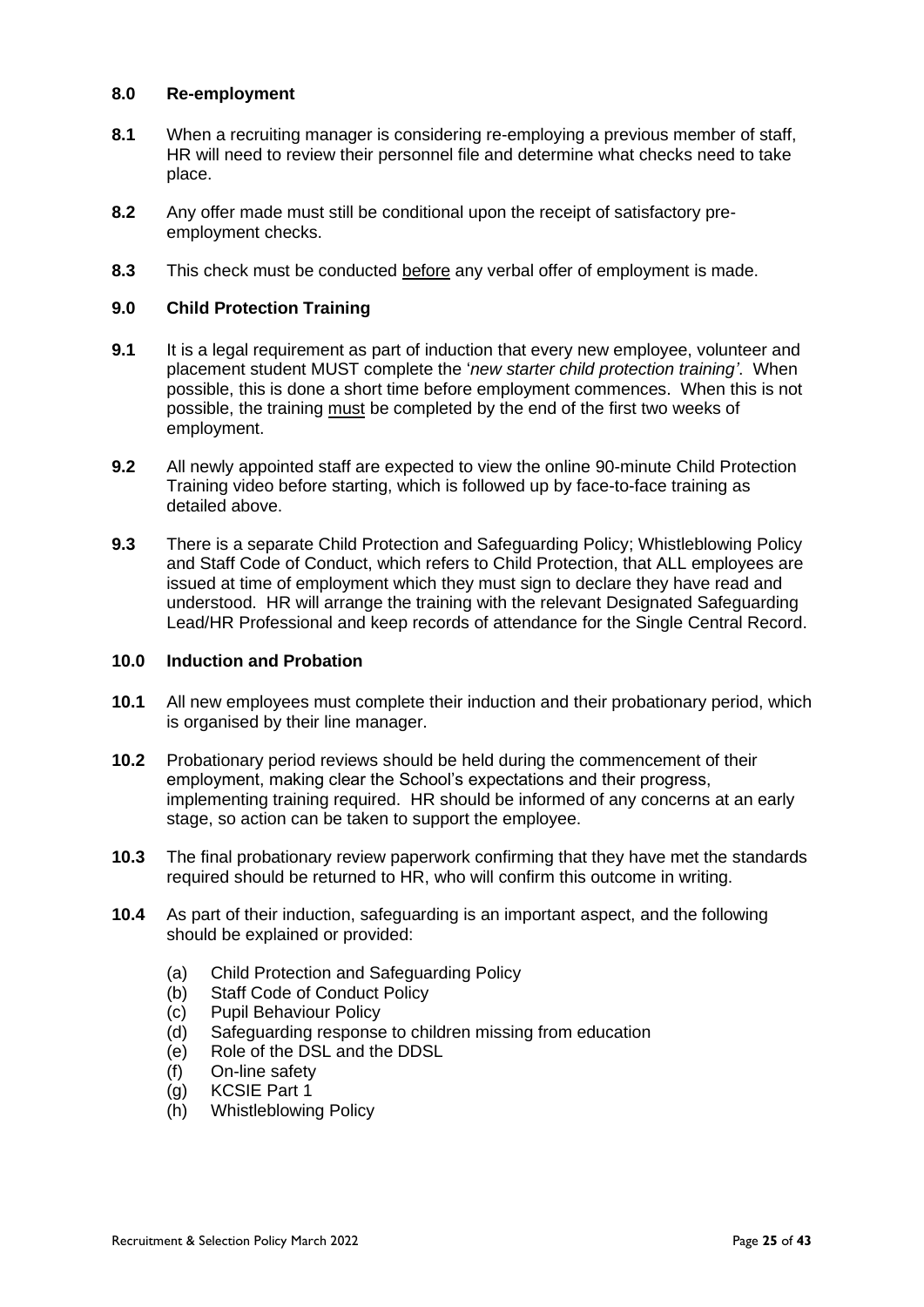# **11.0 Health and Safety**

**11.1** As part of the induction process, every employee will need to attend a Health and Safety induction from one of The Foundation's Health and Safety team.

# **12.0 Review**

**12.1** This Policy will be reviewed annually by Human Resources in consultation with key recruiting managers throughout the organisation, unless there are legislative or safeguarding changes that dictate an earlier review.

# **13.0 Queries**

**13.1** If there are queries about this Policy or how to complete the application form, contact HR Department by emailing [hr@warwickschools.co.uk](mailto:hr@warwickschools.co.uk) or telephoning 01926 735413.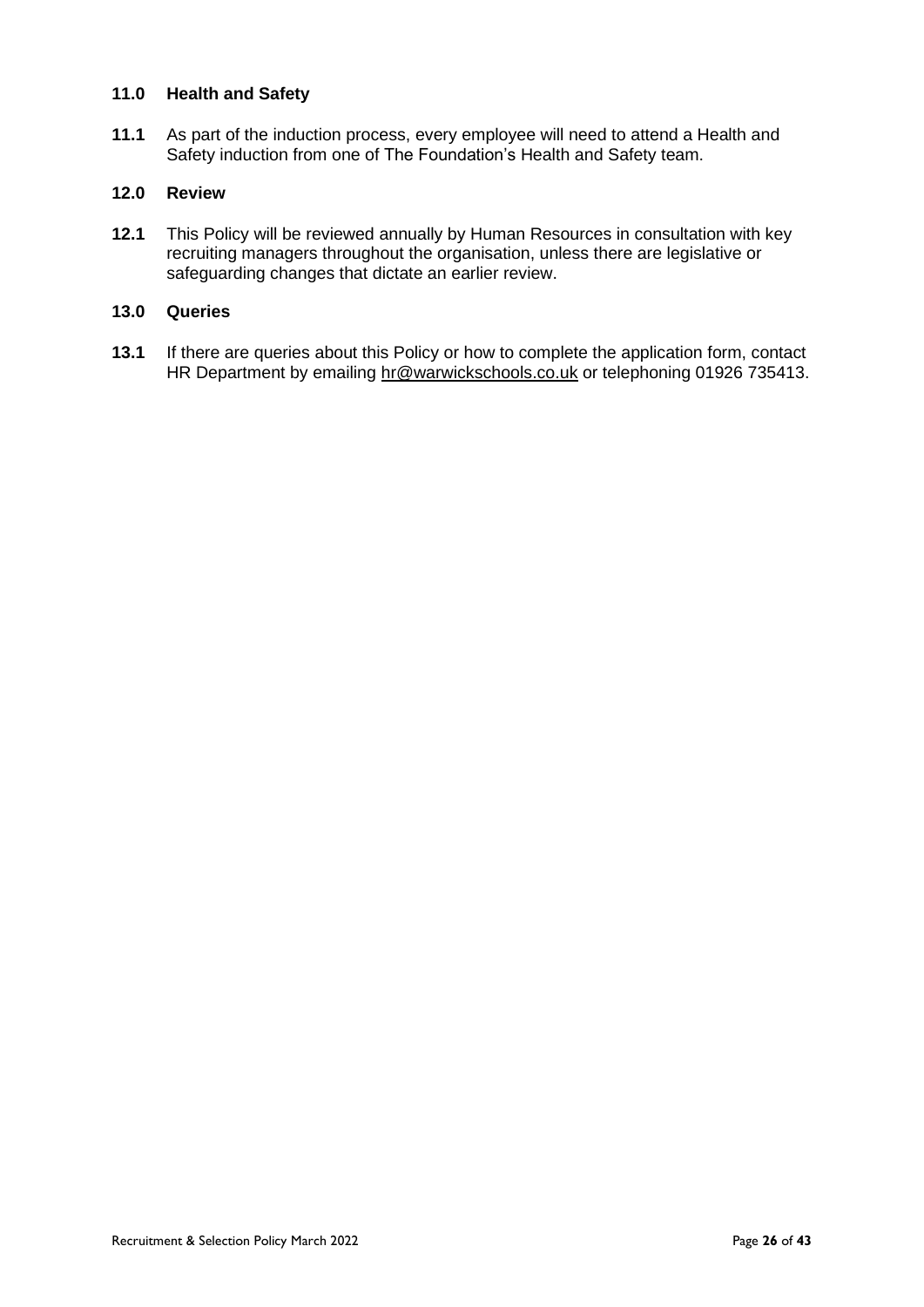# **LETTER TO SHORTLISTED CANDIDATES**

Dear

# **Re: Subject**

Thank you for your application for the above post. I am delighted to invite you to attend an interview on [DATE] at [TIME], please arrive 20 minutes prior to this. Upon arrival, please report to the main reception of [NAME OF SCHOOL] School and ask for [PERSONS NAME AND POSITION].

Your visit to the school is likely to last until approximately [X]. Your formal interview will be with [NAMES AND POST TITLES]

Your interview will include the following: (DELETE OR ADD TO AS APPROPRIATE AND PROVIDE ANY NECESSARY SUPPLEMENTARY INFORMATION)

- A tour of the school
- A lesson observation
- Subject: An activity
- A panel interview
- Test
- Meeting with the Head

- The purpose of your interview is to assess your suitability for the above post and to give both you and Warwick Independent Schools Foundation the opportunity to gain further information before making a successful appointment. It is also an opportunity to seek clarification in respect of the information which you have provided on the application form and any accompanying documentation. The interviewer will also assess your suitability to work with children and will ask specific questions relating to safeguarding and promoting the welfare of children.

Warwick Independent Schools Foundation is committed to safeguarding and promoting the welfare of children and young people and expects all staff and volunteers to share this commitment. In this respect, a copy of our Child Protection Policy can be found on the School's website [www.warwickschool.org](http://www.warwickschool.org/) and it is an expectation that you will have read this before you attend.

You will need to complete the attached Self-Declaration Form, sign this and return to this [hr@warwickschools.co.uk](mailto:hr@warwickschools.co.uk) prior to your interview date. This will be forwarded to the Chair of the Interview Panel, who will ask you sign it at interview.

In accordance with Warwick Independent Schools Foundation's recruitment policies and procedures, we ask that applicants invited to an interview bring with them the following **original** documentation:

- Valid Passport
- Birth Certificate
- Driving license. You may be aware that recent changes in government legislation has meant the paper, counterpart to the driving licence is no longer valid. We do however ask all candidates who still have this to bring it along to interview still.
- Evidence of current address issued within the last 3 months (bank statement, utility bill)
- Certificates of any qualifications listed on your application form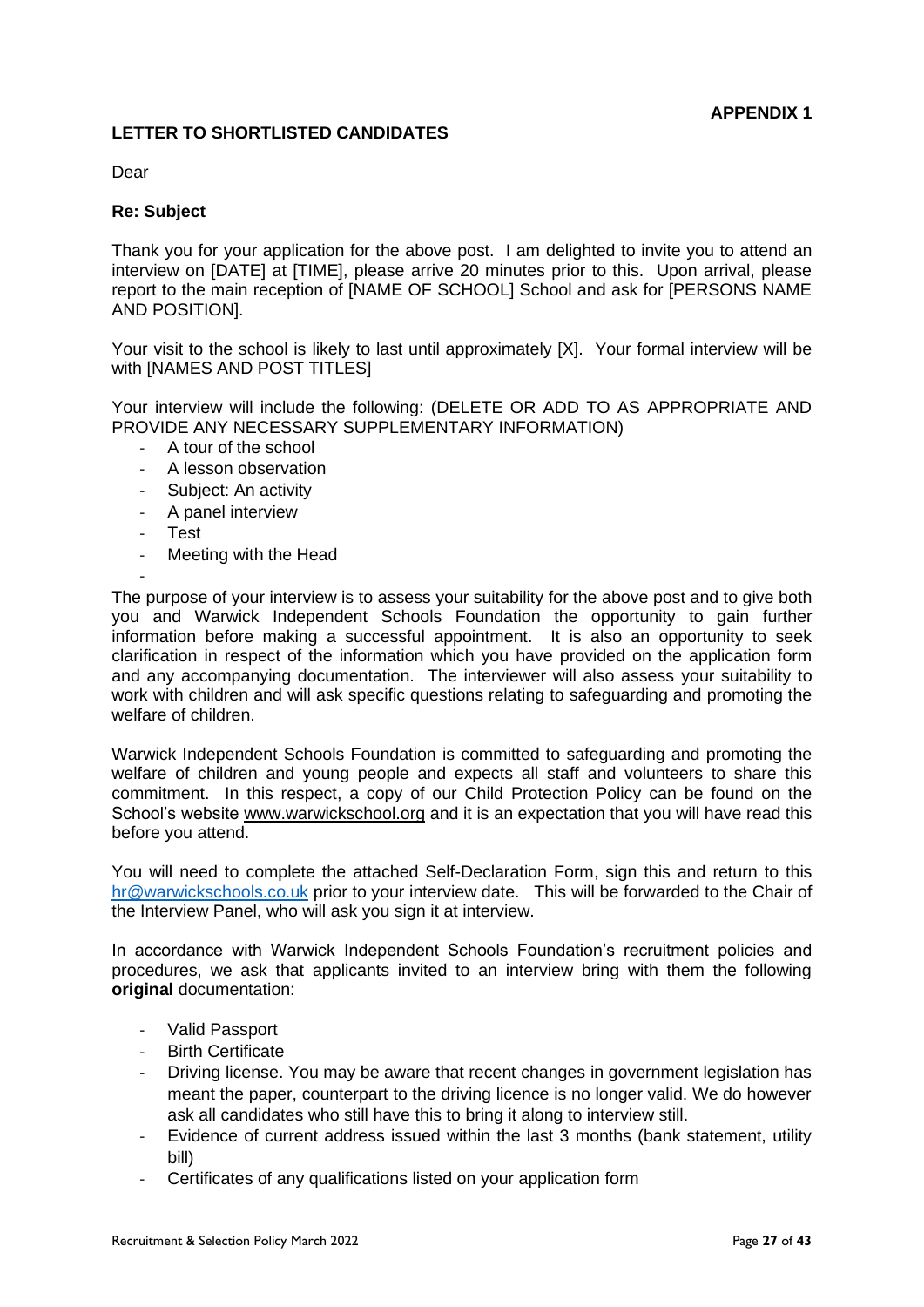- Proof of any name changes if applicable (marriage, divorce, adoption)
- Right to work in the UK (Visa)
- National insurance number (P45, P60, wage slip)

Please confirm your attendance if you have not already done so, by calling 01926 [1234] by [DATE].

If you have any questions or queries, please do not hesitate to contact the HR department on 01926 735413, where someone should be able to help.

I very much look forward to meeting you and hope that you will also enjoy your visit.

Yours sincerely,

**[Name] [Job Title]**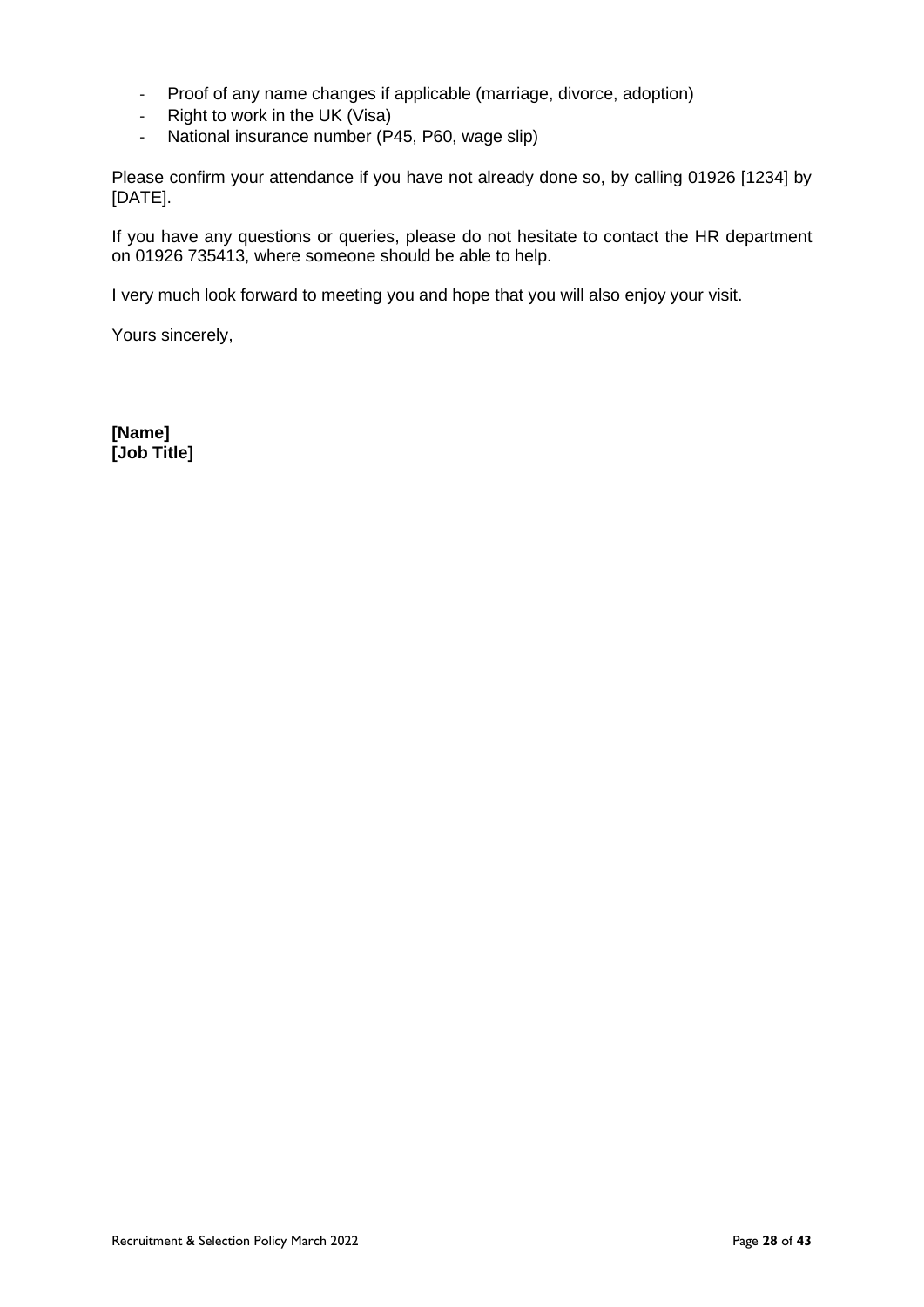# **List of valid identity documents**

## *Group 1: primary identity credentials*

- current valid passport
- biometric residence permit (UK)
- current driving licence (full or provisional) (UK / Isle of Man / Channel Islands;)
- birth certificate (UK, Isle of Man & Channel Islands) issued i within 12 months of birth*); Full or short form acceptable including those issued by UK authorities overseas, such as Embassies, High Commissions and HM Forces*
- adoption certificate (UK and Channel Islands)

#### *Group 2a: trusted government / state issued documents*

- current driving licence: photocard full or provisional (all countries outside the UK, excluding Isle of Man and Channel Islands)
- current driving licence (old style paper version if issued before 1998 full or provisional (UK/Isle of Man and Channel Islands)
- birth certificate (UK, Isle of Man and Channel Islands) issued after the date of birth marriage / civil partnership certificate (UK and Channel Islands)
- immigration document, visa or work permit (issued by a country outside the UK. Valid only for roles whereby the applicant is living and working outside of the UK. Visa/permit must relate to the non-UK country in which the role is based).
- HM Forces ID card (UK)
- fire arms licence *(UK, Isle of Man and Channel Islands)*

# *Group 2b: Financial / social history documents*

- mortgage statement (UK)\*\*
- bank / building society statement (UK and Channel Islands) \*
- bank / building society statement (countries outside the UK)  $*$
- bank / building society account opening confirmation letter (UK)\*
- credit card statement (UK)\*
- financial statement \*\* e.g., pension or endowment (UK)
- P45 / P60 statement \*\*(UK and Channel Islands)
- council tax statement (UK and Channel Islands) \*\*
- work permit / visa (UK) (UK Residence Permit) \*\*
- letter of sponsorship from future employment provider (non-UK only valid for applicants residing outside the UK at the time of application; must be valid at time of application)
- utility bill  $(UK)^*$  not mobile telephone
- benefit statement\* e.g., child benefit, pension (UK)\*
- a document from central / local government/ government agency / local authority giving entitlement (UK and Channel Islands) \*- e.g., from the Department for Work and Pensions, the Employment Service, HM Revenue & Customs (HMRC). EEA national ID card (must be valid at time of application)
- Irish passport card (cannot be used with an Irish passport; must be valid at time of application)
- cards carrying the PASS accreditation logo (UK must be valid at time of applications)
- letter from Head or College Principal (UK) for 16-19*-year-olds in full time education. This is only used in exceptional circumstances if other documents cannot be provided. must be valid at time of application.*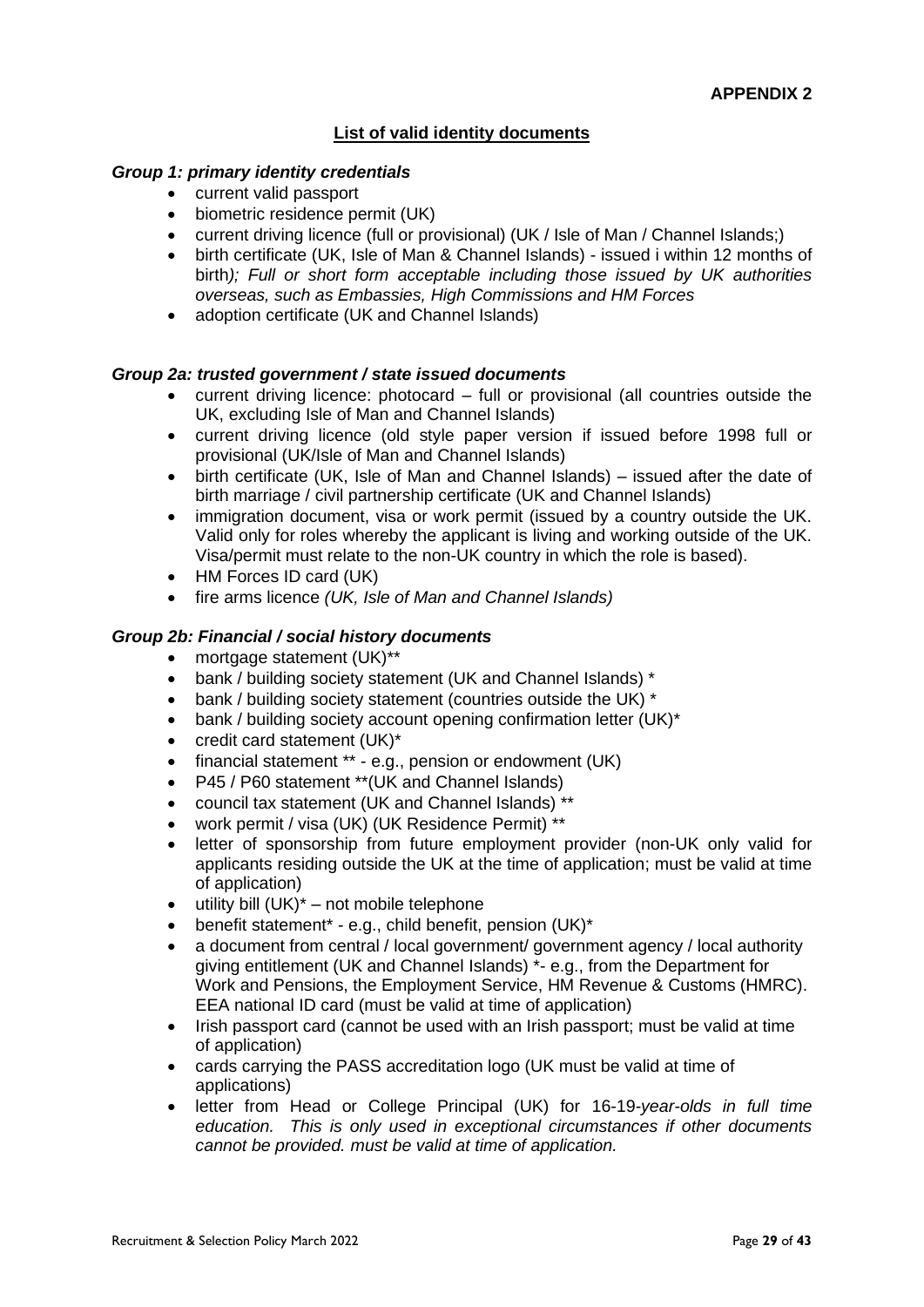# *Note*

*If a document in the list of valid identity documents is: denoted with \* - it should be less than three months old denoted with \*\* - it should be less than 12 months old not denoted – it can be more than 12 months old driving licence must be valid*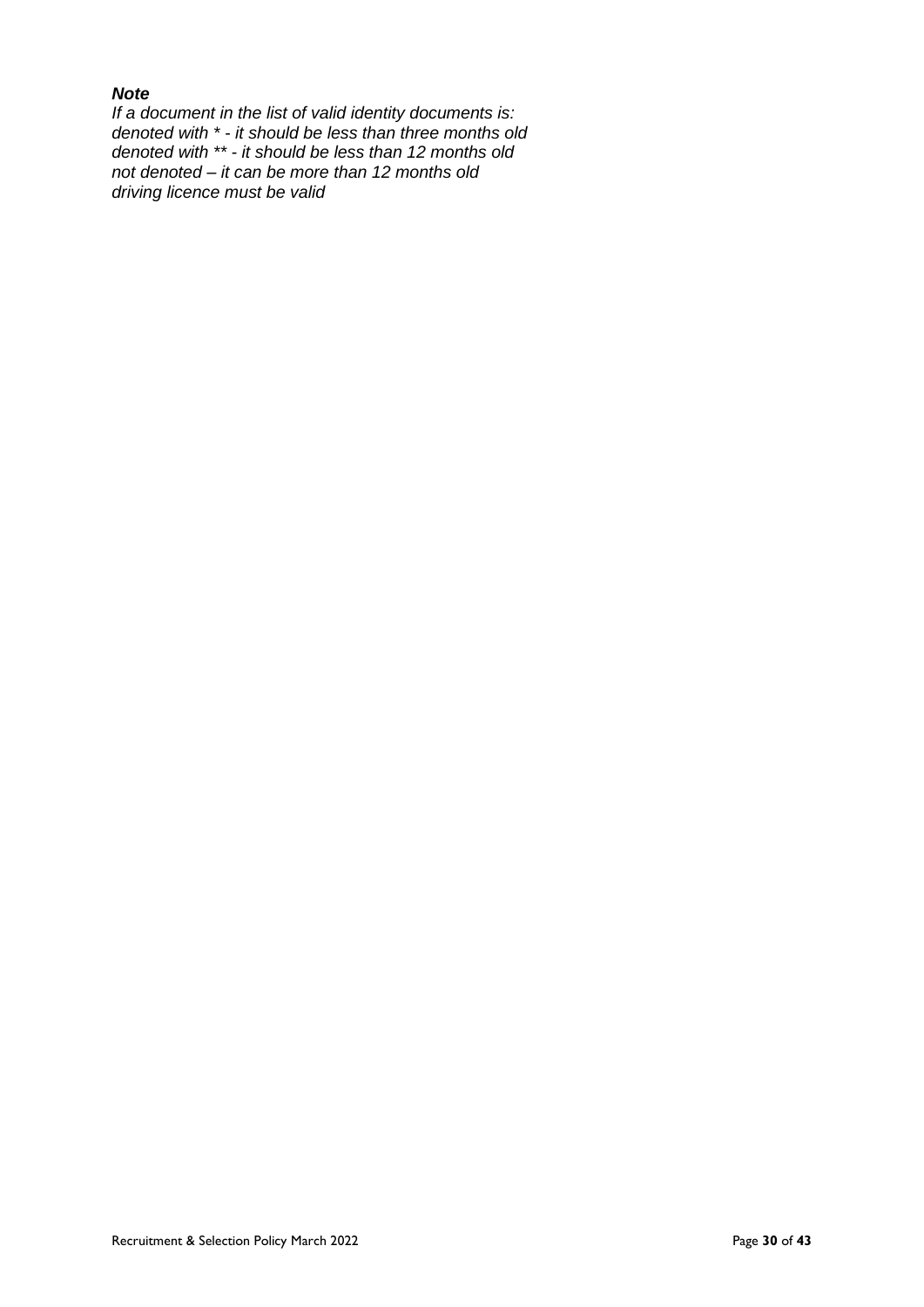# **DEFINITION OF REGULATED ACTIVITY (KEEPING CHILDREN SAFE IN EDUCATION SEPTEMBER 2016)**

#### Regulated activity:

The full legal definition of regulated activity is set out in Schedule 4 of the Safeguarding Vulnerable Groups Act 2006 as amended by the Protection of Freedoms Act 2012.

Regulated activity includes:

- a) teaching, training, instructing, caring for (see (c) below) or supervising children if the person is unsupervised, or providing advice or guidance on well-being, or driving a vehicle only for children,
- b) work for a limited range of establishments (known as 'specified places', which include schools and colleges), with the opportunity for contact with children, but not including work done by supervised volunteers.

Work under (a) or (b) is regulated activity only if done regularly *(see note 1 below).* 

Some activities are always regulated activities, regardless of their frequency or whether they are supervised or not. This includes:

- c) relevant personal care, or health care provided by or provided under the supervision of a health care professional:
	- personal care includes helping a child, for reasons of age, illness or disability, with eating or drinking, or in connection with toileting, washing, bathing and dressing *(see note 2 below);*
	- health care means care for children provided by, or under the direction or supervision of, a regulated health care professional.

#### *Notes:*

*1 The Safeguarding Vulnerable Groups Act 2006 provides that the type of work referred to at (a) or (b) will be regulated activity if "it is carried out frequently by the same person" or if "the period condition is satisfied". Paragraph 10 of Schedule 4 to this Act says the period condition is satisfied if the person carrying out the activity does so at any time on more than three days in any period of 30 days and, for the purposes of the work referred to at (a), apart from driving a vehicle only for children, it is also satisfied if it is done at any time between 2am and 6am and it gives the person the opportunity to have face to face contact with children. "Frequently" is not defined in the Act, but the Guidance Regulated Activity in relation to Children: scope describes "frequently" as doing something once a week or more.* 

*2 It is not intended that personal care includes such activities as, for example, parent volunteers helping with costumes for school plays or helping a child lace up football boots.*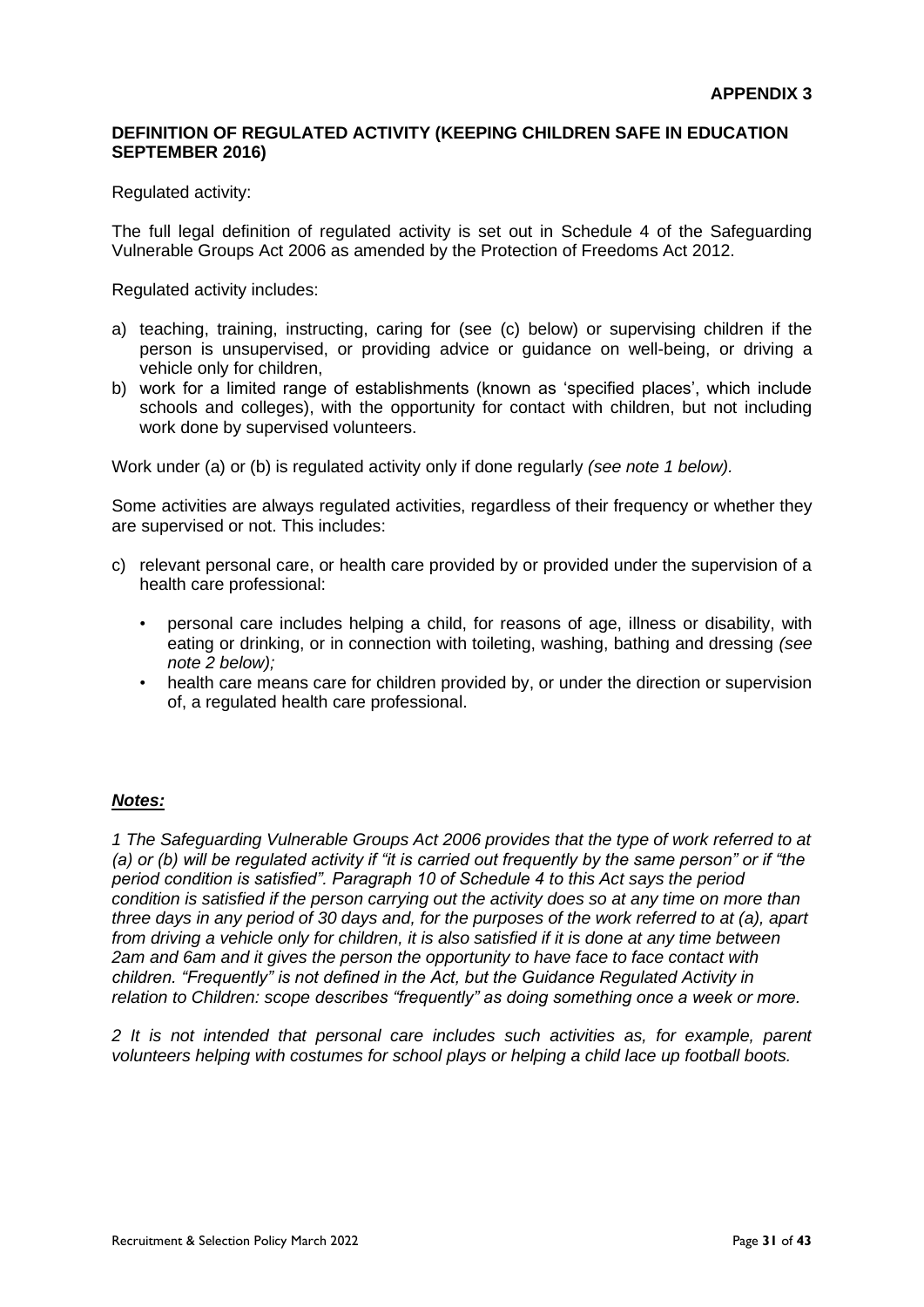# **STANDARD LETTER TO SUPPLY AGENCIES AND CONTRACTORS**

#### Dear Contractor,

#### **Safeguarding children and safer recruitment in education**

Your company has a contract with this School which involves the provision of supply staff employed by your company to work with or provide services to children who are students at the School.

I am therefore required to ensure that your company adopt(s) and implement(s) the measures set out in the statutory guidance Keeping Children Safe in Education (**Guidance**) and The Education (Independent School Standards) (England) Regulations 2010, both as amended from time to time.

This means I need to have written assurance of the following:

- 1. that you have carried out all relevant checks (see below) on all individuals supplied by your company who will work with, or provide services, to children at the School under the contract;
- 2. that you undertake to carry out such checks on all future staff recruited by your company to carry out work under this contract Warwick Independent Schools Foundation;
- 3. that you will keep and maintain records of such checks; and
- 4. that you will allow a person authorised by the School to inspect such records at any reasonable time.

#### **Relevant checks**

The following checks are required to be completed before an individual can be supplied for work at the School:

- verification of identity against an official document containing a photograph of the individual, such as a passport or photo card driving licence;
- verification of address against a utility bill from within the last three months;
- receipt of a satisfactory **ENHANCED** disclosure from the Disclosure and Barring Service (**DBS**) which is not more than three months old\*;
- a copy of the enhanced criminal record certificate must be forwarded to the Foundation's HR department prior to commencement of their start date;
- a check of the Children's Barred List\*\*:
- for teaching posts, confirmation that a prohibition order check has been carried out and that the individual is not prohibited from working as a teacher;
- two satisfactory written references and confirmation that there are no concerns about the individual working with children;
- confirmation that each individual you place at the School has provided proof of qualifications that are a legal requirement for the post they will be undertaking;
- verification of their right to work in the United Kingdom;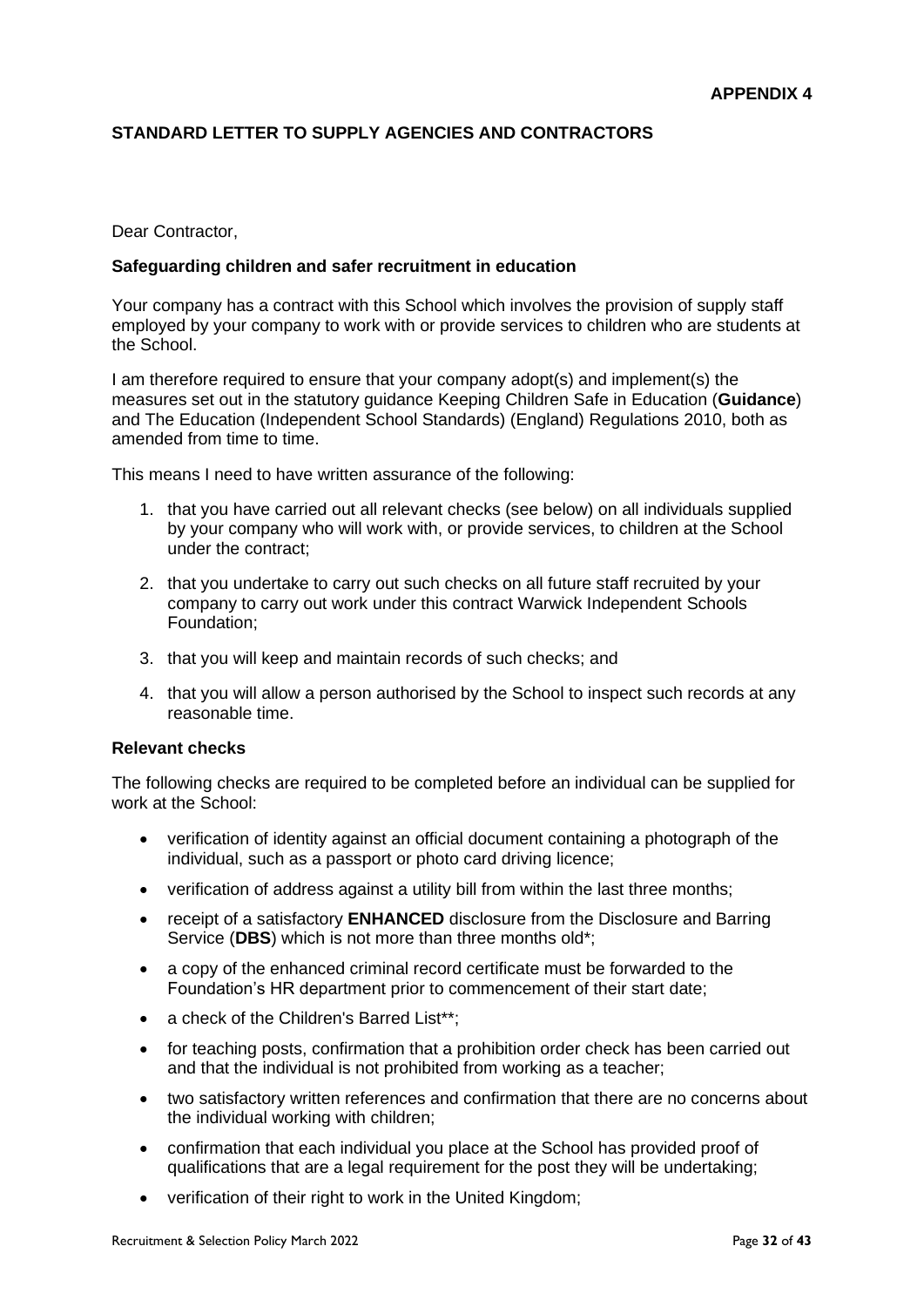- a check of their full employment history with any gaps explained to your satisfaction;
- verification that the individual is medically fit for the role; and
- where the person to be supplied has lived outside the United Kingdom, confirmation that an overseas criminal records check, or other appropriate check has been carried out where obtaining a disclosure from the DBS is not sufficient to establish their suitability to work with children.

Where the DBS disclosure reveals any disclosable information (or  $[•]$  you have / the company has] received information in accordance with the Police Act 1997), that DBS disclosure (or information) must be produced to the School so it can consider whether the individual is suitable to work at the School. The School may then need to complete its own checks before the individual can commence work.

Please complete the attached record form for each individual you supply to the School and send this to me by [• 00-month year]. This record should be updated and provided to the School on each occasion you supply someone to work at the School.

The School is required to check the identity of all individuals supplied by  $[•]$  you / your company] to the School before they can commence work at the School. Accordingly, please ensure that all supply staff attend the School with the appropriate evidence of name and address on their first day at the School (i.e., passport or photo card driving licence and utility bill from within the last three months).

Please sign and return one copy of this letter, before the contractor starts work with the school and retain the second copy with your records.

If you have any queries about this letter, please contact me as soon as possible.

Yours sincerely

**Jayne Jones Head of HR**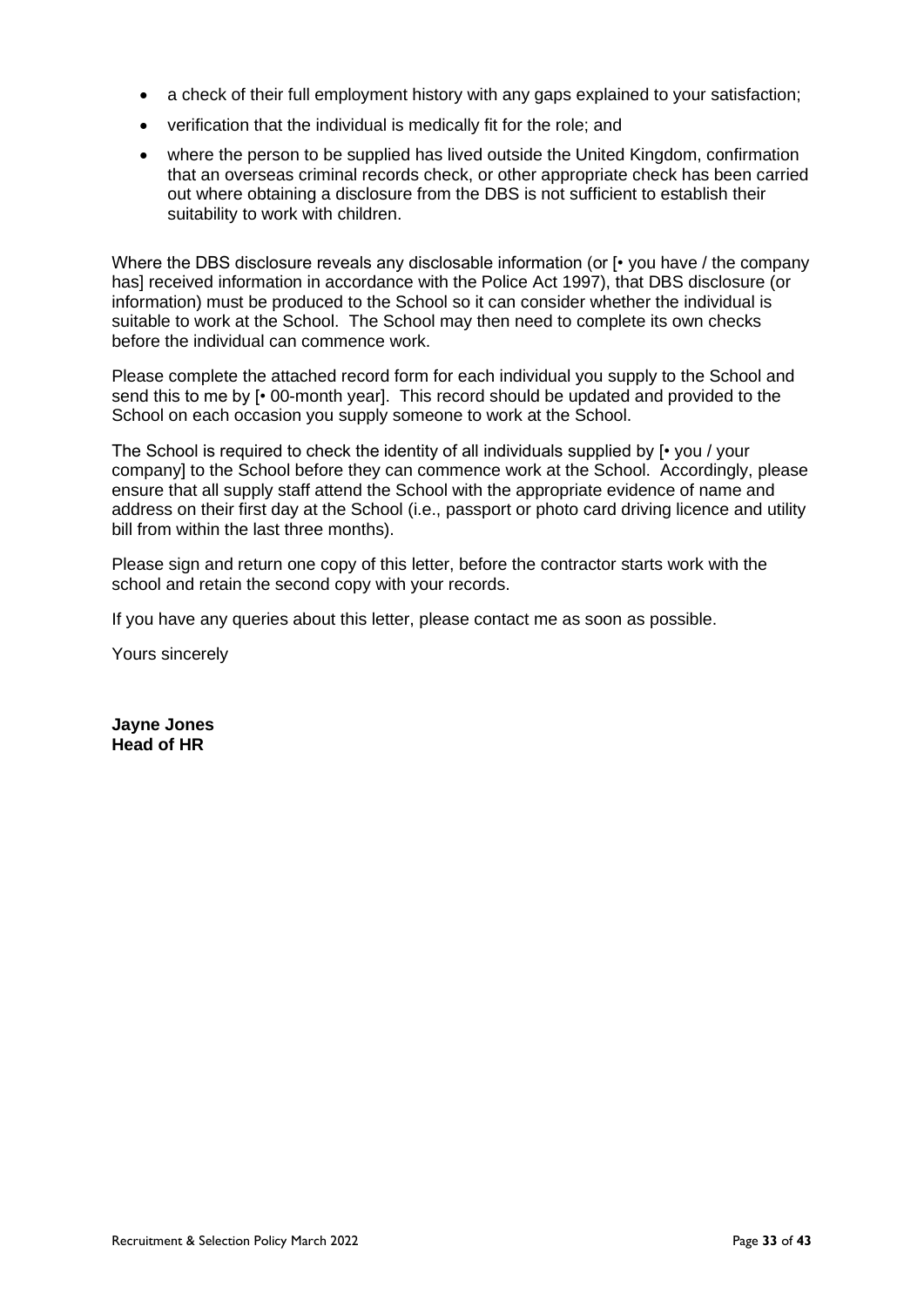• I confirm that the contract between [• me / insert name of company] and Warwick Independent Schools Foundation is varied in accordance with the terms of this letter and that [• I / the company] will:]

**OR**

[• I confirm that [• I / name of company] will:]

adopt and implement the measures set out in this letter prior to supplying individuals to work at the School; and

complete the attached record of pre-employment checks; and

will forward a copy of the enhanced criminal record certificate prior to the start of their work at the Foundation

Signed ...........................................................

[on behalf of [name of company]]

Date ...........................................................

\*DBS Disclosures are not required by law if, within the three months prior to an individual commencing work at the School, that individual has worked in:

- a school in England which brought him / her regularly into contact with children or young persons;
- a maintained school in England in a position to which he / she was appointed on or after 12 May 2006 and which did not bring him / her regularly into contact with children or young persons; or
- an FE college in England in a position which involved the provision of education or which brought him / her regularly into contact with children or young persons.

\*\*A check of the Children's Barred List is not permitted if an individual will not be undertaking "regulated activity". Whether a position amount to "regulated activity" must therefore be considered by the School in order to decide which DBS checks are appropriate. Consideration should be given to the duties being undertaken by the individual, when they will be undertaken i.e., inside or outside of normal school hours, the frequency with which they are carried out and whether there is the potential for contact with children. It is however likely that in nearly all cases a Children's Barred List check will need to be carried out.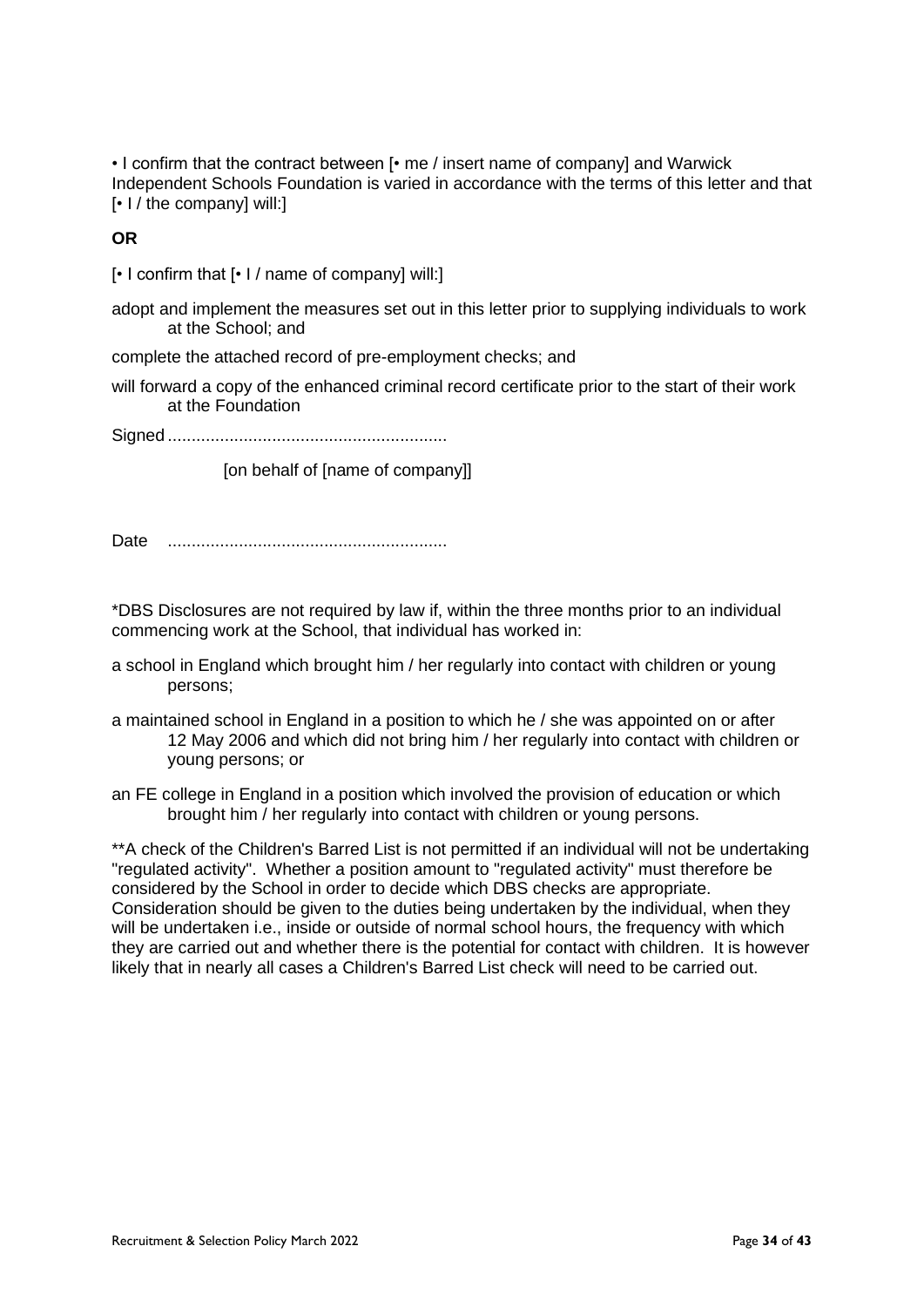# **Contractor Declaration:**

|                                                                                                                                                                                                                                                                                                                                    |  | Date: ______________ |  |
|------------------------------------------------------------------------------------------------------------------------------------------------------------------------------------------------------------------------------------------------------------------------------------------------------------------------------------|--|----------------------|--|
| Name of employee                                                                                                                                                                                                                                                                                                                   |  |                      |  |
| Identity, date of birth and<br>address checked<br>1) Yes / No<br>2) Date of check<br>3) Confirm documents<br>checked                                                                                                                                                                                                               |  |                      |  |
| <b>Enhanced DBS check</b><br>completed<br>1) Yes / No<br>2) Date of check<br>3) Unique DBS reference<br>no<br>4) Has any disclosable<br>information been revealed<br>(including information<br>received in accordance with<br>the Police Act 1997)?<br>A copy of this DBS<br>certificate must be given to<br><b>THE FOUNDATION</b> |  |                      |  |
| Check of the Children's<br><b>Barred List completed</b><br>1) Yes / No<br>2) Date of check                                                                                                                                                                                                                                         |  |                      |  |
| Further overseas police<br>checks completed<br>1) Yes / No / Not applicable<br>2) If yes - date of check and<br>outcome                                                                                                                                                                                                            |  |                      |  |
| Two satisfactory written<br>references received<br>1) Yes / No<br>2) Date references received                                                                                                                                                                                                                                      |  |                      |  |
| Proof received of any<br>qualifications that are a<br>legal requirement for the<br>post<br>1) Yes / No / Not<br>applicable<br>2) If yes - date of check and<br>documents seen                                                                                                                                                      |  |                      |  |
| Right to work in the UK<br>checked<br>1) Yes / No<br>2) Date of check                                                                                                                                                                                                                                                              |  |                      |  |
| Confirmation of medical<br>fitness for role<br>1) Yes / No                                                                                                                                                                                                                                                                         |  |                      |  |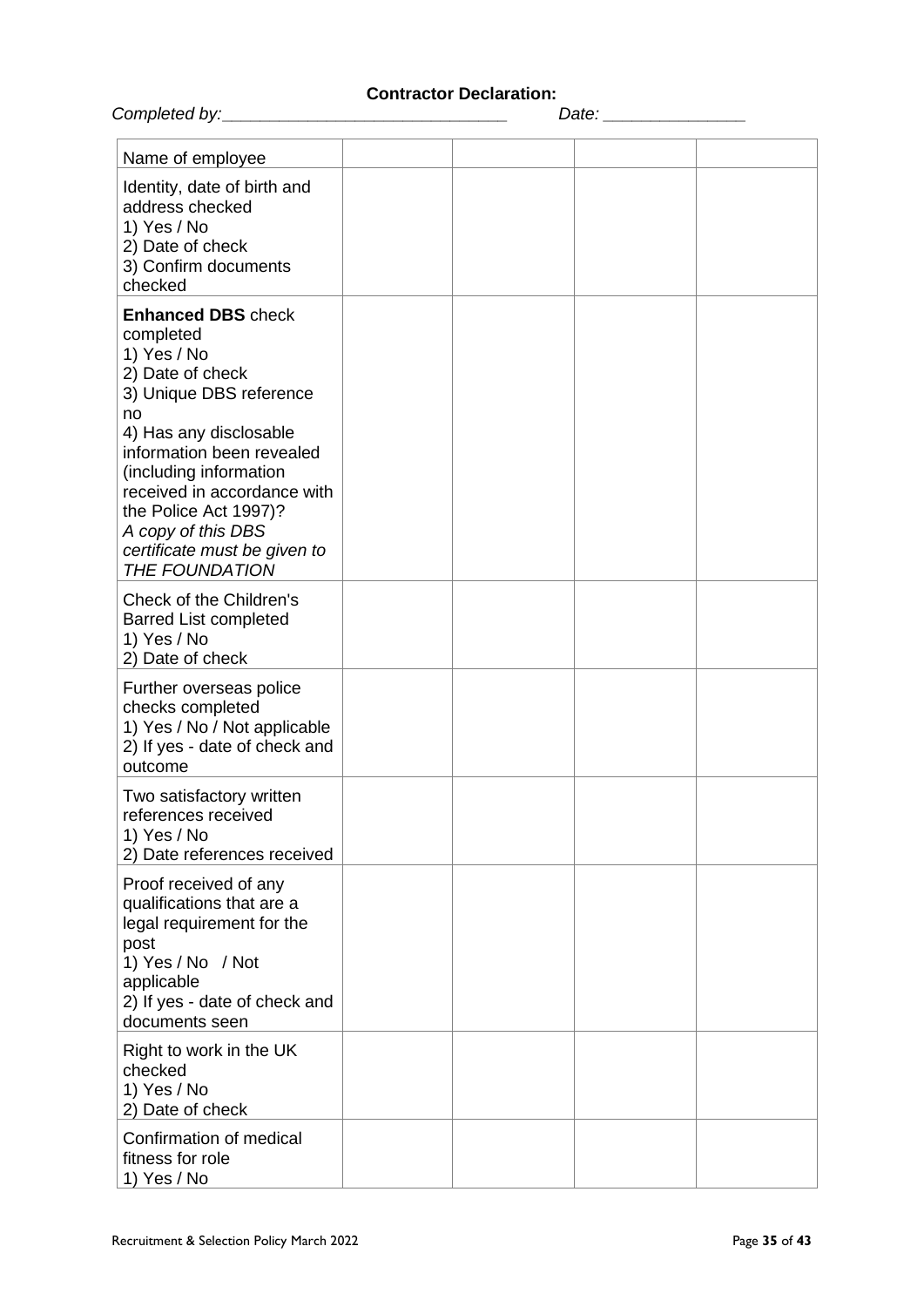| 2) Date of check                                                                                                                                                                                                            |  |  |
|-----------------------------------------------------------------------------------------------------------------------------------------------------------------------------------------------------------------------------|--|--|
| Full employment history<br>together with satisfactory<br>explanations of any gaps in<br><b>CV</b><br>1) Yes / No<br>2) Date of check                                                                                        |  |  |
| <b>Prohibition Order check</b><br>(required for teaching<br>positions only from 3 April<br>2012)<br>1) Yes / No / Not applicable<br>2) Date of check<br>Additional checks if working<br>at Head of Dept. level or<br>above. |  |  |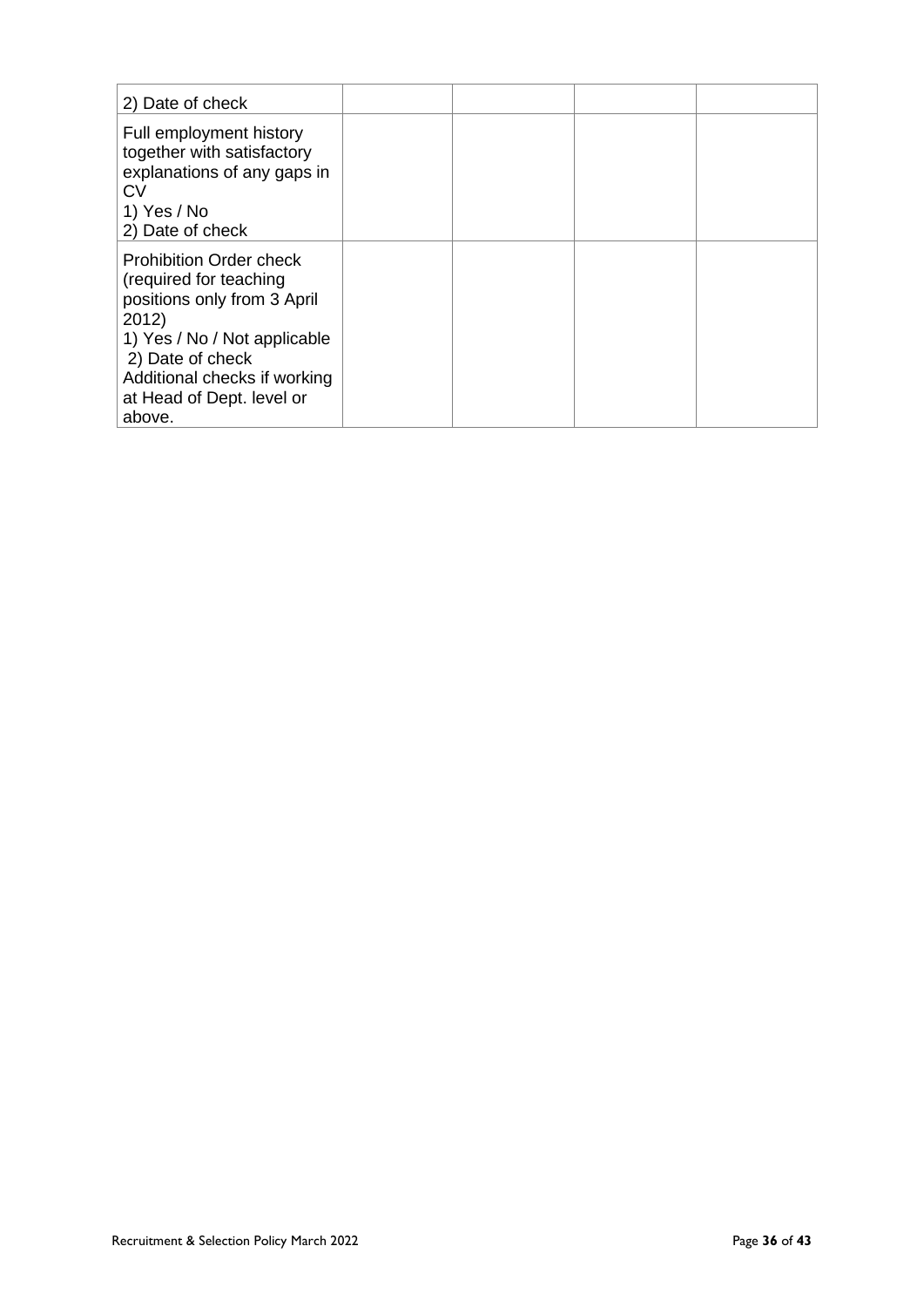

# WARWICK INDEPENDEN **SCHOOLS FOUNDATION**

# **WARWICK INDEPENDENT SCHOOLS FOUNDATION**

# **VOLUNTEER/STUDENT (SCHOOL BASED PLACEMENT) AGREEMENT**

Thank you for offering your services as a Volunteer/Placement Student. Your offer of help is greatly appreciated, and we hope that you will gain much from your experience here.

Please read and sign this Volunteer Agreement Sheet and hand it in to HR. You will receive a copy of it for your records.

- I have received a copy of the Foundation Recruitment and Selection Policy
- I agree to support the Foundation 's values and ethos
- I agree to follow the Foundation's safeguarding policy and will also read the follow the staff code of conduct and guidance documents on wider safeguarding issues, for example bullying, behaviour, physical contact, sexual exploitation, extremism, e-safety and information-sharing
- I agree to sign in and sign out daily when I am on site
- I agree to treat information I learn or have access to from being a Volunteer/Placement Student in the Foundation as confidential, and will not be disclosed
- I agree to work closely with my mentor and follow instructions given
- I understand that I am required to undergo a Disclosure and Barring Service enhanced disclosure check to advise the school of my suitability as a volunteer/work experience student as I am likely to be involved in regulated activity*. If there is a cost associated with the DBS check, then I will meet this cost.*
- I understand that there are additional checks which must be completed before I can start, to ensure my suitability to work with children.
- The Foundation is committed to protecting pupils from the risk of radicalisation, which refers to the process by which a person comes to support terrorism or forms of extremism, and I agree to fully support the Foundation, by ensuring that my activities and comments do not in any way encourage this approach.

Start date of Volunteering: End/Review date:

If you have received your DBS Certificate, please bring this into HR and a copy will be made for the school records.

Signed (Volunteer/Student):

Print name:

Date:

Signed (Mentor):

Print name:

Date: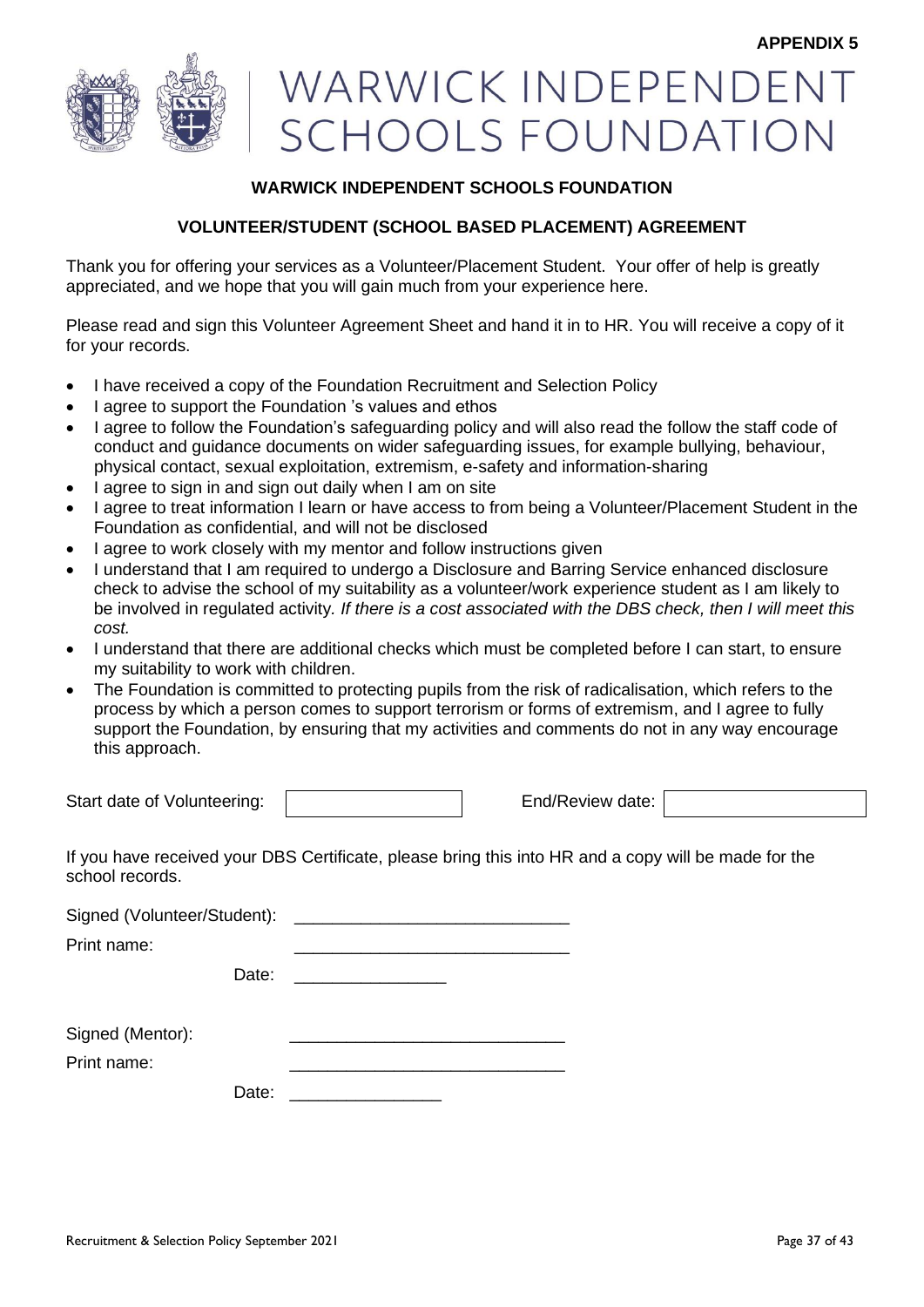

# WARWICK INDEPENDENT **SCHOOLS FOUNDATION**

# **WARWICK INDEPENDENT SCHOOLS FOUNDATION**

# **EDUCATIONAL VISITS OFF-SITE VOLUNTEER AGREEMENT**

School trips are an integral part of learning at our Foundation Schools and afford many children opportunities which are outside their usual experiences. We are pleased that you have come forward as a volunteer helper: you will have an important role to play in the success and safety of this school trip.

Please read and return this appendix, and sign and return the helper's slip. This is part of our school's risk assessment planning.

# **Role of the Volunteer Helper:**

- to be responsible and look after, in equal measure, all the children in your group
- to stay with your allocated group of children, ensuring that their wellbeing and safety is maintained for the total duration of the school trip
- to promote polite, respectful and courteous behaviour towards each other and members of the public. Staff, volunteers and students are going as ambassadors of our school.
- to ensure that your group keep up with the body of the school visit party, be it walking, entering or exiting from transportation or following speakers for the trip
- to contact the class teacher/member of staff if there are issues with first aid, safety and/or behaviour

# **Working alongside school staff**

School staff expect volunteer helpers to:

- comply with all of the above whilst being under the direct line management of school staff
- show a commitment to their group, an interest in the focus of the visit and assist children in their learning by helping them to read signs/labels/information, asking questions that encourage children to think about the task and help to explain areas of interest
- follow guidance from the school staff
- follow the Foundation's Child Protection Policy

#### **What is not permitted**

- Volunteer helpers are not allowed to bring additional siblings on the school trip.
- Volunteer helpers are not allowed to re-organise school visit groups.
- Volunteer helpers are not allowed to smoke, drink alcohol or engage in any illegal practices.
- Volunteer helpers are not permitted to take photographs of children.
- Volunteer helpers are not allowed to give/buy their group treats e.g., ice-creams, biscuits, sweets – before, during or after the school trip.
- Volunteers are not allowed to touch or reprimand children but should speak to a school staff member if there are any difficulties. If you need to move a child or gain a child's attention, we always use their name and **under no circumstances are we to come into physical contact with a child.**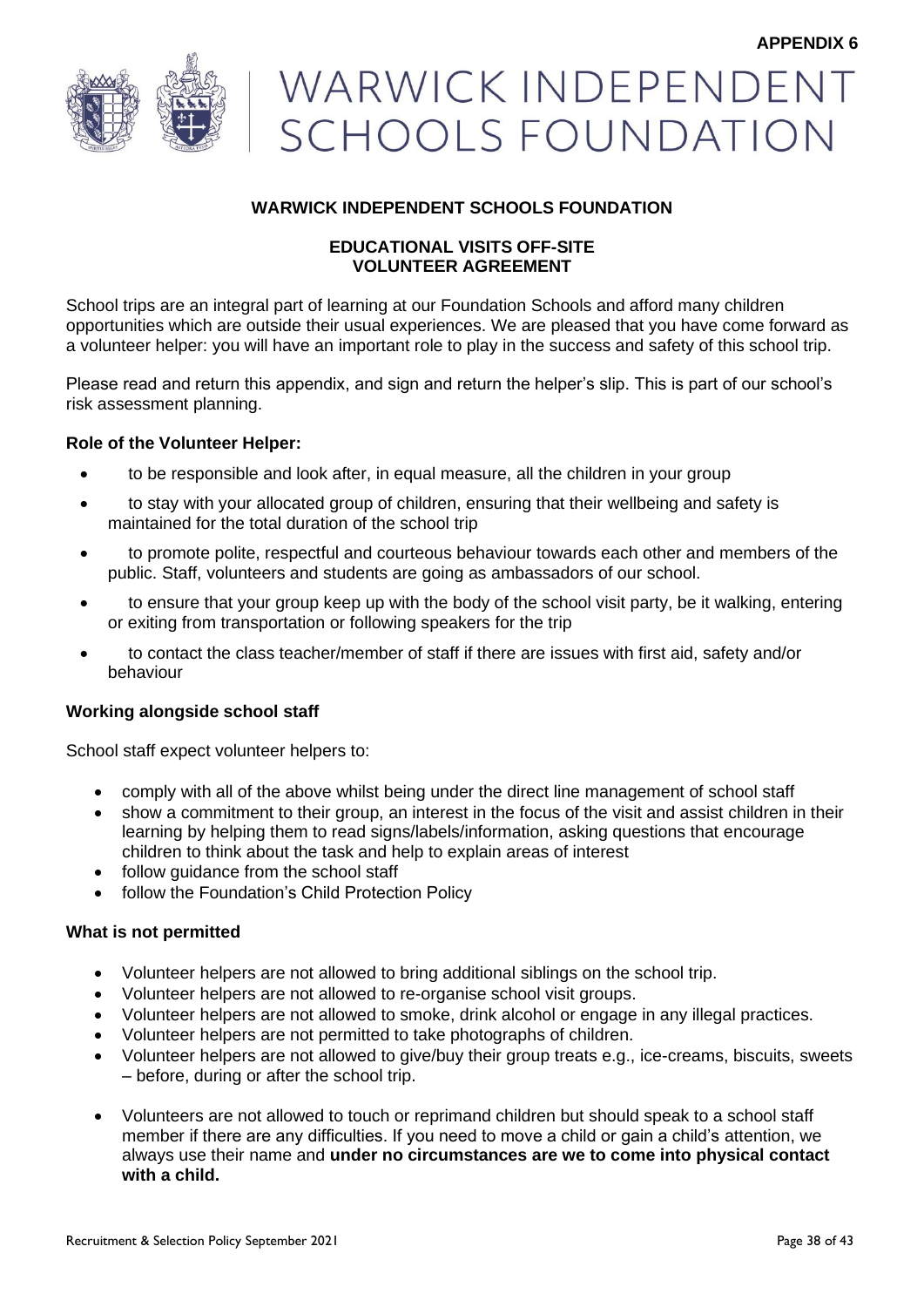# **First Aid**

For each class on the school visit, there will be at least one qualified first aider. You will be informed if any child in your group has medication/needs. If medicine needs to be administered, this will be done by a member of staff. Under no circumstances will a volunteer be asked to administer medication of any kind. All other medicines and first aid box(es) will be carried by staff.

#### **Emergencies**

You are expected to inform a member of staff as soon as possible.

If you have become separated from the rest of the school party, please telephone one of the members of staff on your contact list or telephone the school.

\_\_\_\_\_\_\_\_\_\_\_\_\_\_\_\_\_\_\_\_\_\_\_\_\_\_\_\_\_\_\_\_\_\_\_\_\_\_\_\_\_\_\_\_\_\_\_\_\_\_\_\_\_\_\_\_\_\_\_\_\_\_\_\_\_\_\_\_\_\_\_

#### *I have read the Recruitment and Selection Policy*

#### *I agree to the terms and conditions as stated in the policy*

*I will support the young people in enjoying the trip and actively contribute to the smooth running of the occasion.*

Signed: **and Signed: and Signed:** *Date:**Date:**\_\_\_\_\_\_\_\_\_\_\_\_\_\_\_\_\_\_\_\_\_\_\_\_\_\_*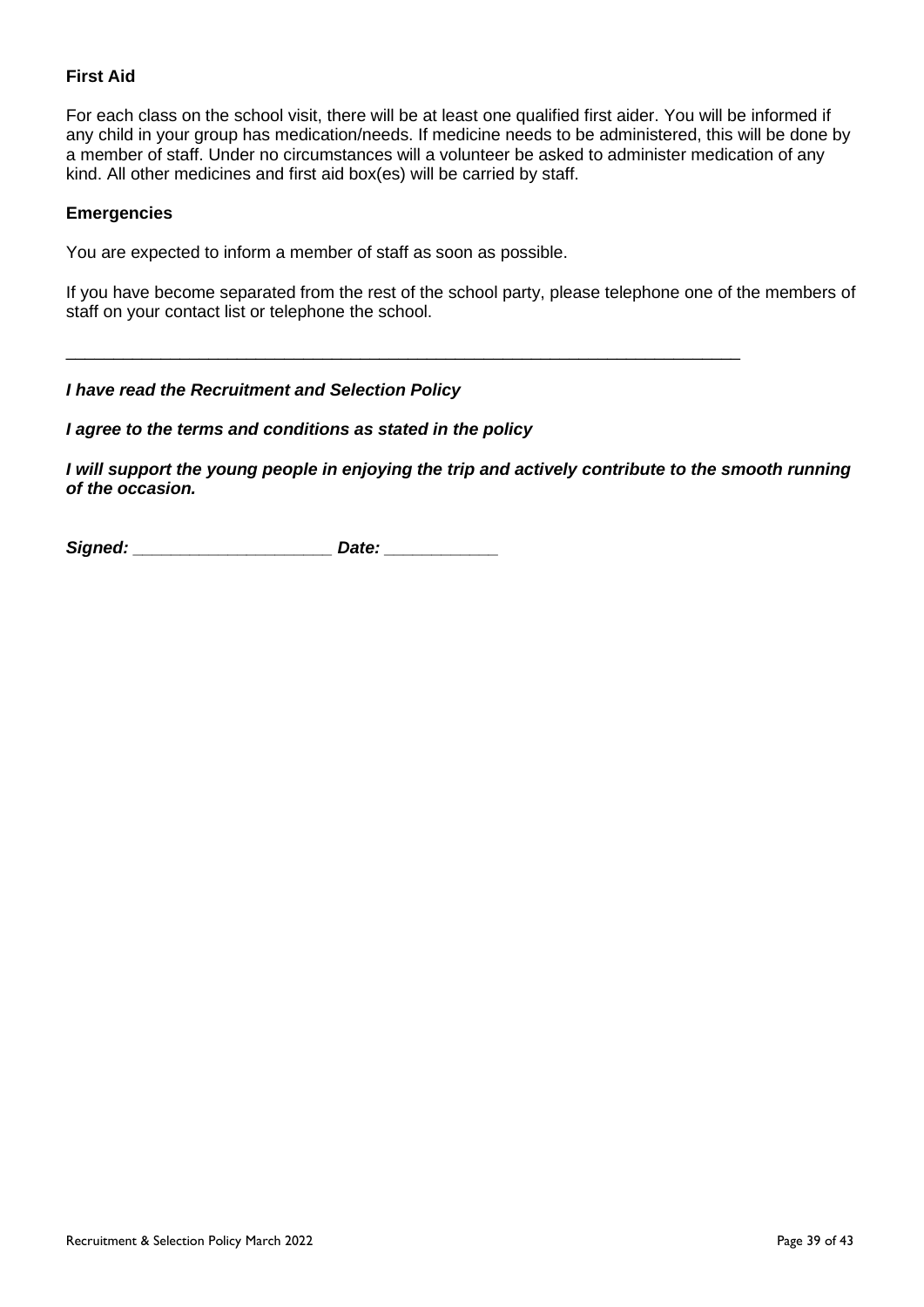

# WARWICK INDEPENDENT **SCHOOLS FOUNDATION**

# **To be used as appropriate**

# **Protocol for Visiting Speakers**

The Foundation actively promotes engagement with the outside world for pupils. This includes ensuring that pupils are aware of a diversity of views on a range of subjects, and that they are able to draw on the skills, experience, and expertise of those in the wider community ready for when they leave.

We therefore encourage visitors to the Schools to lead talks and debates, which we believe will enrich the educational experience we offer to the pupils.

In order to comply with the 'Prevent' agenda, as required by regulation, the Foundation ensures that all visiting speakers are vetted appropriately. The Foundation is also committed, as required by regulation, to ensuring that it does not promote political views in any form.

For the vast majority of speakers, an Internet search, or similar, will suffice. In the case of a speaker not having a digital footprint, a call to a school where the speaker has visited previously or speaking directly to the speaker to establish the tenor of the proposed talk, would be appropriate.

However, should such a check raise concerns, more thorough vetting or other appropriate action may be required. This should be raised immediately with DSL.

The attached form should therefore always be used before a speaker is confirmed.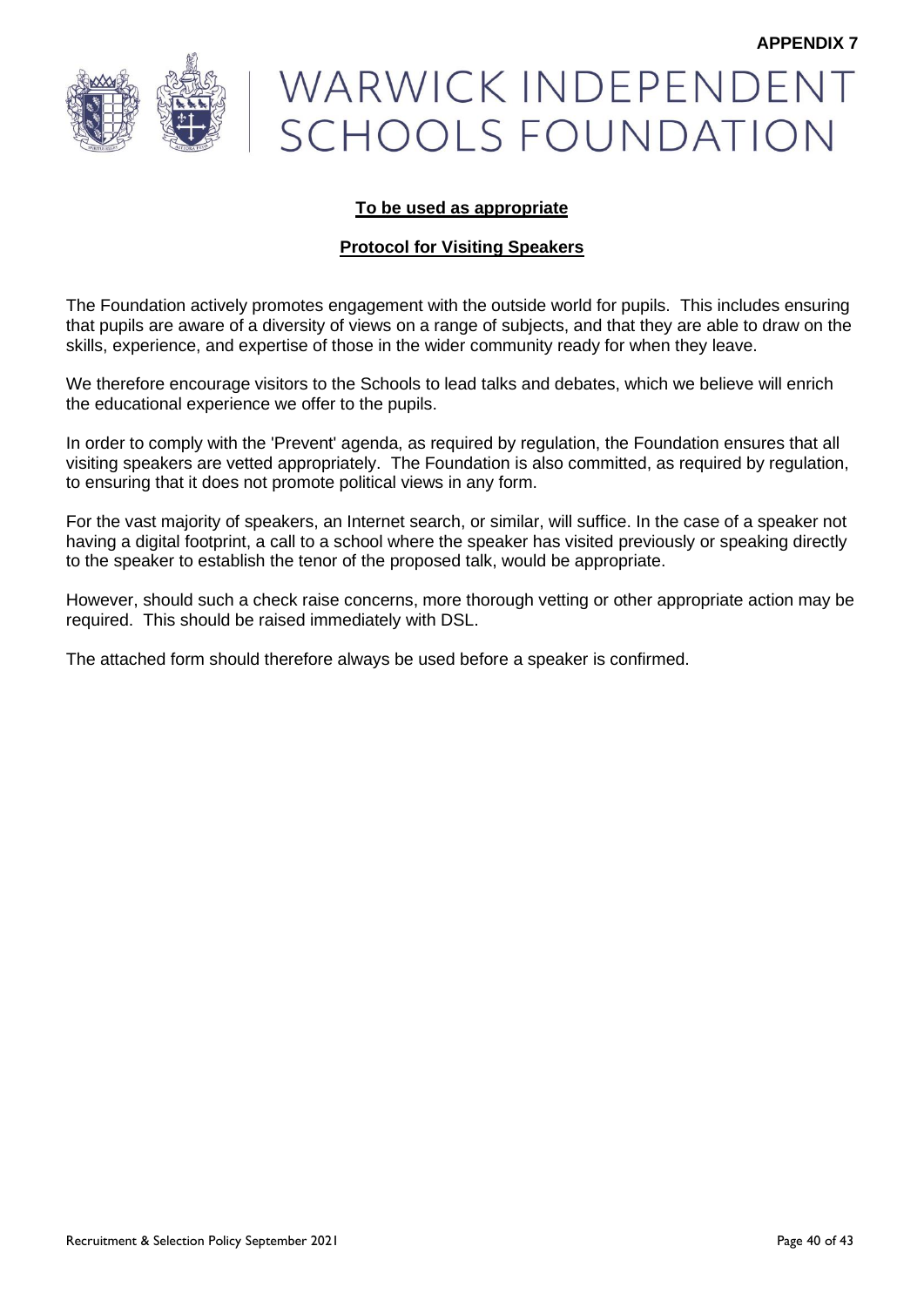# **Visiting Speakers Form**

| 1. |                                                                           |                                                                                                                                                                      |          |  |  |  |  |  |
|----|---------------------------------------------------------------------------|----------------------------------------------------------------------------------------------------------------------------------------------------------------------|----------|--|--|--|--|--|
| 2  | a.                                                                        |                                                                                                                                                                      |          |  |  |  |  |  |
| 3. |                                                                           |                                                                                                                                                                      |          |  |  |  |  |  |
| 4. | a.                                                                        | Yes / No                                                                                                                                                             |          |  |  |  |  |  |
|    | b.                                                                        | If yes, was the talk appropriate?                                                                                                                                    | Yes / No |  |  |  |  |  |
|    | c.                                                                        | Did the speaker espouse views which were contrary to fundamental British values? Yes / No                                                                            |          |  |  |  |  |  |
| 5. | Please outline the checks undertaken for the suitability of this speaker. |                                                                                                                                                                      |          |  |  |  |  |  |
|    | a.                                                                        | Internet search, for example a biography or item which evidences<br>a general impression of the speaker's views                                                      | Yes / No |  |  |  |  |  |
|    | b.                                                                        | Other (e.g., calling a school which the speaker has visited before; an email exchange or phone<br>conversation with the speaker to establish the tenor of the talk): |          |  |  |  |  |  |
|    |                                                                           |                                                                                                                                                                      |          |  |  |  |  |  |
| 6. |                                                                           | The evidence for this check is attached, signed and dated                                                                                                            | Yes / No |  |  |  |  |  |
| 7. |                                                                           | Given the evidence, in your professional opinion, is the speaker at risk of<br>promoting views which are contrary to British values?                                 | Yes / No |  |  |  |  |  |
|    |                                                                           |                                                                                                                                                                      |          |  |  |  |  |  |
|    |                                                                           | Please send this form with necessary attachments to DSL                                                                                                              |          |  |  |  |  |  |
|    |                                                                           | Speaker approved: Yes / No                                                                                                                                           |          |  |  |  |  |  |
|    |                                                                           |                                                                                                                                                                      |          |  |  |  |  |  |

Form passed to HR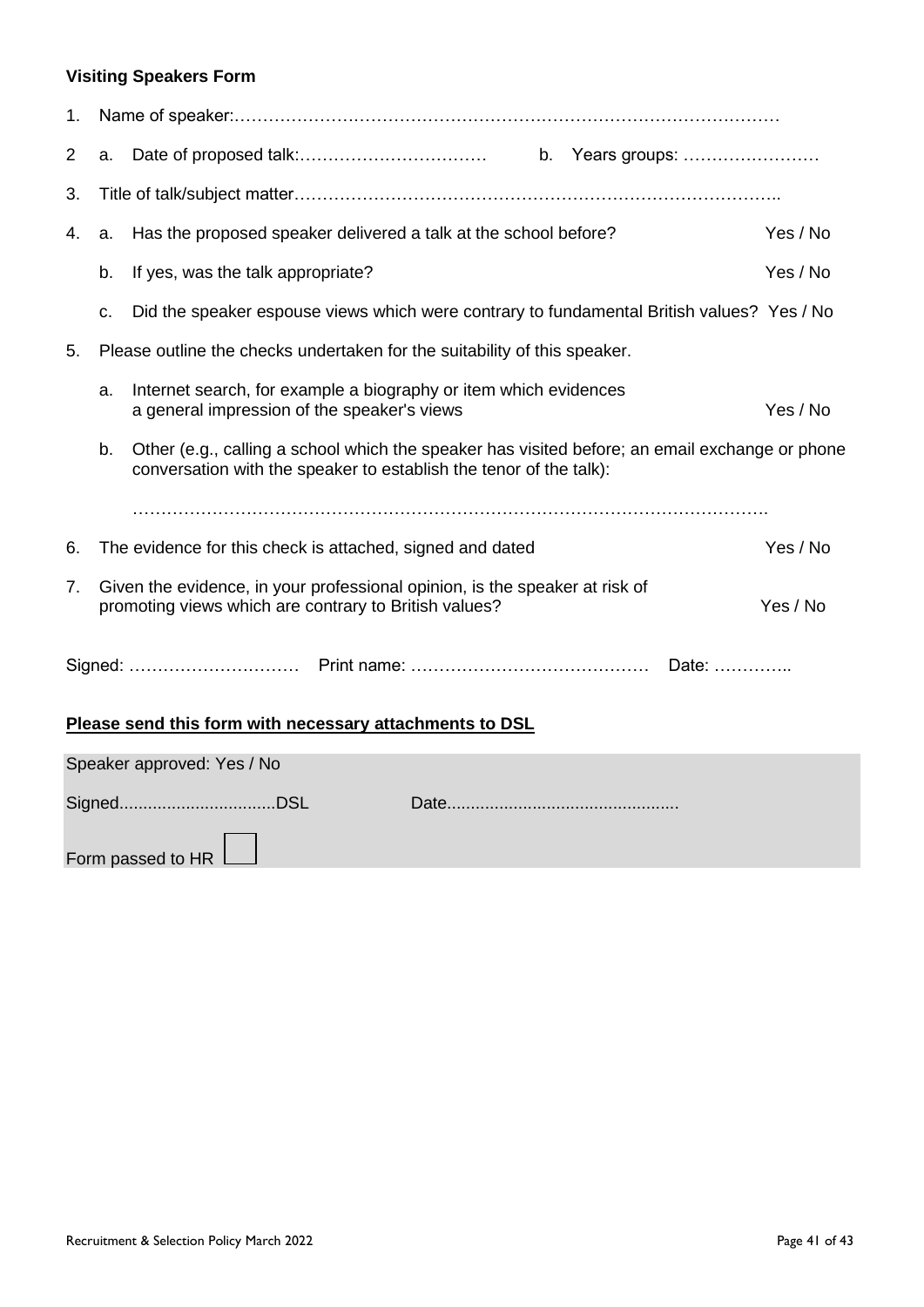# **Policy on Recruitment of Ex-Offenders**

# **1.0 Background**

- 1.1 The Foundation will not unlawfully discriminate against any applicant for employment on the basis of conviction or other details revealed. The Foundation makes appointment decisions on the basis of merit and ability. If an applicant has a criminal record, it will not automatically bar them from employment within The Foundation. Instead, each case will be decided on its merits in accordance with the objective assessment criteria set out in paragraph 6b) below.
- 1.2 All positions within The Foundation are exempt from the provisions of the Rehabilitation of Offenders Act 1974. All applicants must therefore disclose all previous convictions even those that would normally be considered 'spent', when applying for a position at a School. A failure to disclose a previous conviction may lead to an application being rejected or, if the failure is discovered after employment has started, may lead to summary dismissal on the grounds of gross misconduct whether or not it would have materially affected the decision to appoint. A failure to disclose a previous conviction may also amount to a criminal offence.
- 1.3 It is unlawful for The Foundation to employ anyone who is barred from working with children. It is a criminal offence for any person who is barred from working with children to attempt to apply for a position at The Foundation. The Foundation will report to the Police and/or the DBS if:
	- an application is received from a barred person:
	- it is provided with false information in, or in support of an applicant's application; or
	- there are serious concerns about an applicant's suitability to work with children.

# **2.0 Assessment Criteria**

- 2.1 In the event that relevant information (whether in relation to previous convictions or otherwise) is volunteered by an applicant during the recruitment process or obtained through a disclosure check, the Foundation will consider the following factors before reaching a recruitment decision:
	- whether the conviction or other matter revealed is relevant to the position in question
	- the seriousness of any offence or other matter revealed
	- the length of time since the offence or other matter occurred
	- whether the applicant has a pattern of offending behaviour or other relevant matters
	- whether the applicant's circumstances have changed since the offending behaviour or other relevant matters;
	- the circumstances surrounding the offence and the explanation(s) offered by the convicted person.
- 2.2 If the post involves regular contact with children, it is the Foundation's normal policy to consider it a high risk to employ anyone who has been convicted at any time of any of the following offences:
	- murder, manslaughter, rape, other serious sexual offences, grievous bodily harm or other serious acts of violence
	- serious class A drug related offences, robbery, burglary, theft, deception or fraud.
- 2.3 If the post involves access to money or budget responsibility, it is the Foundation's normal policy to consider it is a high risk to employ anyone who has been convicted at any time of robbery, burglary, theft, deception or fraud.
- 2.4 If the post involves some driving responsibilities, it is the Foundation's normal policy to consider it a high risk to employ anyone who has been convicted of drink driving within the last ten years.

#### **3.0 Assessment Procedure**

3.1 In the event that relevant information (whether in relation to previous convictions or otherwise) is volunteered by an applicant during the recruitment process or obtained through a disclosure